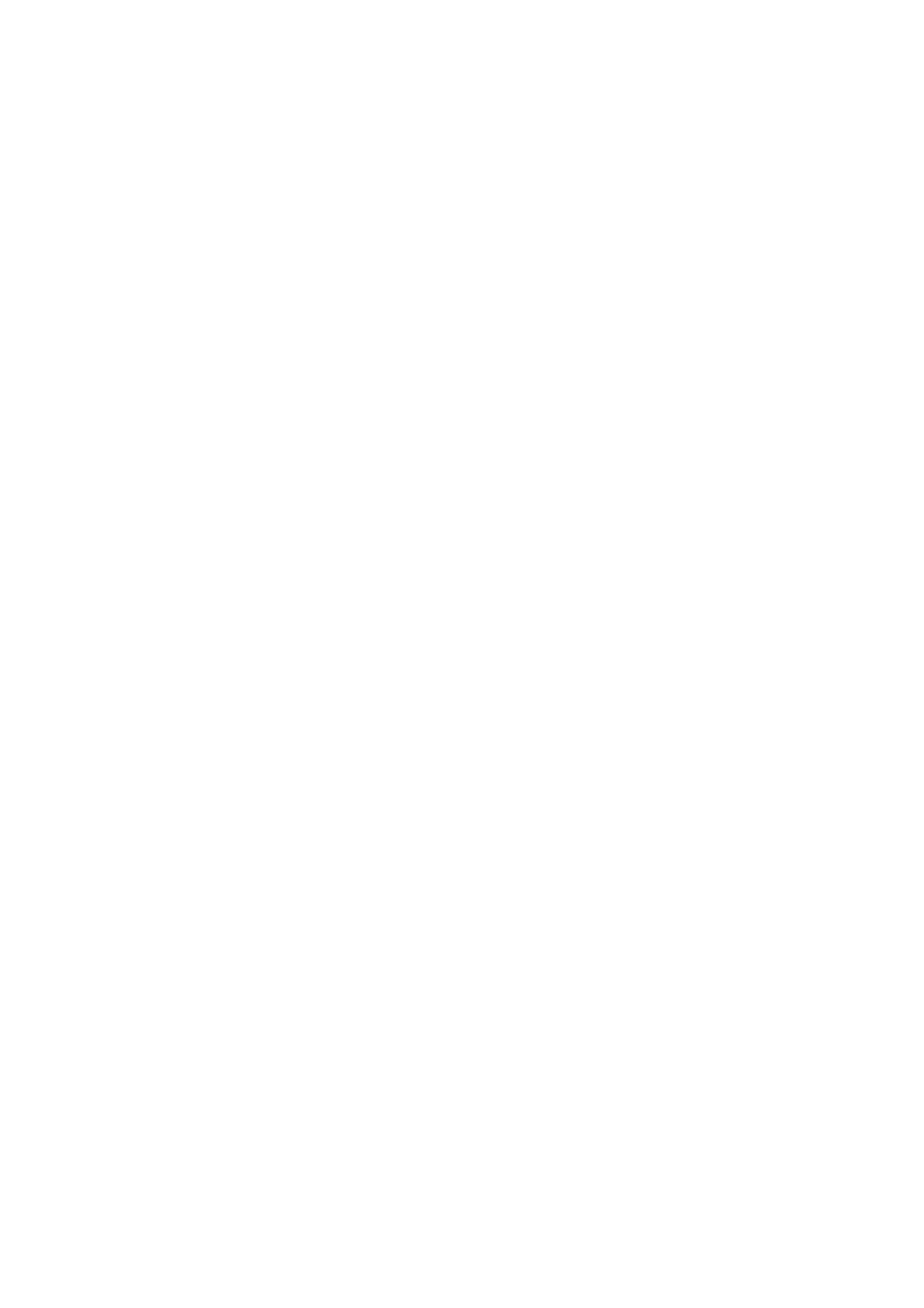# Red Hat Virtualization 4.3 ローカルデータベースが設定されたスタンドア ロン Manager の Red Hat Virtualization のインストール

代替方法: Red Hat Virtualization Manager とそのデータベースを同じサーバー上にインストールす る方法

Enter your first name here. Enter your surname here. Enter your organisation's name here. Enter your organisational division here. Enter your email address here.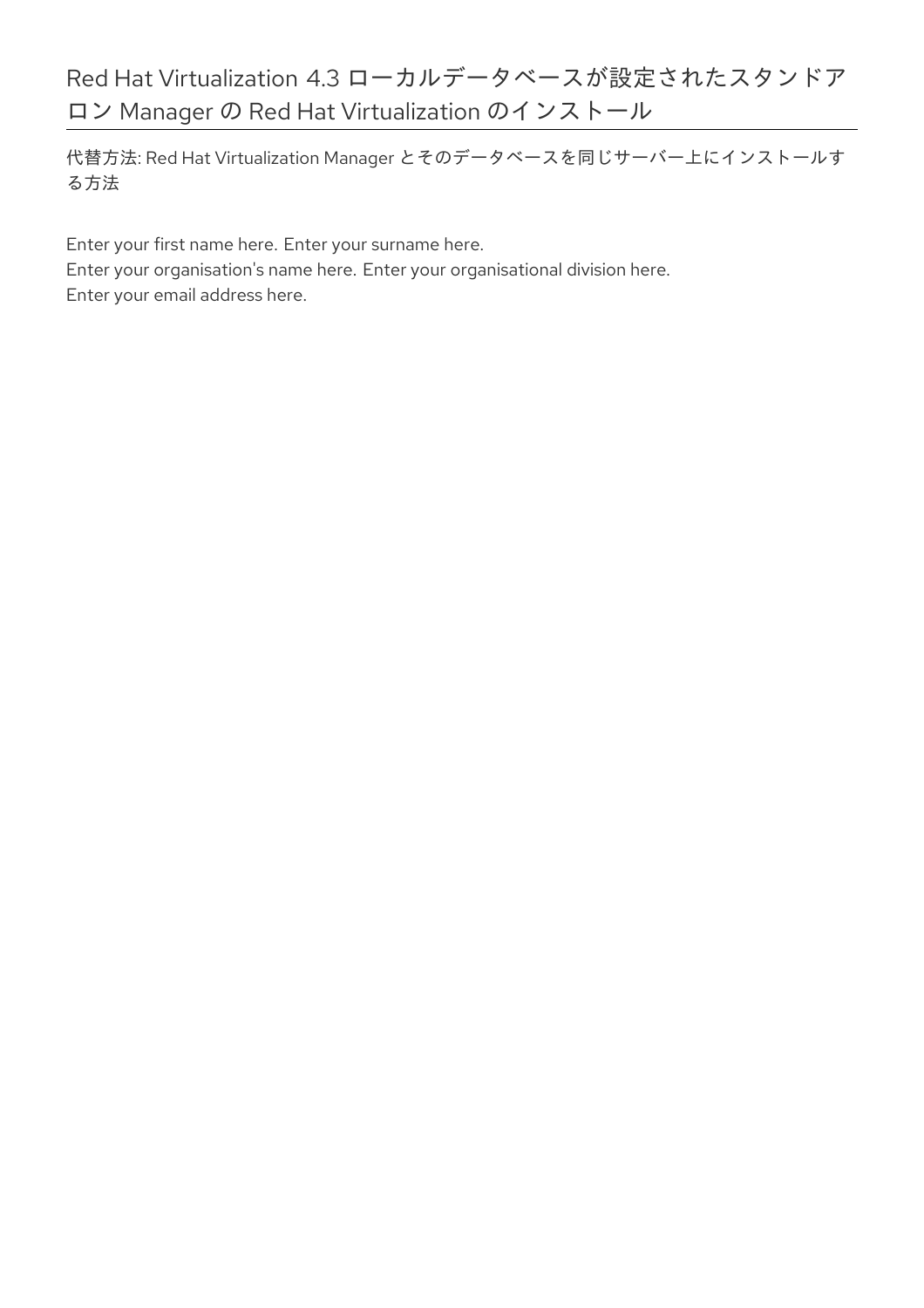# 法律上の通知

Copyright © 2022 | You need to change the HOLDER entity in the en-US/Installing\_Red\_Hat\_Virtualization\_as\_a\_standalone\_Manager\_with\_local\_databases.ent file |.

The text of and illustrations in this document are licensed by Red Hat under a Creative Commons Attribution–Share Alike 3.0 Unported license ("CC-BY-SA"). An explanation of CC-BY-SA is available at

http://creativecommons.org/licenses/by-sa/3.0/

. In accordance with CC-BY-SA, if you distribute this document or an adaptation of it, you must provide the URL for the original version.

Red Hat, as the licensor of this document, waives the right to enforce, and agrees not to assert, Section 4d of CC-BY-SA to the fullest extent permitted by applicable law.

Red Hat, Red Hat Enterprise Linux, the Shadowman logo, the Red Hat logo, JBoss, OpenShift, Fedora, the Infinity logo, and RHCE are trademarks of Red Hat, Inc., registered in the United States and other countries.

Linux ® is the registered trademark of Linus Torvalds in the United States and other countries.

Java ® is a registered trademark of Oracle and/or its affiliates.

XFS ® is a trademark of Silicon Graphics International Corp. or its subsidiaries in the United States and/or other countries.

MySQL<sup>®</sup> is a registered trademark of MySQL AB in the United States, the European Union and other countries.

Node.js ® is an official trademark of Joyent. Red Hat is not formally related to or endorsed by the official Joyent Node.js open source or commercial project.

The OpenStack ® Word Mark and OpenStack logo are either registered trademarks/service marks or trademarks/service marks of the OpenStack Foundation, in the United States and other countries and are used with the OpenStack Foundation's permission. We are not affiliated with, endorsed or sponsored by the OpenStack Foundation, or the OpenStack community.

All other trademarks are the property of their respective owners.

### 概要

本書では、Manager データベースならびに Data Warehouse サービスおよびデータベースが Manager と同じマシン上にインストールされる、スタンドアロンの Manager 環境をインストール する方法について説明します。スタンドアロンの Manager 環境とは、Red Hat Virtualization Manager が物理サーバー上または別の環境でホストされる仮想マシン上のいずれかでインストール されている環境を指します。これが希望する構成ではない場合には、『製品ガイド』の「その他の インストールオプション」を参照してください。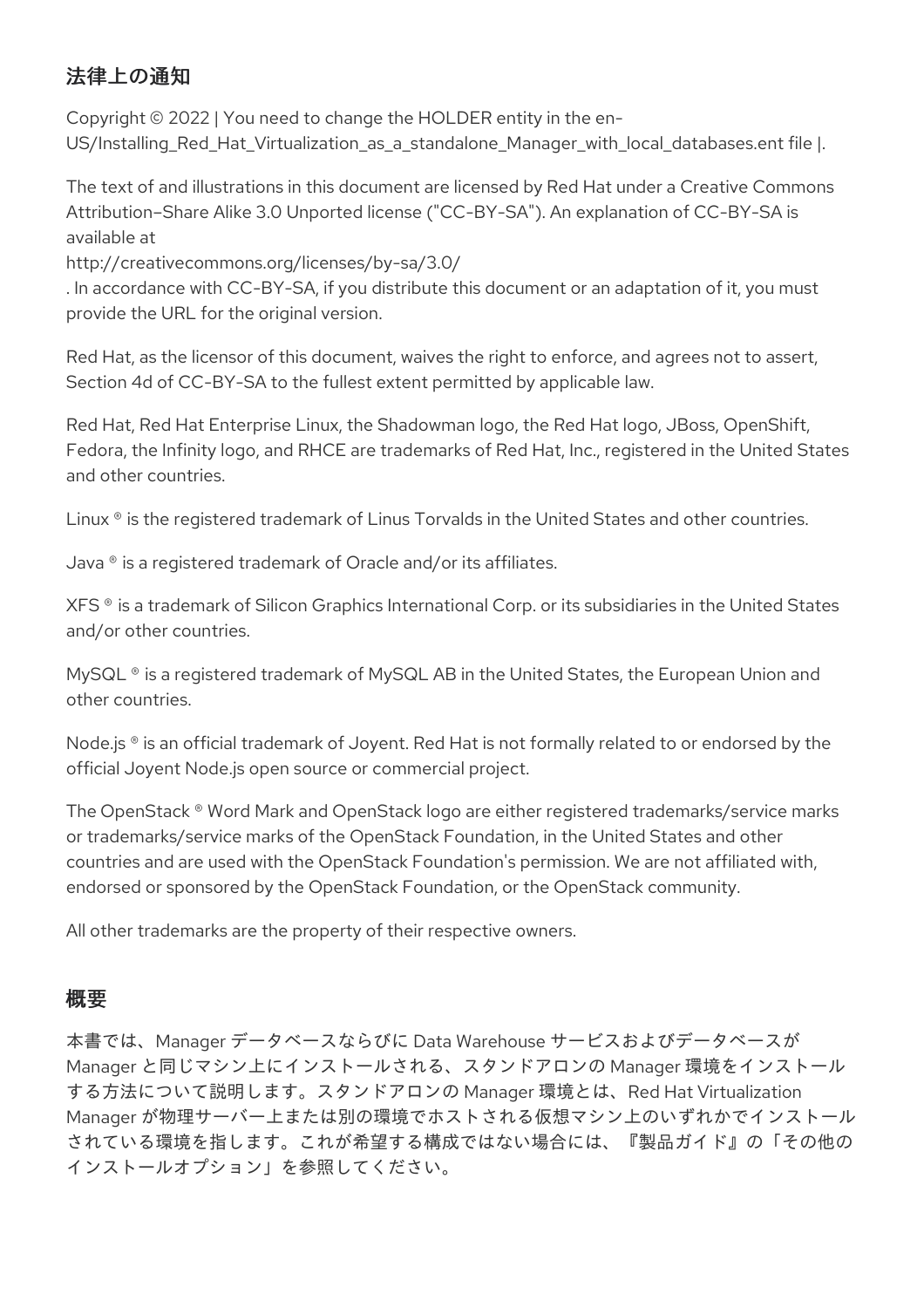# 目次

| スタンドアロンの MANAGER のアーキテクチャー                            |                 |
|-------------------------------------------------------|-----------------|
|                                                       |                 |
|                                                       |                 |
| 第2章 要件                                                |                 |
| 2.1. RED HAT VIRTUALIZATION MANAGER の要件               |                 |
| 2.1.1. ハードウェアの要件                                      |                 |
| 2.1.2. ブラウザーの要件                                       |                 |
| 2.1.3. クライアントの要件                                      |                 |
| 2.1.4. オペレーティングシステムの要件                                |                 |
| 2.2. ホストの要件                                           |                 |
| 2.2.1. CPU の要件                                        |                 |
| 2.2.1.1. プロセッサーが必要なフラグをサポートしているかどうかのチェック              |                 |
| 2.2.2. メモリーの要件                                        |                 |
| 2.2.3. ストレージの要件                                       |                 |
| 2.2.4. PCI デバイスの要件                                    |                 |
|                                                       |                 |
| 2.2.5. デバイス割り当ての要件                                    |                 |
| 2.2.6. vGPU の要件                                       |                 |
| 2.3. ネットワークの要件                                        |                 |
| 2.3.1. 一般要件                                           |                 |
| 2.3.2. DNS、NTP、IPMI フェンシング、およびメトリクスストアのファイアウォール要件     |                 |
| 2.3.3. Red Hat Virtualization Manager ファイアウォールの要件     |                 |
| 2.3.4. ホストファイアウォールの要件                                 |                 |
| 2.3.5. データベースサーバーファイアウォールの要件                          | 22              |
|                                                       | - 24            |
| 3.1. RED HAT VIRTUALIZATION MANAGER マシンの準備            | 24              |
| 3.2. RED HAT VIRTUALIZATION MANAGER リポジトリーの有効化        | 24              |
| 3.3. RED HAT VIRTUALIZATION MANAGER のインストールおよび設定      | 25              |
| 3.4. 管理ポータルへの接続                                       | 30 <sup>°</sup> |
|                                                       |                 |
|                                                       |                 |
| 4.1. RED HAT VIRTUALIZATION HOST                      | 32              |
| 4.1.1. Red Hat Virtualization Host のインストール            | 32              |
| 4.1.2. Red Hat Virtualization Host のリポジトリーの有効化        | 34              |
| 4.1.3. 高度なインストール                                      | 35              |
| 4.1.3.1. カスタムパーティション設定                                | 35              |
| 4.1.3.2. Red Hat Virtualization Host デプロイメントの自動化      | 36              |
| 4.1.3.2.1. インストール環境の準備                                | 37              |
| 4.1.3.2.2. PXE サーバーおよびブートローダーの設定                      | 37              |
| 4.1.3.2.3. キックスタートファイルの作成と実行                          | 38              |
|                                                       |                 |
| 4.2. RED HAT ENTERPRISE LINUX ホスト                     | 40              |
| 4.2.1. Red Hat Enterprise Linux ホストのインストール            | 40              |
| 4.2.2. Red Hat Enterprise Linux ホストのリポジトリーの有効化        | 41              |
| 4.2.3. Red Hat Enterprise Linux ホストへの Cockpit のインストール | 42              |
| 4.3. ホストネットワーク設定の推奨プラクティス                             | 43              |
| 4.4. RED HAT VIRTUALIZATION MANAGER への通常のホストの追加       | 44              |
|                                                       | -46             |
| 5.1. NFS ストレージの準備                                     | 46              |
| 5.2. ISCSI ストレージの準備                                   | 47              |
|                                                       |                 |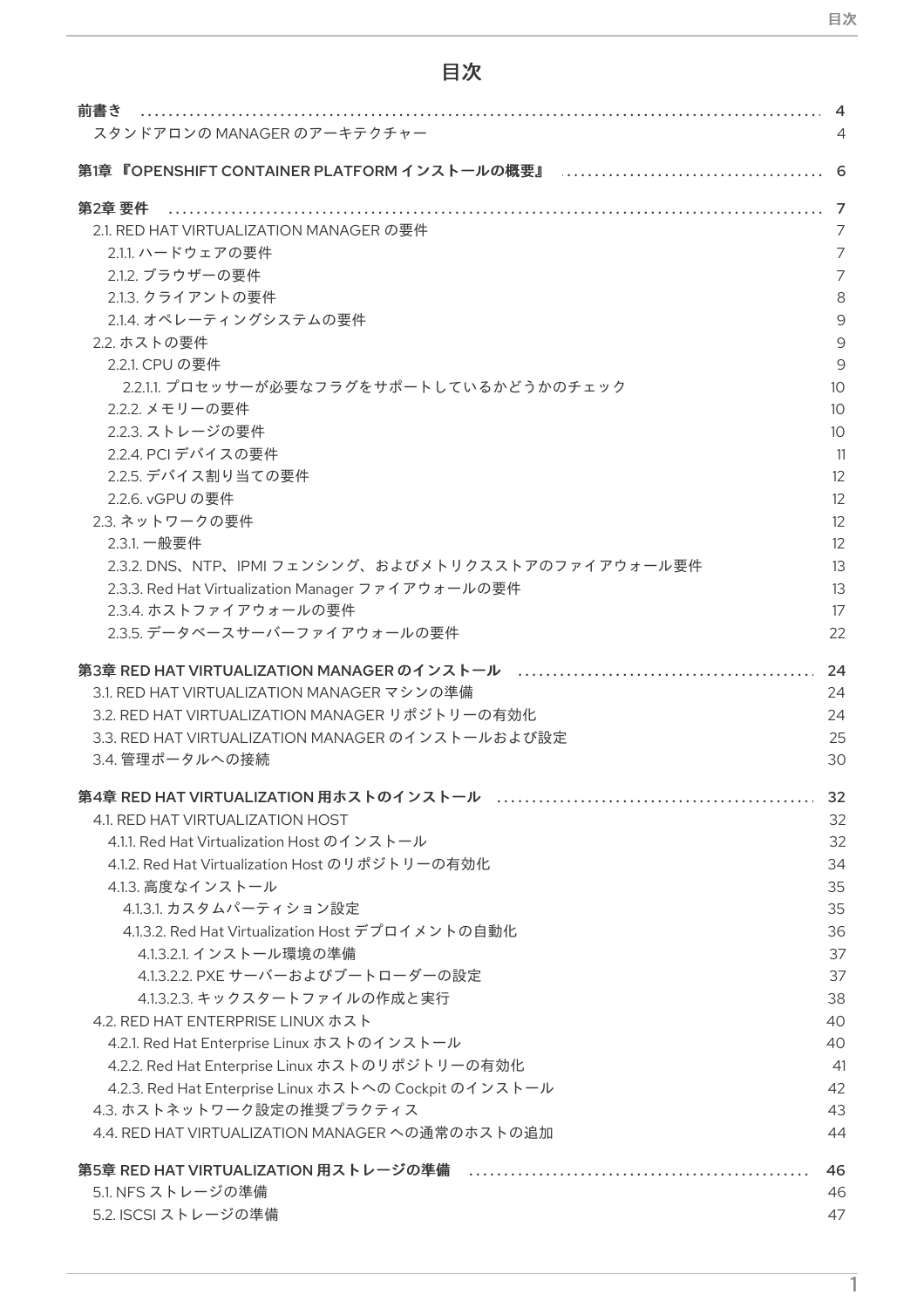| 5С                                                                   |
|----------------------------------------------------------------------|
|                                                                      |
|                                                                      |
|                                                                      |
|                                                                      |
| 50                                                                   |
| 51                                                                   |
|                                                                      |
| 53                                                                   |
|                                                                      |
|                                                                      |
|                                                                      |
| 58                                                                   |
| 58                                                                   |
| 付録A RED HAT VIRTUALIZATION MANAGER をオフラインでインストールするためのローカルリポジトリーの設    |
| -59                                                                  |
| 59                                                                   |
| 60                                                                   |
|                                                                      |
|                                                                      |
| 62                                                                   |
| 63                                                                   |
|                                                                      |
| 付録D RED HAT VIRTUALIZATION MANAGER の削除 それをおくさんないないないないないないないないない。 67 |
|                                                                      |
|                                                                      |
| 69                                                                   |
|                                                                      |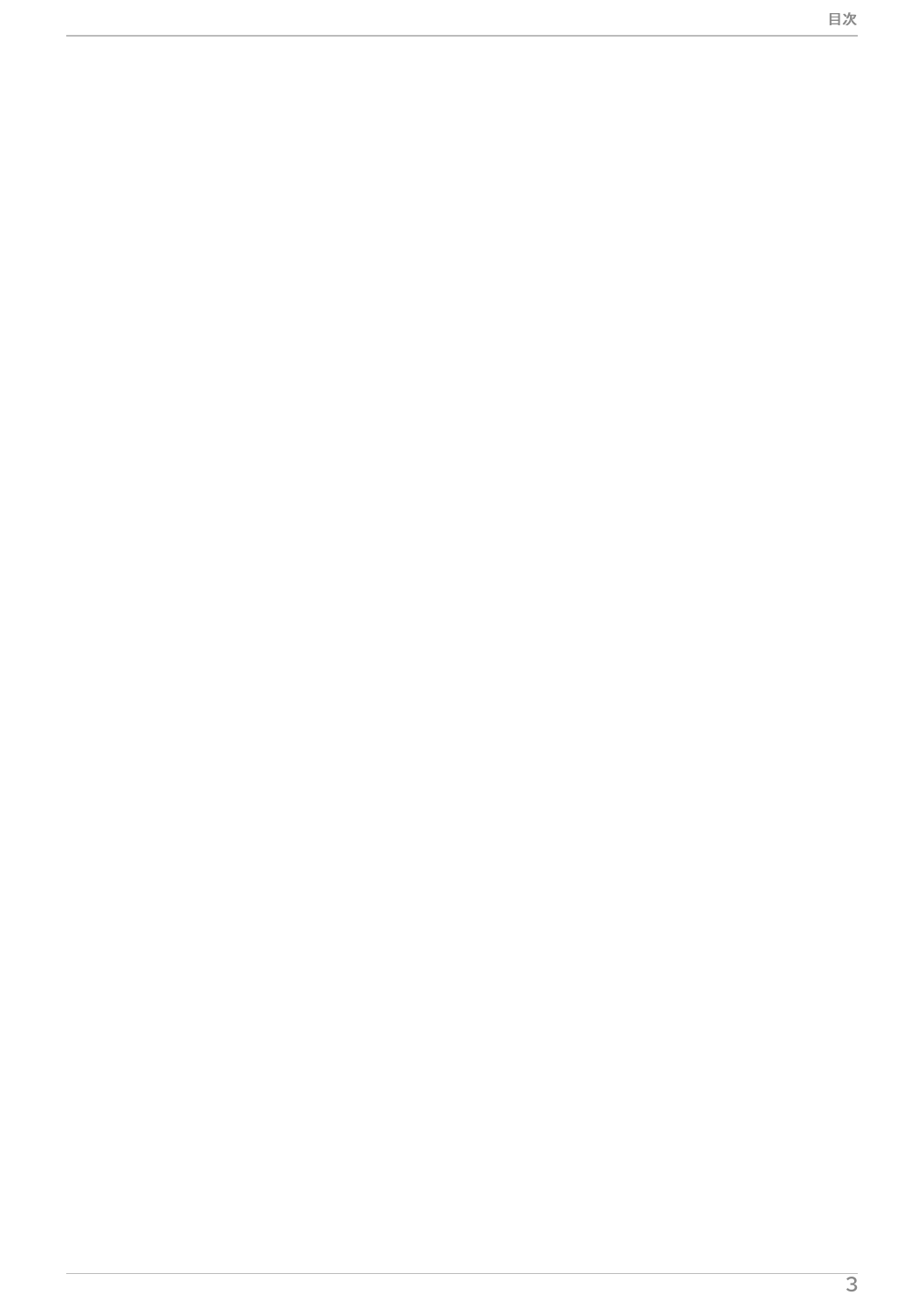# 前書き

<span id="page-7-0"></span>スタンドアロンの Manager は手動でインストールを行い、カスタマイズが可能です。Red Hat Enterprise Linux マシンをインストールし、続いて設定スクリプト (**engine-setup**) を実行して、Red Hat Virtualization Manager をどのように設定するかに関する情報を提供する必要があります。Manager を実行したら、ホストおよびストレージを追加します。仮想マシンの高可用性のためには、少なくとも 2 台のホストが必要です。

ローカルデータベース環境では、Manager の設定スクリプトにより Manager データベースおよび Data Warehouse データベースを自動的に作成することができます。または、**engine-setup** を実行する前 に、これらのデータベースを Manager マシンで手動で作成できます。

環境オプションおよび推奨される設定に関する情報は、Planning and [Prerequisites](https://access.redhat.com/documentation/ja-jp/red_hat_virtualization/4.3/html/planning_and_prerequisites_guide/) Guideを参照して ください。

#### 表1 Red Hat Virtualization の主要コンポーネント

| コンポーネント名                       | 説明                                                                                                                                                                                                                 |
|--------------------------------|--------------------------------------------------------------------------------------------------------------------------------------------------------------------------------------------------------------------|
| Red Hat Virtualization Manager | 環境内のリソースを管理するグラフィカルユーザー<br>インターフェースと REST API を提供するサービス。<br>Manager は、Red Hat Enterprise Linux を実行する物<br>理マシンまたは仮想マシンにインストールされま<br>す。                                                                              |
| ホスト                            | サポートされているホストには、Red Hat Enterprise<br>Linux ホスト (RHEL ホスト) と Red Hat Virtualization<br>Host (イメージベースのハイパーバイザー) の2つの<br>タイプがあります。ホストは、Kernel-based Virtual<br>Machine (KVM) テクノロジーを使用して、仮想マシ<br>ンを実行するためのリソースを提供します。 |
| 共有ストレージ                        | 仮想マシンに関連付けられたデータの保管に使用す<br>るストレージサービス。                                                                                                                                                                             |
| Data Warehouse                 | Manager から設定情報および統計データを収集する<br>サービス                                                                                                                                                                                |

### <span id="page-7-1"></span>スタンドアロンの MANAGER のアーキテクチャー

Red Hat Virtualization Manager は物理サーバーか、別の仮想環境でホストされている仮想マシン上で実 行されます。スタンドアロンの Manager は、デプロイと管理が簡単ですが、追加の物理サーバーが1台 必要となります。Manager は、Red Hat の High Availability Add-On などの別製品を使用して外部から 管理した場合にのみ高可用性になります。

スタンドアロンの Manager 環境の最小限のセットアップには、以下が含まれます。

● Red Hat Virtualization Manager マシン1台。Manager は通常物理サーバーにデプロイされま す。仮想マシン上にデプロイすることも可能ですが、その仮想マシンは別の環境でホストされ ていなければなりません。Manager は Red Hat Enterprise Linux 7 上で実行する必要がありま す。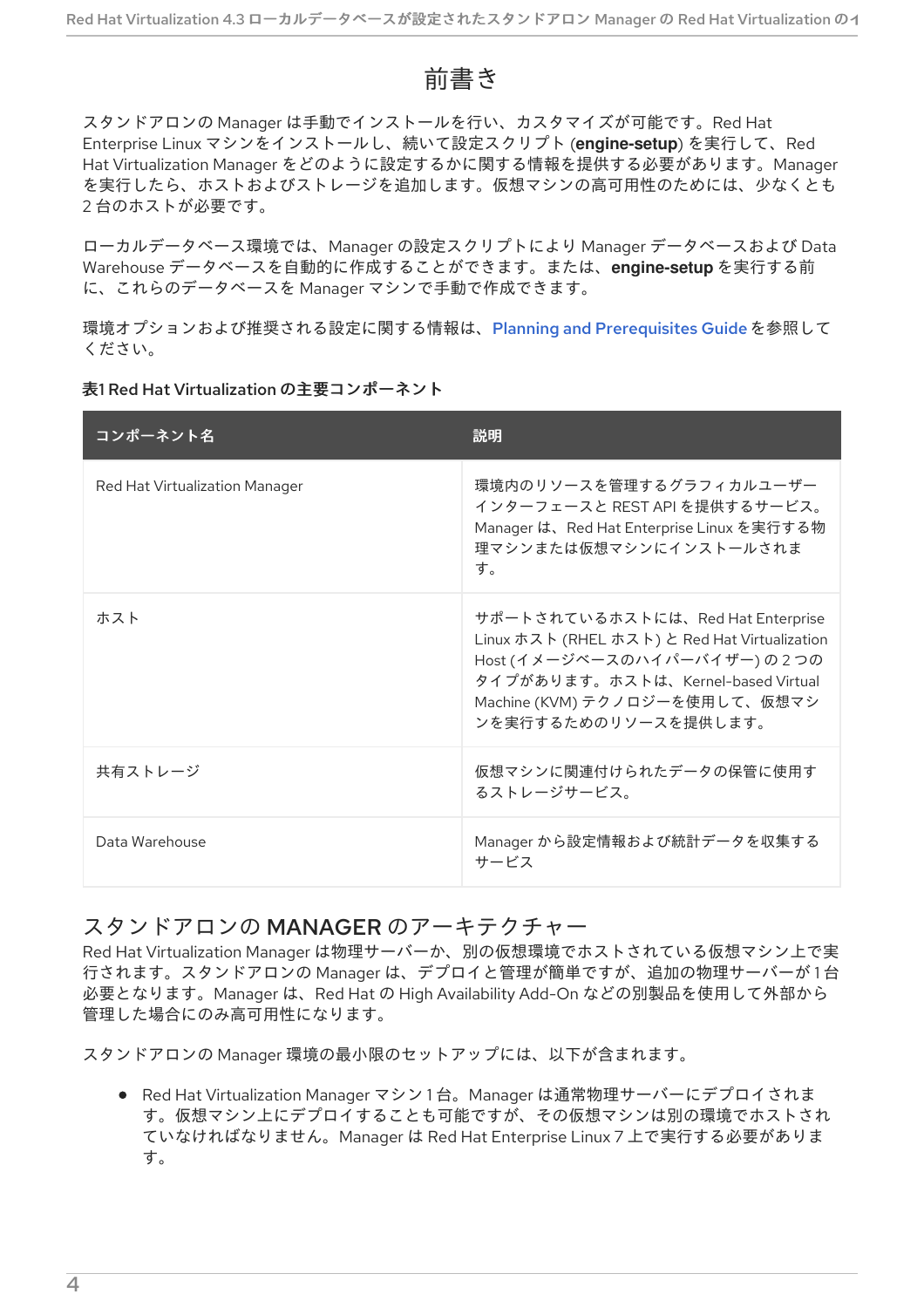- 仮想マシンの高可用性には、最小でホストが2台。Red Hat Enterprise Linux ホストまたは Red Hat Virtualization Host (RHVH) を使用することができます。VDSM (ホストエージェント) は全 ホストで実行され、Red Hat Virtualization Manager との通信を円滑に行います。
- ストレージサービスを1つ。使用するストレージタイプに応じて、ローカルまたはリモート サーバーでホストすることができます。ストレージサービスは全ホストからアクセス可能であ る必要があります。

#### 図1 スタンドアロンの Manager の Red Hat Virtualization アーキテクチャー

|                                                   | $ \times$<br>Manager                                                                          |  |
|---------------------------------------------------|-----------------------------------------------------------------------------------------------|--|
| $\overline{2}$<br><b>VDSM</b><br>Virtual machines | $\mathbf{3}$<br>$\overline{4}$<br><b>VDSM</b><br>Virtual machines                             |  |
| HOST <sub>1</sub>                                 | HOST <sub>2</sub>                                                                             |  |
|                                                   | $\overline{\phantom{a}}$ $\overline{\phantom{a}}$<br><b>Shared Storage</b><br>RHV_454569_0817 |  |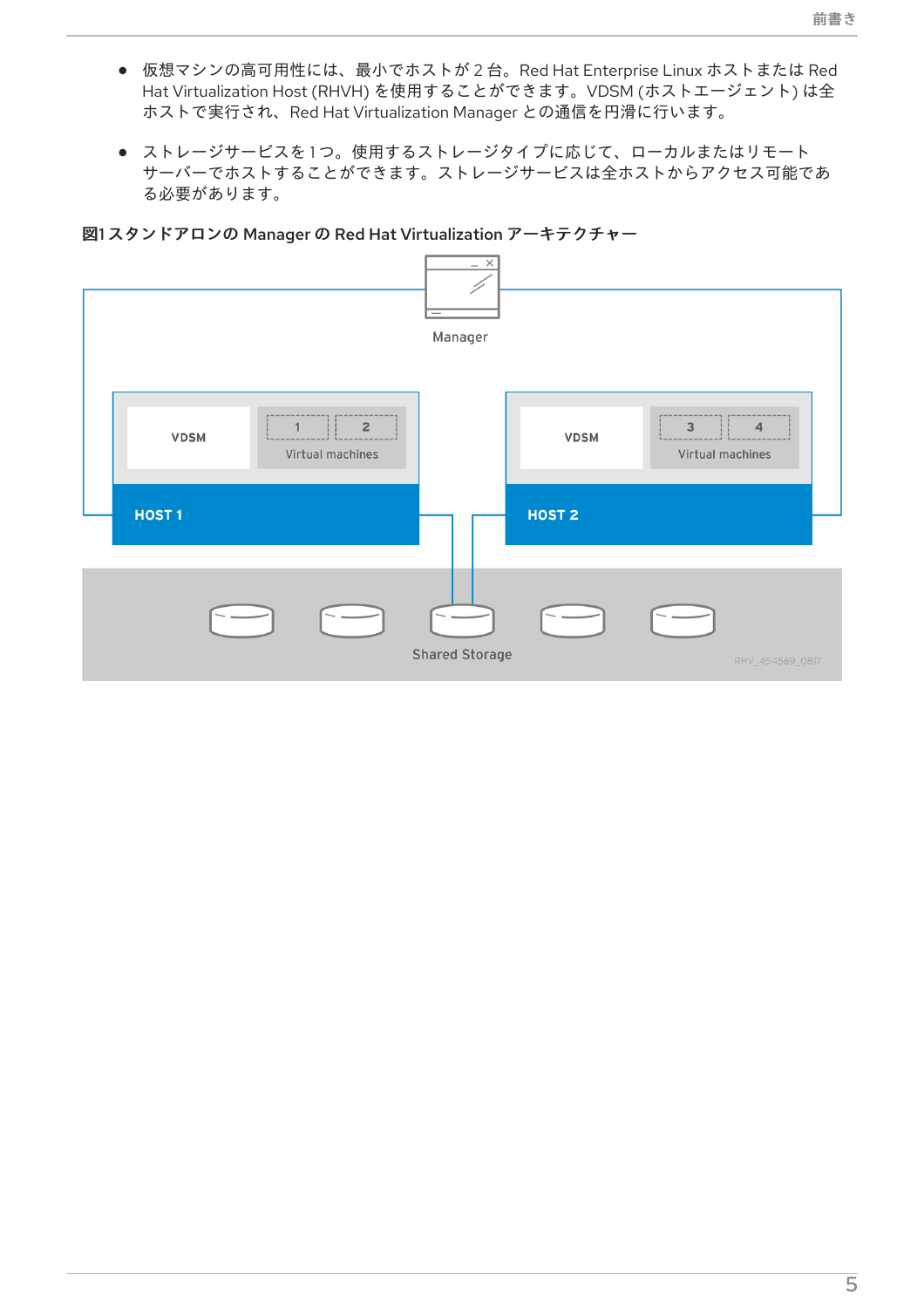# <span id="page-9-0"></span>第1章 『OPENSHIFT CONTAINER PLATFORM インストールの概 要』

ローカルデータベースが設定されたスタンドアロンの Manager 環境をインストールするステップは、 以下のとおりです。

- 1. Red Hat Virtualization Manager [をインストールおよび設定します。](#page-30-0)
	- a. Manager 用の Red Hat Enterprise Linux [マシンをインストールします。](#page-27-1)
	- b. Manager [マシンをコンテンツ配信ネットワークに登録し、](#page-27-2)Red Hat Virtualization Manager のリポジトリーを有効にします。
	- c. **engine-setup** を使用して Red Hat Virtualization Manager [をインストールおよび設定しま](#page-30-1) す。
	- d. [管理ポータルに接続し、ホストおよびストレージドメインを追加する](#page-33-0)
- 2. [仮想マシンを実行するためのホストをインストールします。](#page-41-1)
	- a. 以下のホストタイプのいずれか、または両方を使用します。
		- Red Hat [Virtualization](#page-39-1) Host
		- Red Hat [Enterprise](#page-44-1) Linux
	- b. Manager [にホストを追加します。](#page-47-0)
- 3. [ストレージドメインに使用するストレージを準備します。](#page-52-1)以下のストレージタイプのいずれか を使用することができます。
	- [NFS](#page-49-1)
	- [iSCSI](#page-50-0)
	- [ファイバーチャネル](#page-51-1) (FCP)
	- POSIX [準拠ファイルシステム](#page-51-0)
	- [ローカルストレージ](#page-52-0)
	- Red Hat Gluster [Storage](#page-53-2)
- 4. Manager [にストレージドメインを追加します。](#page-58-0)



#### 重要

環境を最新の状態に維持してください。詳細 は、<https://access.redhat.com/articles/2974891> を参照してください。既知の問題のバ グ修正は頻繁にリリースされるため、Red Hat では、ホストおよび Manager の更新タス クをスケジュール化してください。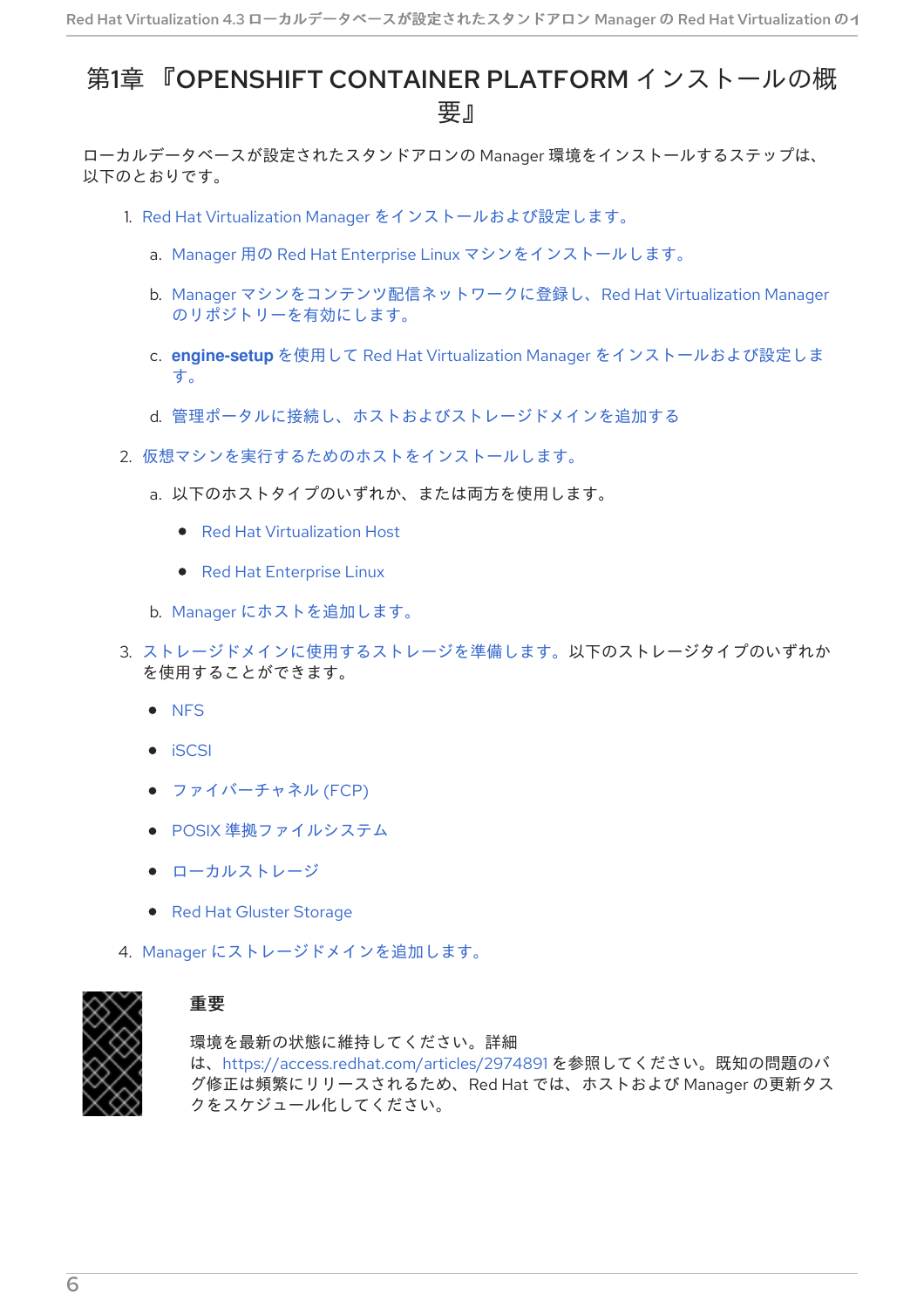# 第2章 要件

# <span id="page-10-1"></span><span id="page-10-0"></span>2.1. RED HAT VIRTUALIZATION MANAGER の要件

#### <span id="page-10-2"></span>2.1.1. ハードウェアの要件

以下に記載するハードウェアの最低要件および推奨要件は、一般的な中小規模のインストールをベース としています。正確な要件は、デプロイメントの規模や負荷により異なります。

Red Hat Virtualization のハードウェア認定には、Red Hat Enterprise Linux のハードウェア認定が適用 されます。詳細は、<https://access.redhat.com/solutions/725243> を参照してください。特定のハード ウェア項目が Red Hat Enterprise Linux での使用に認定されているかどうかを確認するに は、<https://access.redhat.com/ecosystem/#certifiedHardware> を参照してください。

#### 表2.1 Red Hat Virtualization Manager ハードウェアの要件

| リソース           | 最低要件                                                                             | 推奨要件                                                                                                                                                             |
|----------------|----------------------------------------------------------------------------------|------------------------------------------------------------------------------------------------------------------------------------------------------------------|
| <b>CPU</b>     | デュアルコア CPU                                                                       | クアッドコア CPU または複数の<br>デュアルコア CPU                                                                                                                                  |
| メモリー           | 利用可能なシステムメモリー 4<br>GB (Data Warehouse が未インス<br>トールで、かつ既存のプロセスに<br>よって消費されていないこと) | システムメモリー 16 GB                                                                                                                                                   |
| ハードディスク        | ディスクの空き容量 25 GB (ロー<br>カルアクセス、書き込みが可能で<br>あること)                                  | ディスクの空き容量 50 GB (ロー<br>カルアクセス、書き込みが可能で<br>あること)<br>Manager 履歴データベースのサイ<br>ズに適したディスク容量を算出す<br>るには、RHV Manager History<br>Database Size Calculator ツール<br>を使用できます。 |
| ネットワークインターフェース | 1Gbps 以上の帯域幅のネットワー<br>クインターフェースカード (NIC) 1<br>基                                  | 1Gbps 以上の帯域幅のネットワー<br>クインターフェースカード (NIC)1<br>基                                                                                                                   |

#### <span id="page-10-3"></span>2.1.2. ブラウザーの要件

管理ポータルと VM ポータルには、以下のブラウザーバージョンとオペレーティングシステムを使用し てアクセスすることができます。

ブラウザーのサポートは下記のように階層に分かれます。

● 階層 1: 全面的に検証済みで、完全にサポートされているブラウザーおよびオペレーティングシ ステムの組み合わせ。Red Hat Engineeringは、この層のブラウザーに関する問題の修正に取り 組んでいます。

ት የመንግሥት 2: የምሳሌ ላይ የሚያስት አንድ የሚያስት አንድ መንግሥት እና የሚያስት አንድ የሚያስት አንድ የሚያስት አንድ የሚያስት አንድ የሚያስት አንድ የሚያስት አንድ<br>የአንድ የሚያስት አንድ የሚያስት አንድ የሚያስት አንድ የሚያስት አንድ የሚያስት አንድ የሚያስት አንድ የሚያስት አንድ የሚያስት አንድ የሚያስት አንድ የሚያስት አንድ የሚያስት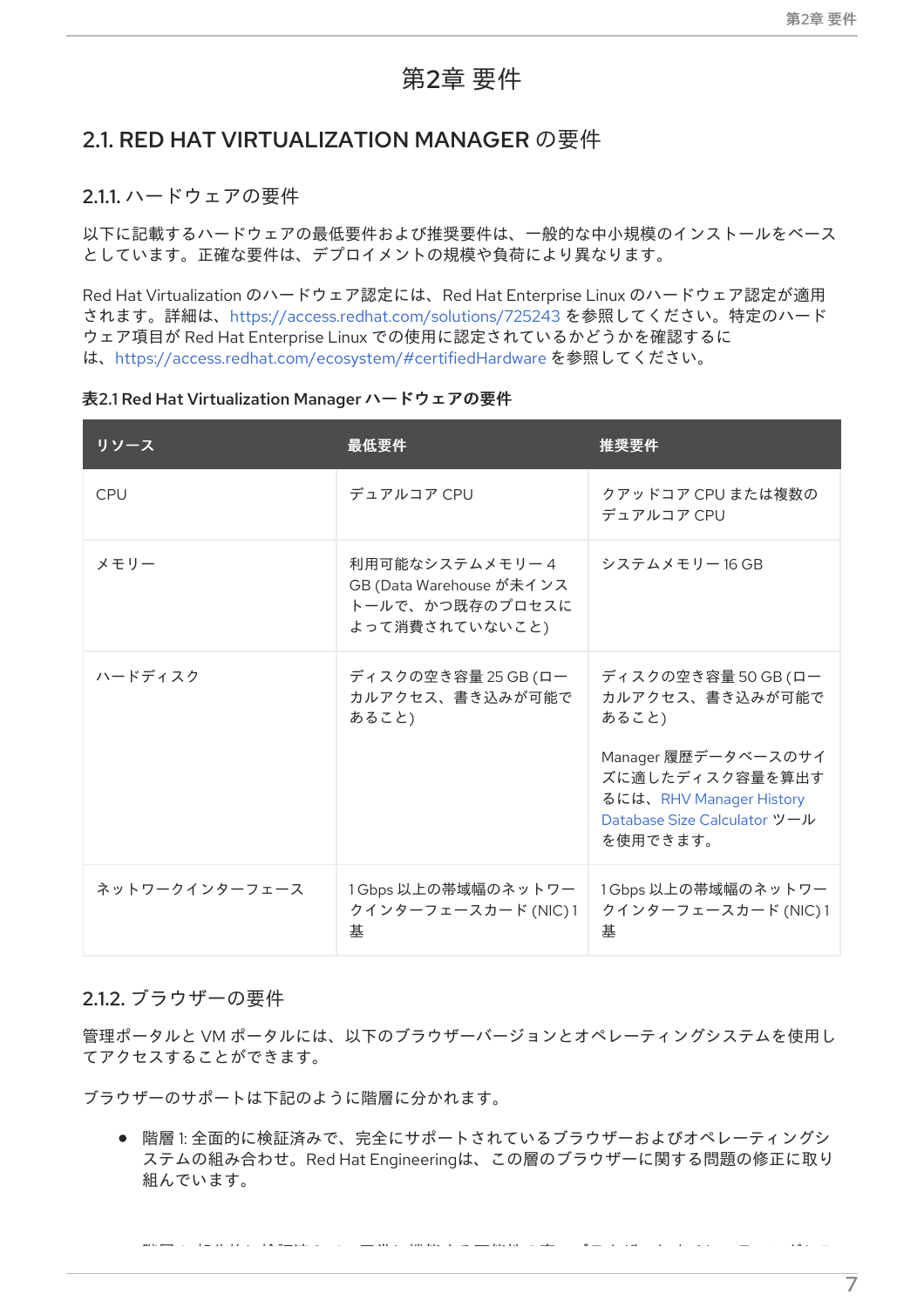- 階層 2: 部分的に検証済みで、正常に機能する可能性の高いブラウザーとオペレーティングシス テムの組み合わせ。この階層のサポートは限定されます。この階層のブラウザーで問題が発生 した場合には、Red Hat のエンジニアリングチームが修正を試みます。
- 階層 3: 未検証ですが、正常に機能することが予想されるブラウザーとオペレーティングシステ ムの組み合わせ。この階層では、最小限のサポートが提供されます。この階層のブラウザーで は、Red Hat のエンジニアリングチームはマイナーな問題のみ修正を試みます。

表2.2 ブラウザーの要件

| サポート階層 | オペレーティングシステムファミ ブラウザー<br>$J -$ |                                                                  |
|--------|--------------------------------|------------------------------------------------------------------|
| 階層1    | Red Hat Enterprise Linux       | Mozilla Firefox 延長サポート版<br>(ESR) のバージョン                          |
|        | 任意                             | Google Chrome, Mozilla<br>Firefox、または Microsoft Edge<br>の最新バージョン |
| 階層 2   |                                |                                                                  |
| 階層 3   | 任意                             | Google Chrome または Mozilla<br>Firefox の旧バージョン                     |
|        | 任意                             | その他のブラウザー                                                        |

#### <span id="page-11-0"></span>2.1.3. クライアントの要件

仮想マシンコンソールは、Red Hat Enterprise Linux および Windows でサポートされている Remote Viewer (**virt-viewer**) クライアントを使用した場合にのみアクセスすることができます。**virt-viewer** を インストールするには、Virtual Machine Management Guideの Installing Supporting Components on Client Machines を参照してください。**virt-viewer** [のインストールには管理者権限が必要です。](https://access.redhat.com/documentation/ja-jp/red_hat_virtualization/4.3/html/virtual_machine_management_guide/sect-installing_supporting_components)

仮想マシンコンソールには、SPICE、VNC、または RDP (Windows のみ) プロトコルを介してアクセス します。QXL グラフィカルドライバーをゲストのオペレーティングシステムにインストールして、 SPICE 機能を改善 / 強化することができます。SPICE が現在サポートしている最大解像度は 2560 x 1600 ピクセルです。

サポートされている QXL ドライバーは、Red Hat Enterprise Linux、Windows XP、および Windows 7 で使用できます。

SPICE のサポートは次の階層に分かれています。

- Tier 1: Remote Viewer が完全にテストされ、サポートされているオペレーティングシステム。
- Tier 2: Remote Viewer が部分的にテストされ、動作する可能性が高いオペレーティングシステ ム。この階層のサポートは限定されます。Red Hat のエンジニアリングチームが、この階層の リモートビューアーの問題を試みます。

表2.3 クライアントオペレーティングシステムの SPICE サポート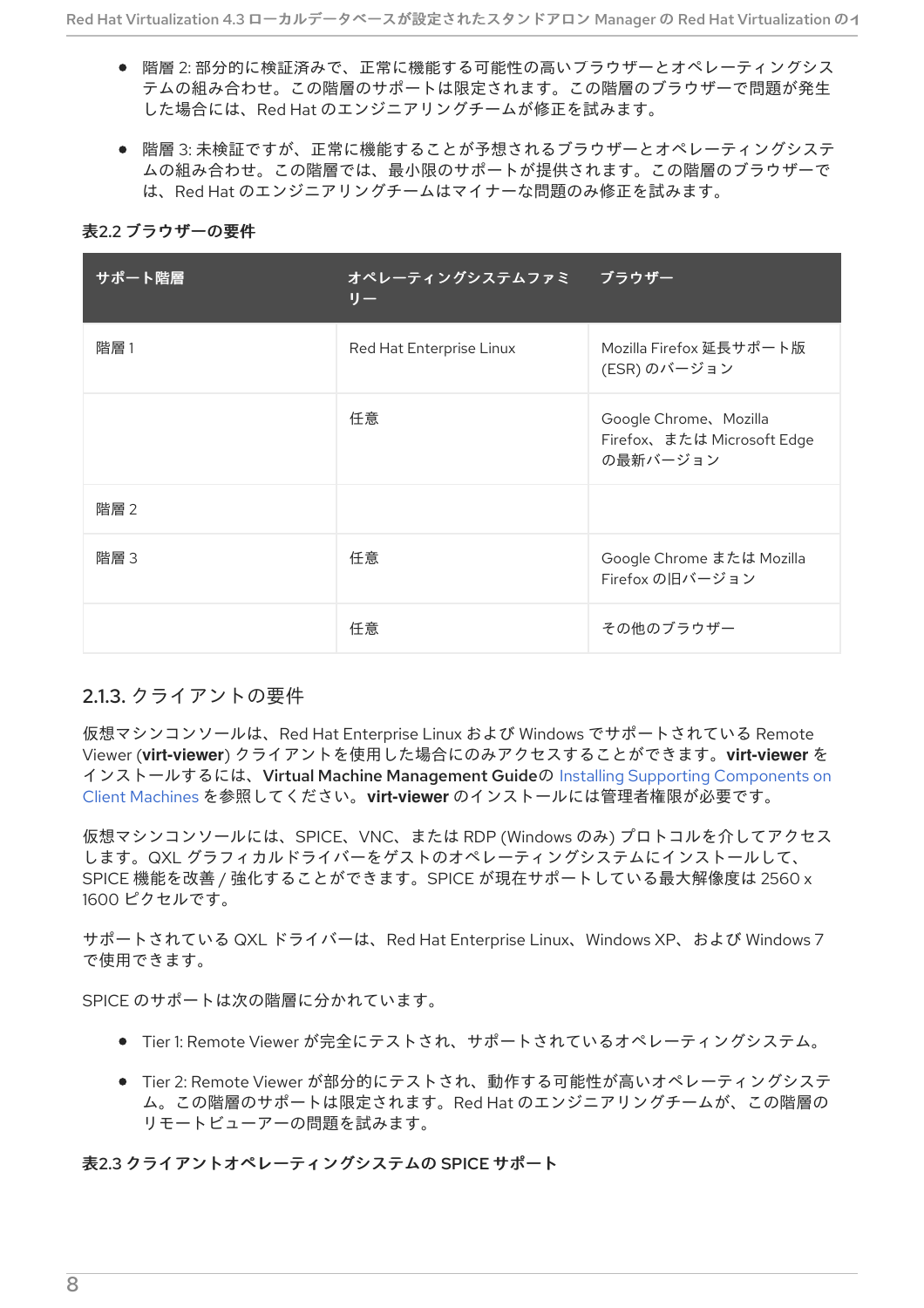| サポート階層 | オペレーティングシステム                    |
|--------|---------------------------------|
| 階層1    | Red Hat Enterprise Linux 7.2 以降 |
|        | Microsoft Windows 7             |
| 階層 2   | Microsoft Windows 8             |
|        | Microsoft Windows 10            |

#### <span id="page-12-0"></span>2.1.4. オペレーティングシステムの要件

Red Hat Virtualization Manager は、最新のマイナーリリースに更新済みの Red Hat Enterprise Linux 7 のベースインストール上にインストールする必要があります。

Manager に必要なパッケージのインストールを試みる際に、依存関係の問題が発生する可能性があるた め、ベースのインストール後に他のパッケージをインストールしないでください。

Manager のインストールに必要なリポジトリー以外は有効にしないでください。

## <span id="page-12-1"></span>2.2. ホストの要件

Red Hat Virtualization のハードウェア認定には、Red Hat Enterprise Linux のハードウェア認定が適用 されます。詳細は、<https://access.redhat.com/solutions/725243> を参照してください。特定のハード ウェア項目が Red Hat Enterprise Linux での使用に認定されているかどうかを確認するに は、<https://access.redhat.com/ecosystem/#certifiedHardware> を参照してください。

[ゲストに適用される要件および制限に関する詳しい情報は、「](https://access.redhat.com/ja/articles/1271503)Red Hat Enterprise Linux テクノロジー の機能と制限」および「Red Hat Enterprise Virtualization [における仮想化の制限」](https://access.redhat.com/ja/articles/1526843) を参照してくださ い。

#### <span id="page-12-2"></span>2.2.1. CPU の要件

すべての CPU が Intel® 64 または AMD64 CPU の拡張機能をサポートし、AMD-V™ または Intel VT® の ハードウェア仮想化拡張機能が有効化されている必要があります。No eXecute flag (NX) のサポートも 必要です。

以下の CPU モデルがサポートされています。

- $\bullet$  AMD
	- o Opteron G4
	- o Opteron G5
	- o FPYC
- $\bullet$  Intel
	- Nehalem
	- Westmere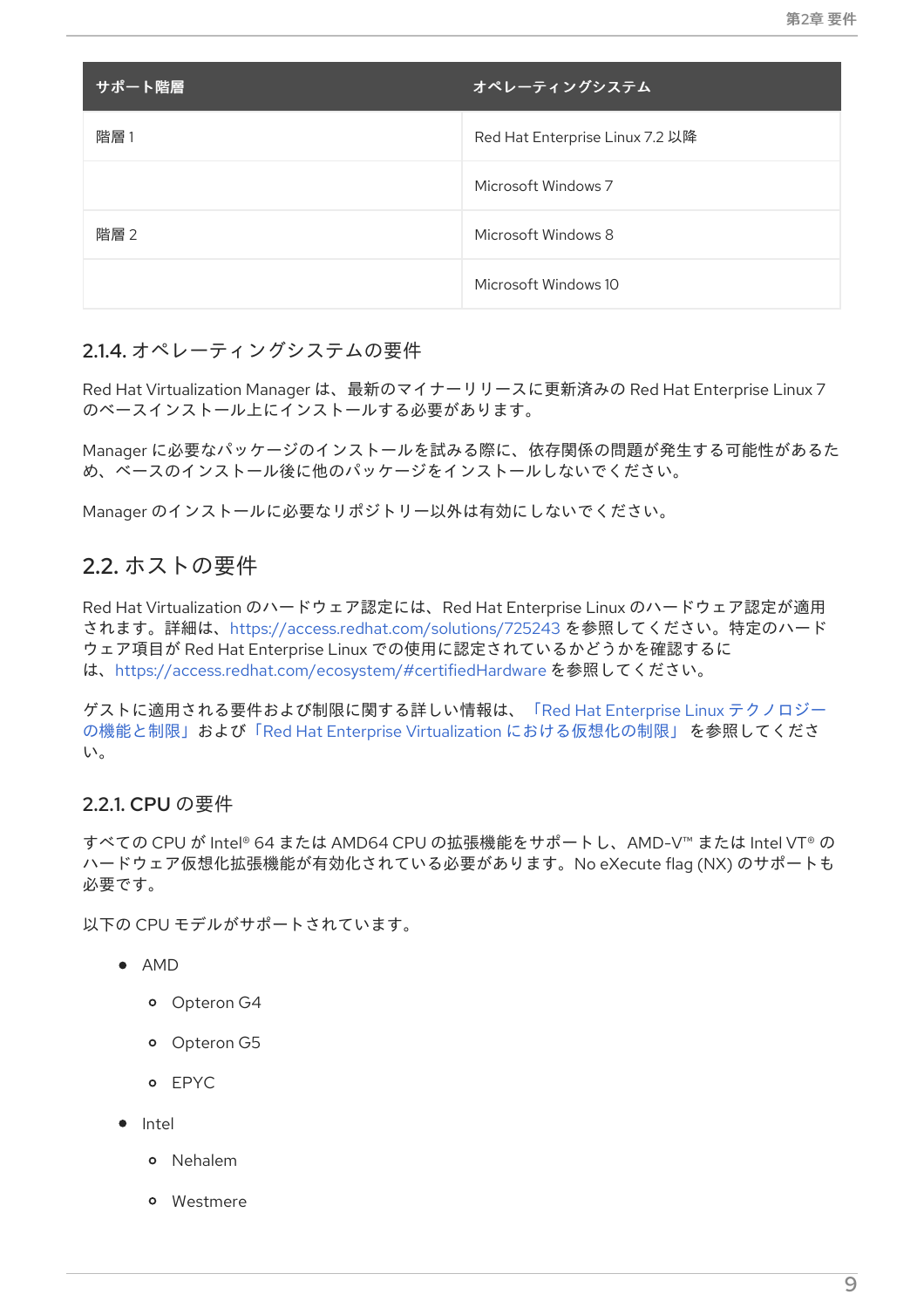- **o** Sandybridge
- Haswell
- Haswell-noTSX
- Broadwell
- Broadwell-noTSX
- o Skylake (クライアント)
- Skylake (サーバー)
- IBM POWER8

#### <span id="page-13-0"></span>2.2.1.1. プロセッサーが必要なフラグをサポートしているかどうかのチェック

BIOS で仮想化を有効にする必要があります。この設定を行った後には、ホストの電源をオフにしてか ら再起動して、変更が適用されるようにします。

- 1. Red Hat Enterprise Linux または Red Hat Virtualization Host の起動画面で任意のキーを押し、 一覧から Boot か Boot with serial consoleのエントリーを選択します。
- 2. **Tab** を押して、選択したオプションのカーネルパラメーターを編集します。
- 3. 最後のカーネルパラメーターの後にスペースがあり、パラメーター **rescue** を追加します。
- 4. **Enter** を押して、レスキューモードで起動します。
- 5. プロンプトが表示されたら以下のコマンドを実行して、プロセッサーに必要な拡張機能がある かどうか、またそれらが有効になっているかどうかを確認します。

# grep -E 'svm|vmx' /proc/cpuinfo | grep nx

何らかの出力が表示されれば、プロセッサーはハードウェアの仮想化が可能です。出力が何も表示され ない場合でも、プロセッサーがハードウェアの仮想化に対応している可能性があります。場合によって は、メーカーが BIOS で仮想化拡張機能を無効にしていることがあります。これに該当すると思われる 場合には、メーカーが提供しているシステムの BIOS やマザーボードに関するマニュアルを参照してく ださい。

#### <span id="page-13-1"></span>2.2.2. メモリーの要件

必要最小限の RAM は 2 GB です。Red Hat Virtualization Host 上の仮想マシンでサポートされている RAM の最大値は、1 台あたり 4 TB です。

ただし、必要な RAM 容量は、ゲストオペレーティングシステムの要件、ゲストのアプリケーションの 要件、ゲストのメモリーアクティビティーと使用状況によって異なります。KVM は、全ゲストがピー クの負荷で同時に稼働しないことを前提として、仮想ゲストに対して物理 RAM をオーバーコミットし て、物理的に存在する RAM を超える要件でゲストをプロビジョニングすることも可能です。KVM は、 ゲストが必要とする RAM だけを割り当てて、使用率の低いゲストを swap に移動することによって、 オーバーコミットします。

#### <span id="page-13-2"></span>2.2.3. ストレージの要件

ホストには、設定、ログ、カーネルダンプを格納し、swap 領域として使用するためのストレージが必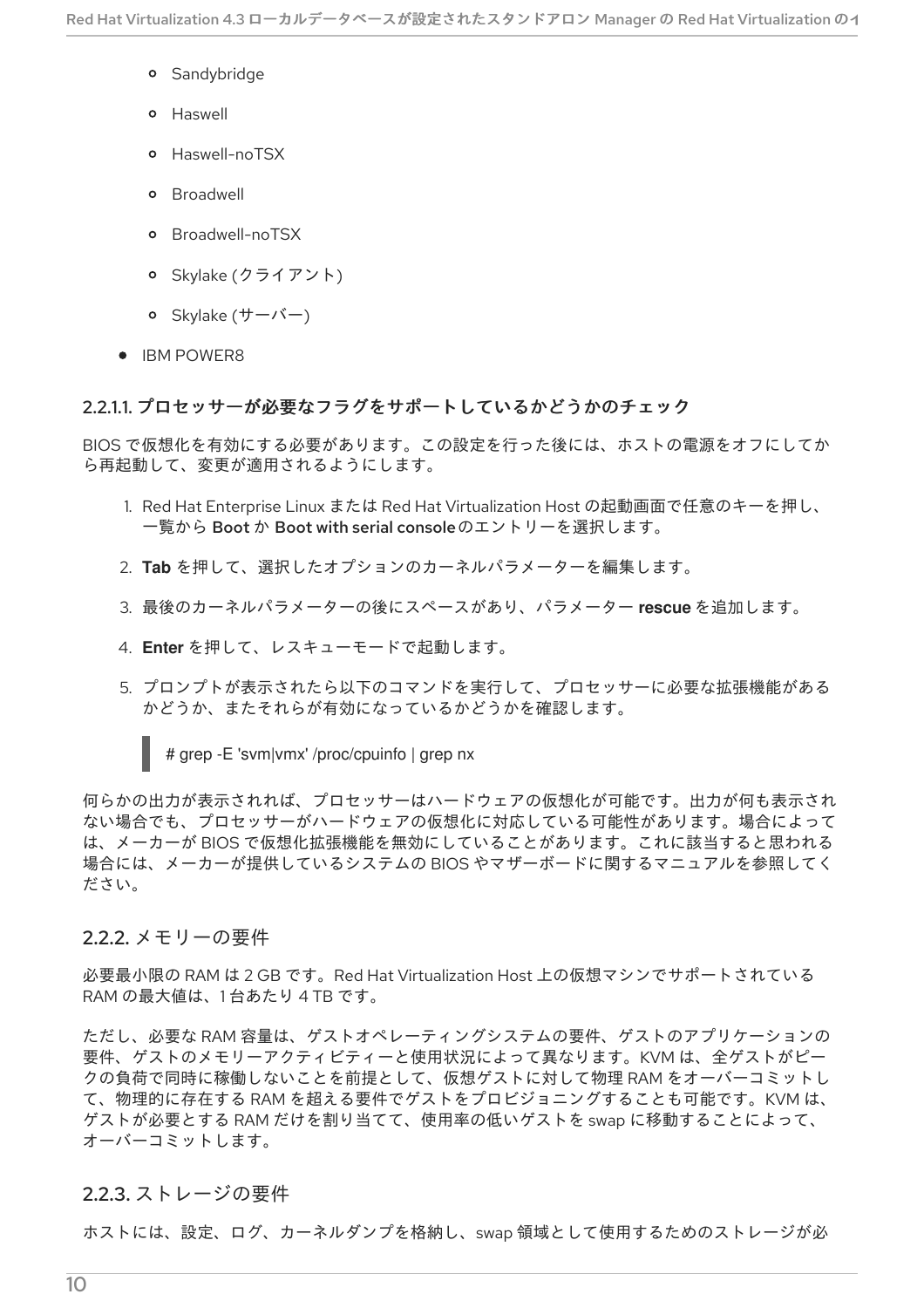要です。ストレージはローカルまたはネットワークベースとすることができます。Red Hat Virtualization Host (RHVH) は、ネットワークストレージのデフォルト割り当ての1つ、一部、またはす べてを使用して起動することができます。ネットワークストレージから起動する場合、ネットワークの 接続が失われるとフリーズする場合があります。ドロップインマルチパス設定ファイルを追加すると、 ネットワーク接続の喪失に対処することができます。SAN ストレージから起動した RHVH がネット ワーク接続を失うと、接続が回復するまでファイルは読み取り専用になります。ネットワークストレー ジを使用すると、パフォーマンスが低下する場合があります。

本セクションでは、RHVH の最低ストレージ要件について説明します。Red Hat Enterprise Linux ホス トのストレージ要件は、既存の設定で使用されるディスク容量によって異なりますが、RHVH の要件よ りも多くなるはずです。

ホストのインストールの最低ストレージ要件を以下に示します。ただし、Red Hat は、より多くのスト レージスペースを使用するデフォルトの割り当てを使用することをお勧めします。

- $\bullet$  / (root): 6 GB
- /home: 1 GB
- $\bullet$  /tmp: 1 GB
- /boot: 1 GB
- $\bullet$  /var: 15 GB
- /var/crash: 10 GB
- /var/log: 8 GB
- /var/log/audit: 2 GB
- swap: 1 GB (推奨の swap サイズについては、「Red Hat Enterprise Linux で推奨される swap の [サイズ」を参照してください](https://access.redhat.com/ja/solutions/108483))
- Anaconda では、将来のメタデータ拡張用に、ボリュームグループ内のシンプールサイズの 20% が確保されます。これは、通常の使用条件においてデフォルト設定でストレージを使い果 たすのを防ぐためです。インストール中のシンプールのオーバープロビジョニングもサポート されていません。

#### **● 最少の合計: 55 GB**

セルフホストエンジンのインストールに RHV-M Appliance もインストールする場合には、**/var/tmp** は 5 GB 以上である必要があります。

メモリーのオーバーコミットを使用する場合には、すべての仮想マシンに仮想メモリーを提供するのに 十分な swap 領域を追加してください。Memory [Optimization](https://access.redhat.com/documentation/ja-jp/red_hat_virtualization/4.3/html/administration_guide/sect-cluster_tasks#Memory_Optimization) を参照してください。

#### <span id="page-14-0"></span>2.2.4. PCI デバイスの要件

ホストには、1 Gbps 以上の帯域幅のネットワークインターフェースが少なくとも 1 基搭載されている必 要があります。Red Hat では、各ホストに 2 つのネットワークインターフェイスを用意し、1 つは仮想 マシンの移行などのネットワーク集約型のアクティビティのサポート専用にすることをお勧めします。 このように負荷の高い操作のパフォーマンスは、利用可能な帯域幅により制限されます。

Intel Q35 ベースの仮想マシンで PCI Express と従来の PCI デバイスを使用する方法に関する情報 は、「Using PCI Express and [Conventional](https://access.redhat.com/articles/3201152) PCI Devices with the Q35 Virtual Machine」を参照して ください。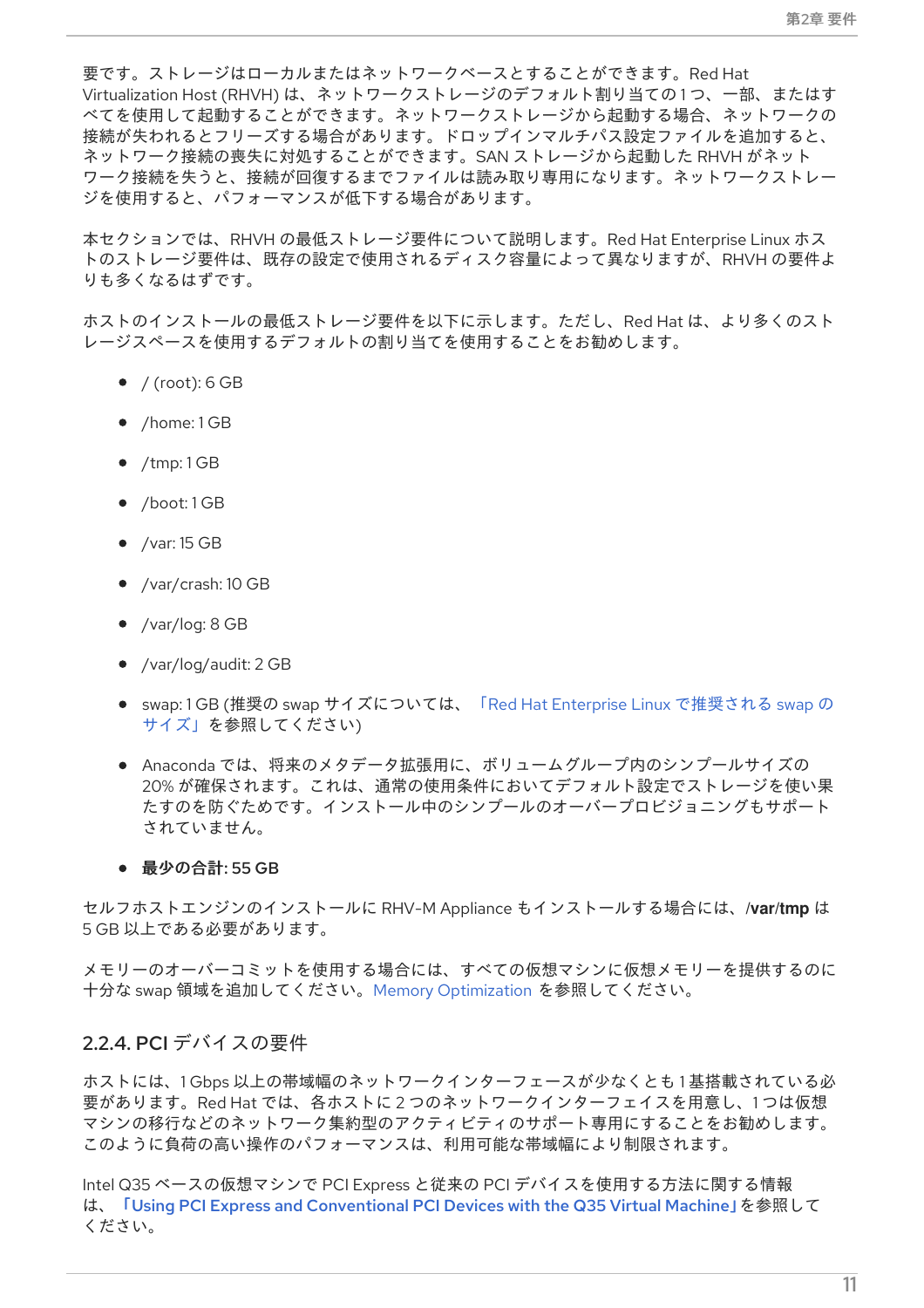#### <span id="page-15-0"></span>2.2.5. デバイス割り当ての要件

仮想マシンがホストから特定の PCIe デバイスを使用できるように、デバイス割り当ておよび PCI パス スルーを実装する予定がある場合は、以下の要件を満たしていることを確認してください。

- CPU が IOMMU (例: VT-d または AMD-Vi) をサポートしていること。IBM POWER8 はデフォ ルトで IOMMU をサポートしています。
- ファームウェアが IOMMU をサポートしていること。
- 使用する CPU ルートポートが ACS または ACS と同等の機能をサポートしていること。
- PCIe デバイスが ACS または ACS と同等の機能をサポートしていること。
- Red Hat は、PCIe デバイスとルートポート間のすべての PCIe スイッチおよびブリッジが ACS をサポートすることを推奨しています。たとえば、スイッチが ACS をサポートしていない場合 には、そのスイッチの背後にあるデバイスはすべて同じ IOMMU グループを共有し、同じ仮想 マシンにしか割り当てることができません。
- GPU のサポートについては、Red Hat Enterprise Linux 7 は VGA 以外のグラフィックデバイス として PCIe ベースの NVIDIA K シリーズ Quadro (モデル 2000 シリーズ以降)、GRID、Tesla の PCI デバイス割り当てをサポートしていること。現在、標準のエミュレーションされた VGA インターフェースの1つ以外に、仮想マシンには GPU を2つまでアタッチすることができま す。エミュレーションされた VGA は、起動前やインストールに使用され、NVIDIA グラフィッ クドライバーが読み込まれると NVDIA GPU に引き継がれます。NVIDIA Quadro 2000 も、 Quadro K420 カードもサポートされていない点にご注意ください。

ベンダーの仕様とデータシートをチェックして、お使いのハードウェアが要件を満たしていることを確 認してください。**lspci -v** コマンドを使用すると、システムにインストールされている PCI デバイスの 情報を表示できます。

#### <span id="page-15-1"></span>2.2.6. vGPU の要件

ホスト上の仮想マシンが仮想 GPU を使用するためには、ホストが以下の要件を満たす必要がありま す。

- GPU が vGPU に対応していること
- ホストカーネルで GPU が有効であること
- 適切なドライバーと共に GPU がインストールされていること
- 事前定義の mdev\_type が、デバイスのサポートする mdev タイプのいずれかに設定されてい ること
- クラスター内の各ホストに vGPU に対応したドライバーがインストールされていること

Red Hat Virtualization では、Manager を実行しているコンピューターまたは仮想マシン (または

vGPU ドライバーと共に vGPU に対応した仮想マシンのオペレーティングシステムがインス トールされていること

<span id="page-15-2"></span>2.3. ネットワークの要件

#### <span id="page-15-3"></span>2.3.1. 一般要件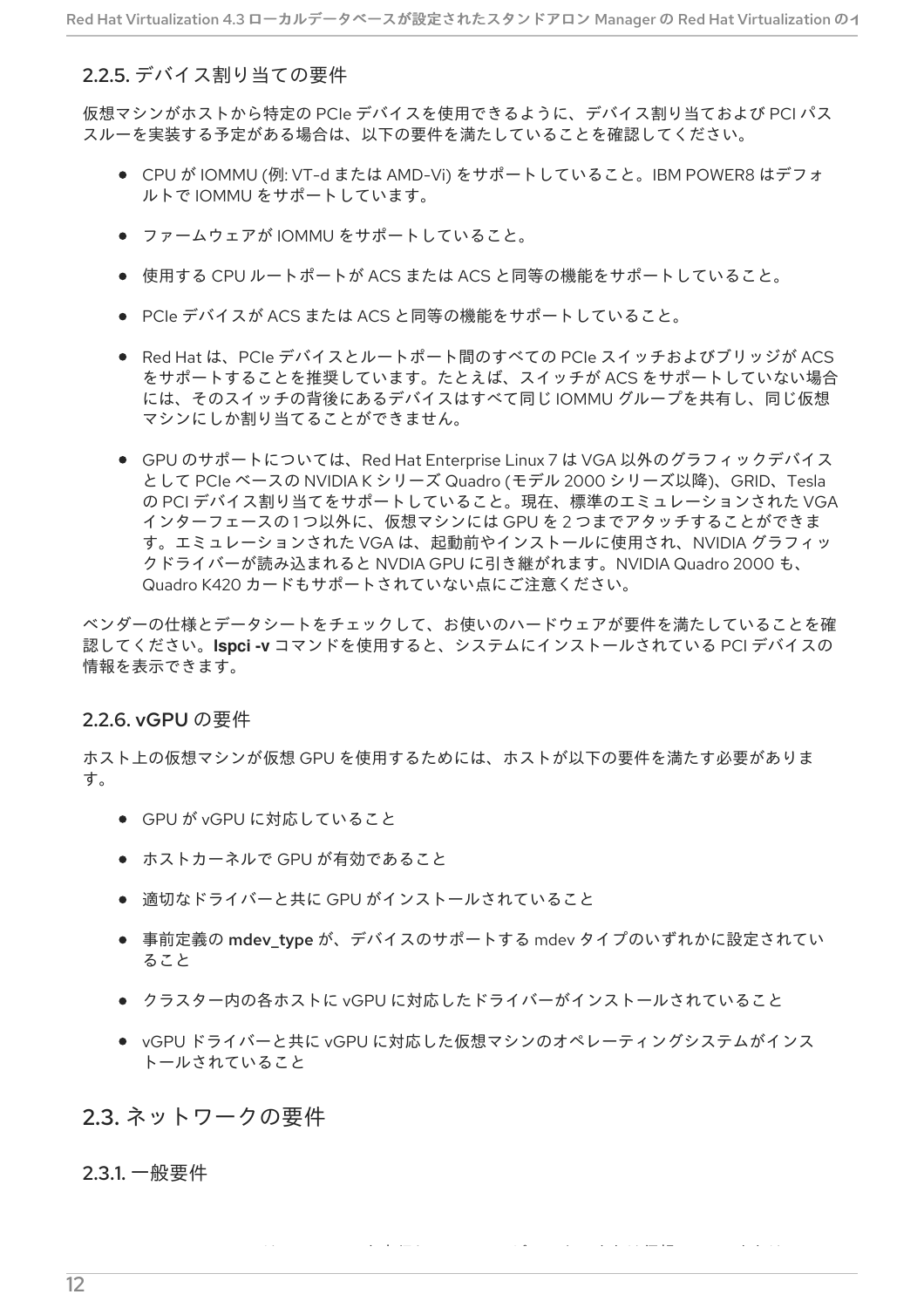Red Hat Virtualization では、Manager を実行しているコンピューターまたは仮想マシン (または Manager マシン)で、引き続き IPv6 を有効にする必要があります。お使いのシステムが IPv6 を使用し ない場合でも、Manager マシンで IPv6 [を無効にしないでください](https://access.redhat.com/solutions/8709)。

<span id="page-16-0"></span>2.3.2. DNS、NTP、IPMI フェンシング、およびメトリクスストアのファイアウォール 要件

以下のトピックに対するファイアウォールの要件は特殊なケースで、個別に検討する必要があります。

#### DNS および NTP

Red Hat Virtualization では DNS または NTP サーバーは作成されません。したがって、ファイアウォー ルには、着信トラフィックに対するオープンポートは必要ありません。

デフォルトでは、Red Hat Enterprise Linux は任意のアドレス上の DNS および NTP への送信トラ フィックを許可します。発信トラフィックを無効にする場合には、DNS および NTP サーバーに送付さ れるリクエストに例外を定義します。



#### 重要

- Red Hat Virtualization Manager およびすべてのホスト (Red Hat Virtualization Host および Red Hat Enterprise Linux ホスト) には、完全修飾ドメイン名と、全 面的かつ完全な正引きおよび逆引きの名前解決が必要です。
- DNS サービスを Red Hat Virtualization 環境内の仮想マシンとして実行する方法 はサポートされていません。Red Hat Virtualization 環境が使用する DNS サービ スは、すべて環境の外部でホストする必要があります。
- Red Hat は、名前解決のために /**etc/hosts** ファイルの代わりに DNS を使用する ことを強くお勧めします。hosts ファイルを使用すると、より多くの作業が必要 となり、誤設定の可能性がより高くなります。

#### IPMI およびその他のフェンシング機構 (オプション)

IPMI (Intelligent Platform Management Interface) およびその他のフェンシング機構については、ファ イアウォールには、着信トラフィックに対するオープンポートは必要ありません。

デフォルトでは、Red Hat Enterprise Linux は任意のアドレス上のポートへの送信 IPMI トラフィックを 許可します。発信トラフィックを無効にする場合には、IPMI またはフェンシングサーバーに送付される リクエストに例外を設定します。

クラスター内の各 Red Hat Virtualization Host および Red Hat Enterprise Linux ホストは、クラスター内 にある残りの全ホストのフェンシングデバイスに接続できる必要があります。クラスターホストにエ ラー (ネットワークエラー、ストレージエラーなど) が発生し、ホストとして機能できない場合は、デー タセンターの他のホストに接続できる必要があります。

具体的なポート番号は、使用するフェンスエージェントのタイプおよびその設定により異なります。

以降のセクションで説明するファイアウォール要件の表には、このオプションは含まれていません。

#### Metrics Store、Kibana、ElasticSearch

Metrics Store、Kibana、ElasticSearch については、Network Configuration for Metrics Store virtual machines [を参照してください。](https://access.redhat.com/documentation/ja-jp/red_hat_virtualization/4.3/html-single/metrics_store_installation_guide/index.html#Network_configuration_for_metrics_store_virtual_machines)

#### <span id="page-16-1"></span>2.3.3. Red Hat Virtualization Manager ファイアウォールの要件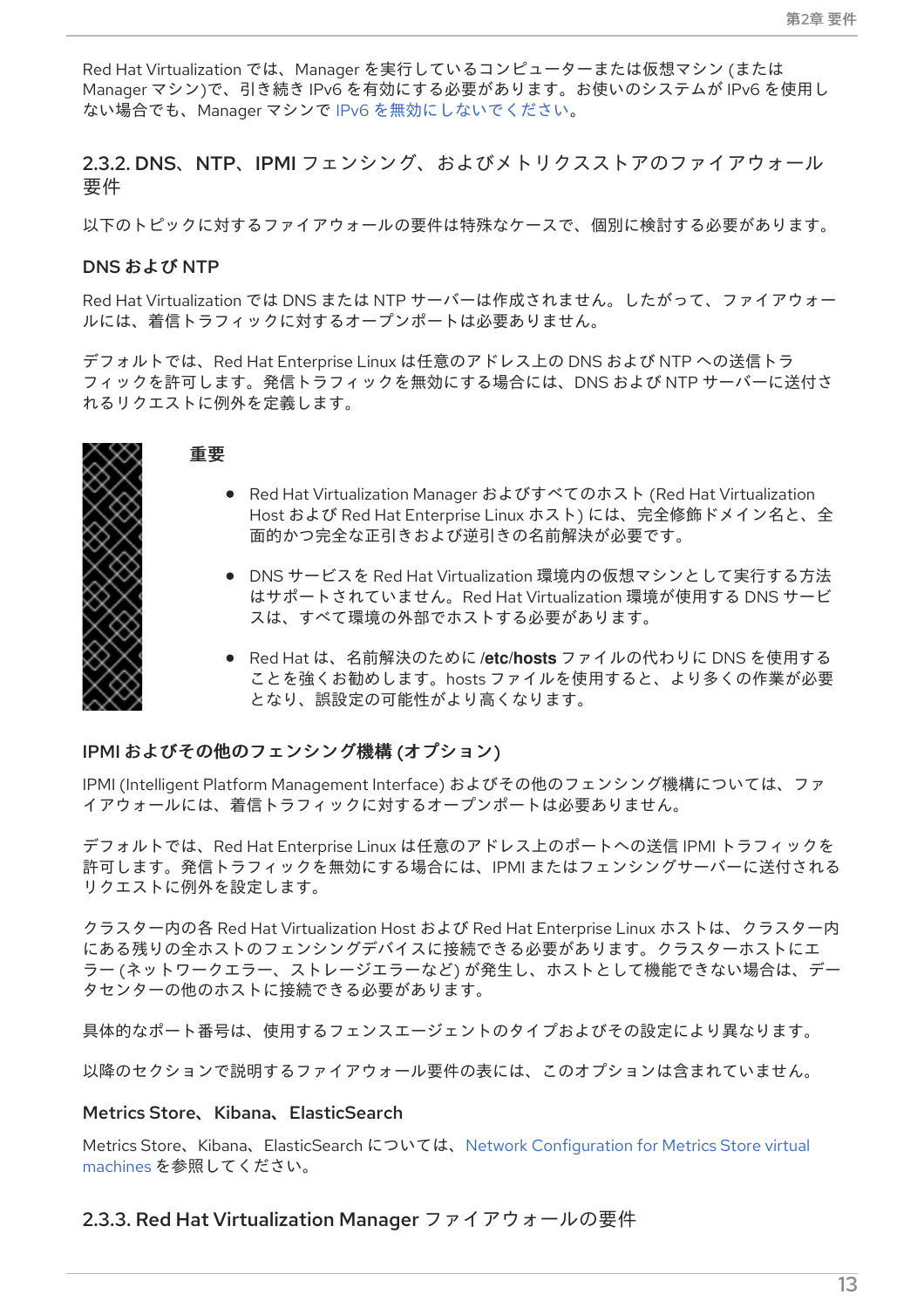Red Hat Virtualization Manager では、ネットワークトラフィックがシステムのファイアウォールを通過 できるように複数のポートを開放しておく必要があります。

**engine-setup** スクリプトはファイアウォールを自動的に設定できますが、iptables を使用している場 合、これにより既存のファイアウォール設定が上書きされます。既存のファイアウォール設定を保持す る場合は、Manager に必要なファイアウォールルールを手動で挿入する必要があります。**enginesetup** コマンドは、必要な iptables ルールのリストを /etc/ovirt-engine/iptables.example ファイル に保存します。firewalld を使用している場合、**engine-setup** は既存の設定を上書きしません。

本セクションに記載するファイアウォール設定は、デフォルトの設定を前提としています。



#### 注記

これらのファイアウォール要件の模式図が、<https://access.redhat.com/articles/3932211> に記載されています。表に書かれた ID を使用して、模式図内の接続を探すことができま す。

| ID             | ポー<br>$\mathsf{F}$ | プロ<br>$\vdash$<br>ル | 送信元                                                                  | 宛先                                   | 目的                                                                       | デフォルト<br>で暗号化 |
|----------------|--------------------|---------------------|----------------------------------------------------------------------|--------------------------------------|--------------------------------------------------------------------------|---------------|
| M1             |                    | <b>ICM</b><br>P     | Red Hat<br>Virtualization Host<br>Red Hat Enterprise<br>Linux ホスト    | Red Hat<br>Virtualization<br>Manager | オプション<br>診断に役立つ場合<br>があります。                                              | X             |
| M <sub>2</sub> | 22                 | <b>TCP</b>          | バックエンドの設定<br>やソフトウェアの<br>アップグレードな<br>ど、Managerのメ<br>ンテナンスに使うシ<br>ステム | Red Hat<br>Virtualization<br>Manager | Secure Shell (SSH)<br>アクセス<br>オプション                                      |               |
| M <sub>3</sub> | 2222               | <b>TCP</b>          | 仮想マシンのシリア<br>ルコンソールにアク<br>セスするクライアン<br>$\vdash$                      | Red Hat<br>Virtualization<br>Manager | 仮想マシンのシリ<br>アルコンソールへ<br>の接続を可能にす<br>るための Secure<br>Shell (SSH) アクセ<br>ス。 |               |

#### 表2.4 Red Hat Virtualization Manager ファイアウォールの要件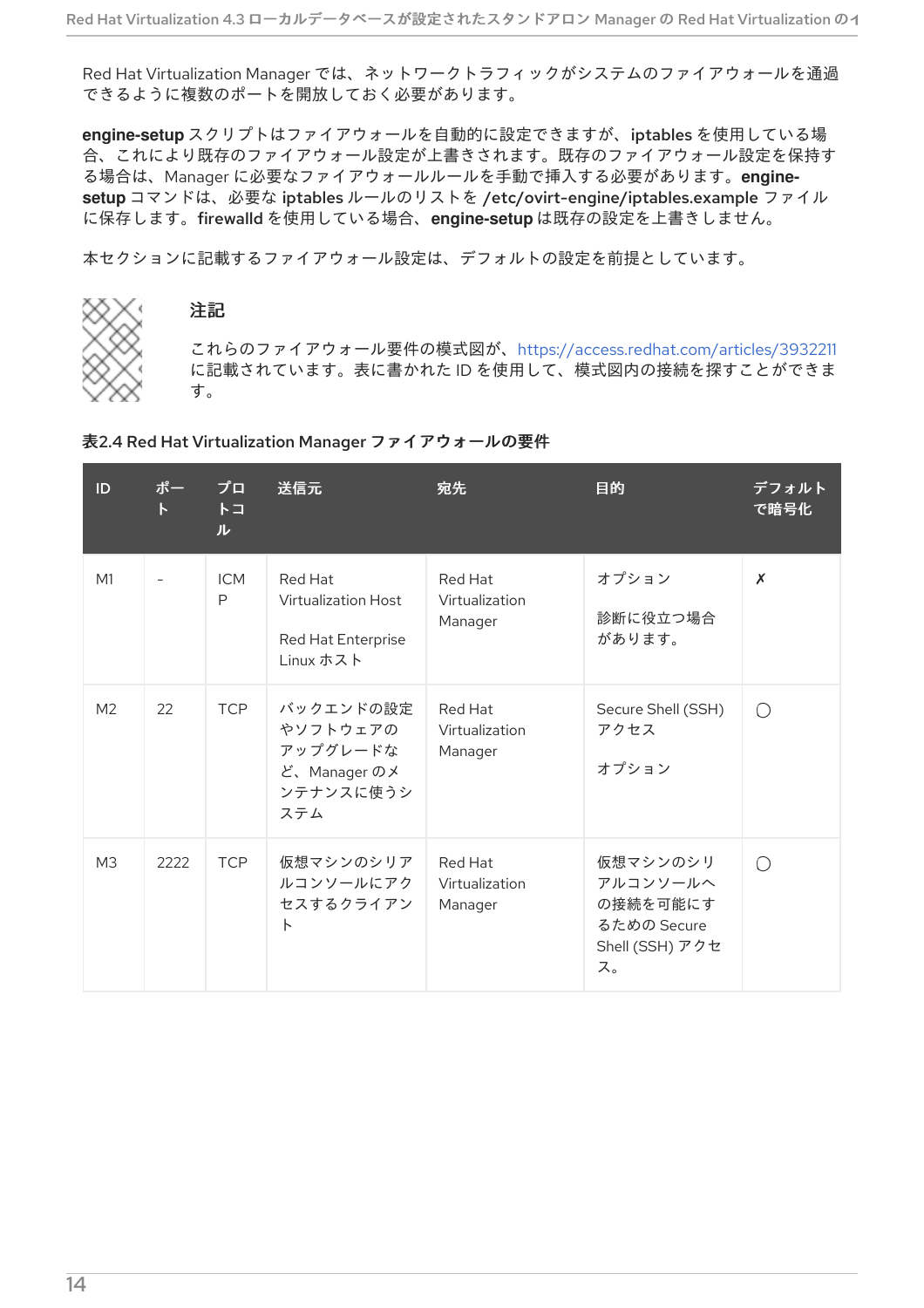| ID | ポー<br>$\mathsf{F}$ | プロ<br>$\vdash$<br>ル | 送信元                                                                                                                                        | 宛先                                   | 目的                                                                                                                                                                                                          | デフォルト<br>で暗号化 |
|----|--------------------|---------------------|--------------------------------------------------------------------------------------------------------------------------------------------|--------------------------------------|-------------------------------------------------------------------------------------------------------------------------------------------------------------------------------------------------------------|---------------|
| M4 | 80,<br>443         | <b>TCP</b>          | 管理ポータルのクラ<br>イアント<br>VM ポータルのクラ<br>イアント<br>Red Hat<br><b>Virtualization Host</b><br>Red Hat Enterprise<br>Linux ホスト<br>REST API クライア<br>ント | Red Hat<br>Virtualization<br>Manager | Manager に HTTP<br>(ポート80、暗号化<br>なし)および<br>HTTPS (ポート<br>443、暗号化あり)<br>のアクセスを提供<br>します。HTTP は接<br>続を HTTPS にリダ<br>イレクトします。                                                                                   | $\bigcirc$    |
| M5 | 6100               | <b>TCP</b>          | 管理ポータルのクラ<br>イアント<br>VM ポータルのクラ<br>イアント                                                                                                    | Red Hat<br>Virtualization<br>Manager | Manager 上で<br>WebSocket プロキ<br>シーを実行してい<br>る場合に、Web<br>ベースのコンソー<br>ルクライアント<br>(noVNC)に対する<br>Websocket プロキ<br>シーアクセスを提<br>供します。ただ<br>し、WebSocket プ<br>ロキシーが別のホ<br>ストで実行されて<br>いる場合には、こ<br>のポートは使用さ<br>れません。 | X             |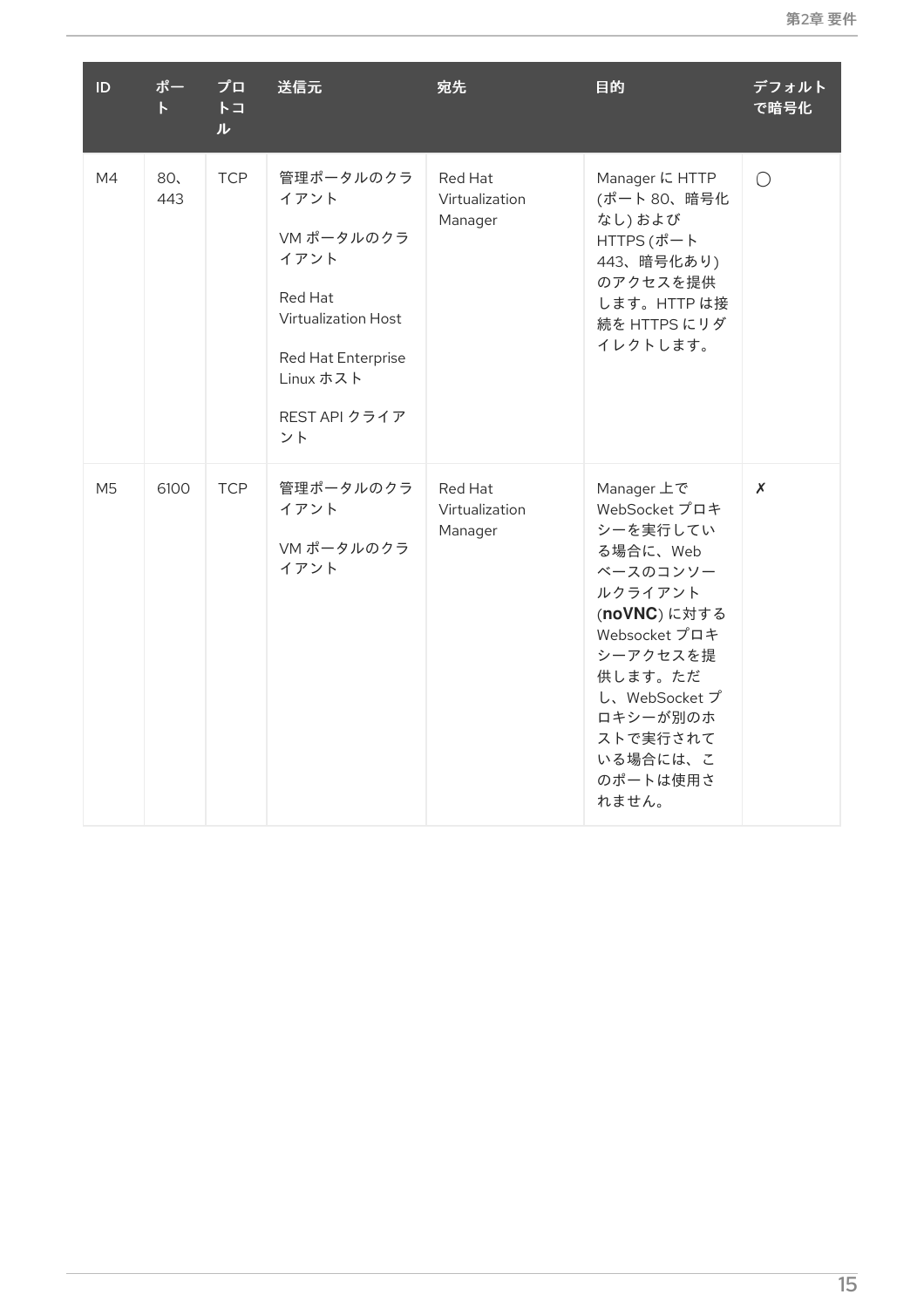| ID | ポー<br>$\mathsf{P}$ | プロ<br>$\vdash$<br>ル | 送信元                                                               | 宛先                                                           | 目的                                                                                                                                                                                                                                                              | デフォルト<br>で暗号化                                                                    |
|----|--------------------|---------------------|-------------------------------------------------------------------|--------------------------------------------------------------|-----------------------------------------------------------------------------------------------------------------------------------------------------------------------------------------------------------------------------------------------------------------|----------------------------------------------------------------------------------|
| M6 | 7410               | <b>UDP</b>          | Red Hat<br>Virtualization Host<br>Red Hat Enterprise<br>Linux ホスト | Red Hat<br>Virtualization<br>Manager                         | ホストの Kdump が<br>有効な場合には、<br>Manager の<br>fence_kdump リス<br>ナー用にこのポー<br>トを開きま<br>す。fence_kdump<br>Advanced<br>Configuration を参<br>照してくださ<br>い。fence kdum<br>pには、接続を暗号<br>化する方法はあり<br>ません。ただし、<br>このポートは、適<br>していないホスト<br>からのアクセスを<br>ブロックするよう<br>に手動で設定でき<br>ます。 | X                                                                                |
| M7 | 5432<br>3          | <b>TCP</b>          | 管理ポータルのクラ<br>イアント                                                 | Red Hat<br>Virtualization<br>Manager (ImageIO<br>Proxy サーバー) | ImageIO プロキ<br>シー (ovirt-<br>imageio-proxy)<br>との通信に必要で<br>す。                                                                                                                                                                                                   | はい                                                                               |
| M8 | 6442               | <b>TCP</b>          | Red Hat<br>Virtualization Host<br>Red Hat Enterprise<br>Linux ホスト | Open Virtual<br>Network (OVN)<br>southbound データ<br>ベース       | Open Virtual<br>Network (OVN)<br>データベースへの<br>接続                                                                                                                                                                                                                 | O                                                                                |
| M9 | 9696               | <b>TCP</b>          | OVN 用外部ネット<br>ワークプロバイダー<br>のクライアント                                | OVN 用外部ネット<br>ワークプロバイ<br>ダー                                  | OpenStack<br>Networking API                                                                                                                                                                                                                                     | $\bigcirc$<br>engine-<br>setup <sub>k</sub><br>よって生<br>成された<br>設定によ<br>る暗号<br>化。 |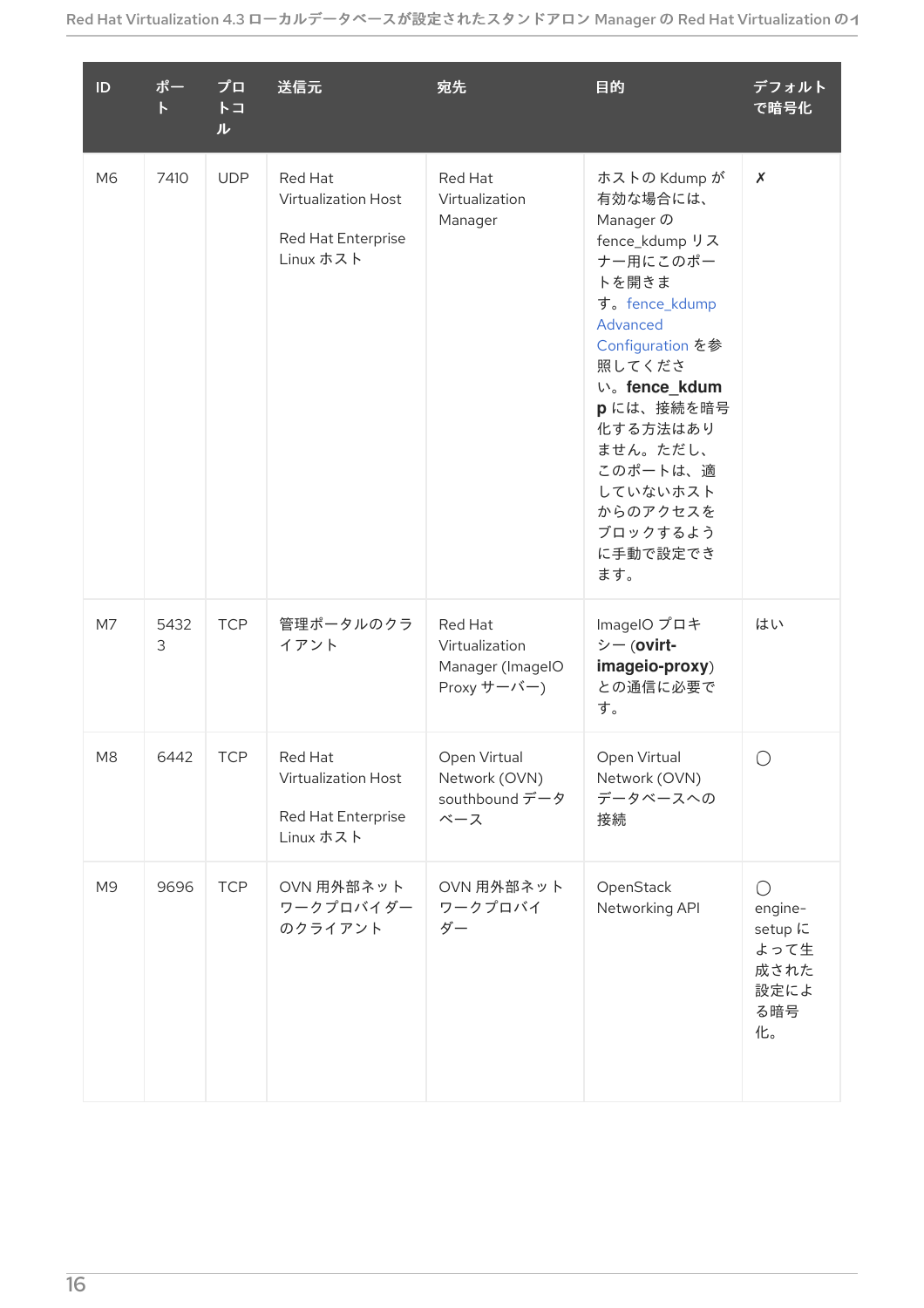| ID  | ポー<br>$\mathsf{R}$     | プロ<br>$F \Box$<br>ル                    | 送信元                                        | 宛先               | 目的                                                                                   | デフォルト<br>で暗号化                                                        |
|-----|------------------------|----------------------------------------|--------------------------------------------|------------------|--------------------------------------------------------------------------------------|----------------------------------------------------------------------|
| M10 | 3535<br>$\overline{7}$ | <b>TCP</b>                             | OVN 用外部ネット<br>ワークプロバイダー フークプロバイ<br>のクライアント | OVN 用外部ネット<br>ダー | OpenStack Identity<br><b>API</b>                                                     | $\bigcap$<br>engine-<br>setup に<br>よって生<br>成された<br>設定によ<br>る暗号<br>化。 |
| M11 | 53                     | <b>TCP</b><br>$\sqrt{2}$<br><b>UDP</b> | Red Hat<br>Virtualization<br>Manager       | DNS サーバー         | 1023 より大きい<br>ポート番号から<br>ポート 53 への DNS<br>ルックアップリク<br>エストおよび応<br>答。デフォルトで<br>開いています。 | X                                                                    |
| M12 | 123                    | <b>UDP</b>                             | Red Hat<br>Virtualization<br>Manager       | NTP サーバー         | 1023 より大きい<br>ポート番号から<br>ポート 123 への<br>NTP リクエストお<br>よび応答。デフォ<br>ルトで開いていま<br>す。      | いいえ                                                                  |

#### 注記

- デフォルトの設定では、OVN northbound データベース (6641) のクライアント は **ovirt-provider-ovn** のみなので、OVN northbound データベースのポート (6641) は記載されていません。両者は同じホスト上で動作しているので、その 通信はネットワークには現れません。
- デフォルトでは、Red Hat Enterprise Linux は任意のアドレス上の DNS および NTP への送信トラフィックを許可します。発信トラフィックを無効にする場合 には、Manager がリクエストを DNS および NTP サーバーに送付するように例 外を設定します。他のノードでも DNS および NTP が必要な場合があります。 その際には、それらのノードの要件を確認し、適切にファイアウォールを設定し てください。

#### <span id="page-20-0"></span>2.3.4. ホストファイアウォールの要件

Red Hat Enterprise Linux ホストおよび Red Hat Virtualization Host (RHVH) では、ネットワークトラ フィックがシステムのファイアウォールを通過できるように複数のポートを開放しておく必要がありま す。新たなホストを Manager に追加する際に、ファイアウォールルールがデフォルトで自動的に設定 され、既存のファイアウォール設定はすべて上書きされます。

新規ホストの追加時のファイアウォール自動設定を無効にするには、詳細パラメーター の下の ホスト のファイアウォールを自動設定する のチェックボックスからチェックを外します。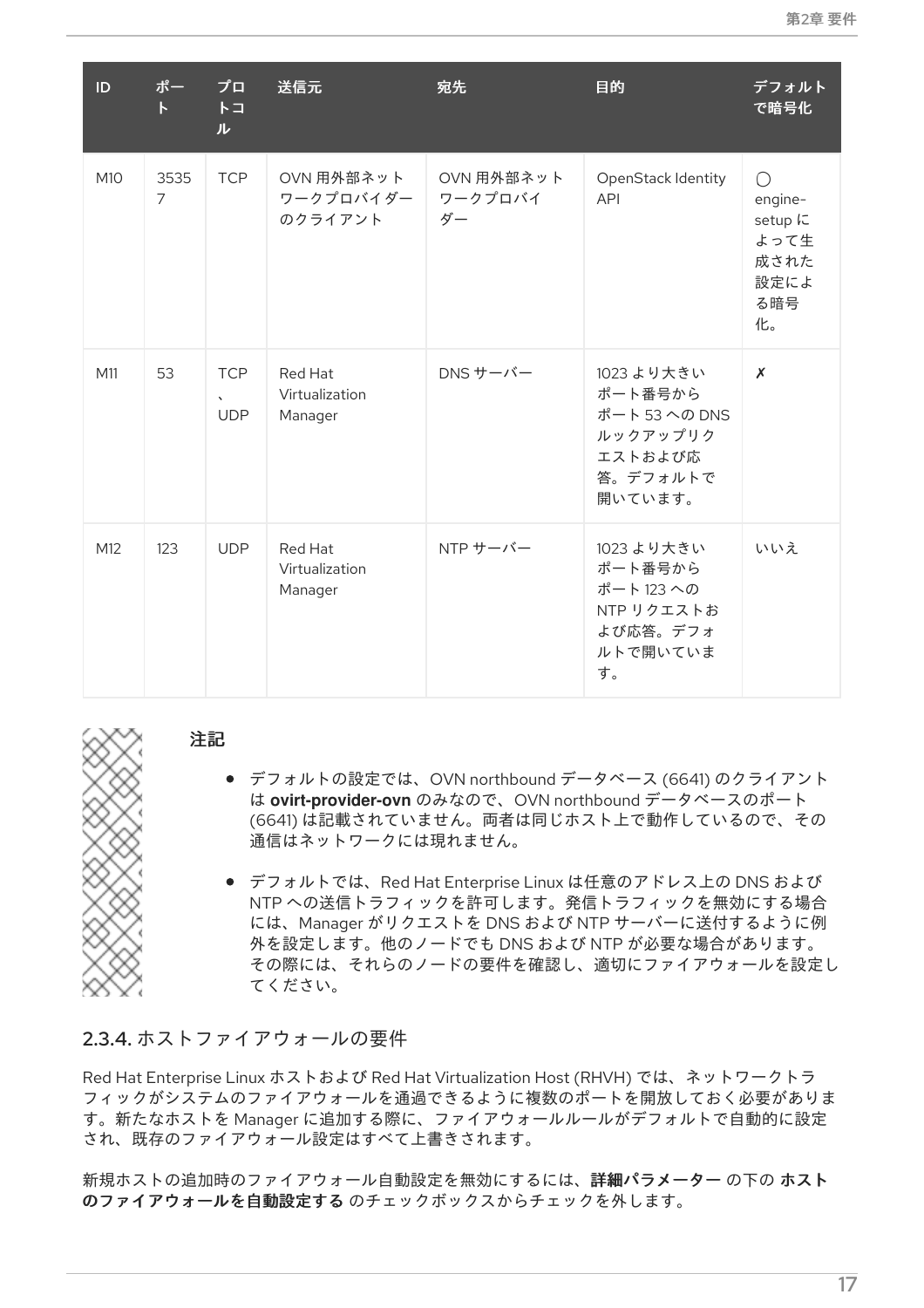ホストのファイアウォールルールをカスタマイズするに は、<https://access.redhat.com/solutions/2772331> を参照してください。



# 注記

これらのファイアウォール要件の模式図が、<https://access.redhat.com/articles/3932211> に記載されています。表に書かれた ID を使用して、模式図内の接続を探すことができま す。

#### 表2.5 仮想化ホストファイアウォールの要件

| ID             | ポート  | プロトコル      | 送信元                                                                      | 宛先                                                                                                | 目的                                                                                                                                                                                                   | デフォルト<br>で暗号化  |
|----------------|------|------------|--------------------------------------------------------------------------|---------------------------------------------------------------------------------------------------|------------------------------------------------------------------------------------------------------------------------------------------------------------------------------------------------------|----------------|
| H1             | 22   | <b>TCP</b> | Red Hat<br>Virtualizatio<br>n Manager                                    | Red Hat<br>Virtualizatio<br>n Host<br>Red Hat<br>Enterprise<br>Linux ホス<br>$\mathord{\mathsf{F}}$ | Secure Shell<br>(SSH) アク<br>セス<br>オプション                                                                                                                                                              | $\bigcirc$     |
| H2             | 2223 | <b>TCP</b> | Red Hat<br>Virtualizatio<br>n Manager                                    | Red Hat<br>Virtualizatio<br>n Host<br>Red Hat<br>Enterprise<br>Linux ホス<br>$\mathord{\mathsf{F}}$ | 仮想マシン<br>のシリアル<br>コンソール<br>への接続を<br>可能にする<br>ための<br>Secure Shell<br>(SSH) アク<br>セス。                                                                                                                  | $\bigcirc$     |
| H <sub>3</sub> | 161  | <b>UDP</b> | Red Hat<br>Virtualizatio<br>n Host<br>Red Hat<br>Enterprise<br>Linux ホスト | Red Hat<br>Virtualizatio<br>n Manager                                                             | Simple<br>Network<br>Manageme<br>nt Protocol<br>(SNMP)。<br>ホストから1<br>つまたは複<br>数の外部<br>SNMP マ<br>ネージャー<br>に Simple<br>Network<br>Manageme<br>nt Protocol<br>のトラップ<br>を送信する<br>場合にのみ<br>必要です。<br>オプション | $\pmb{\times}$ |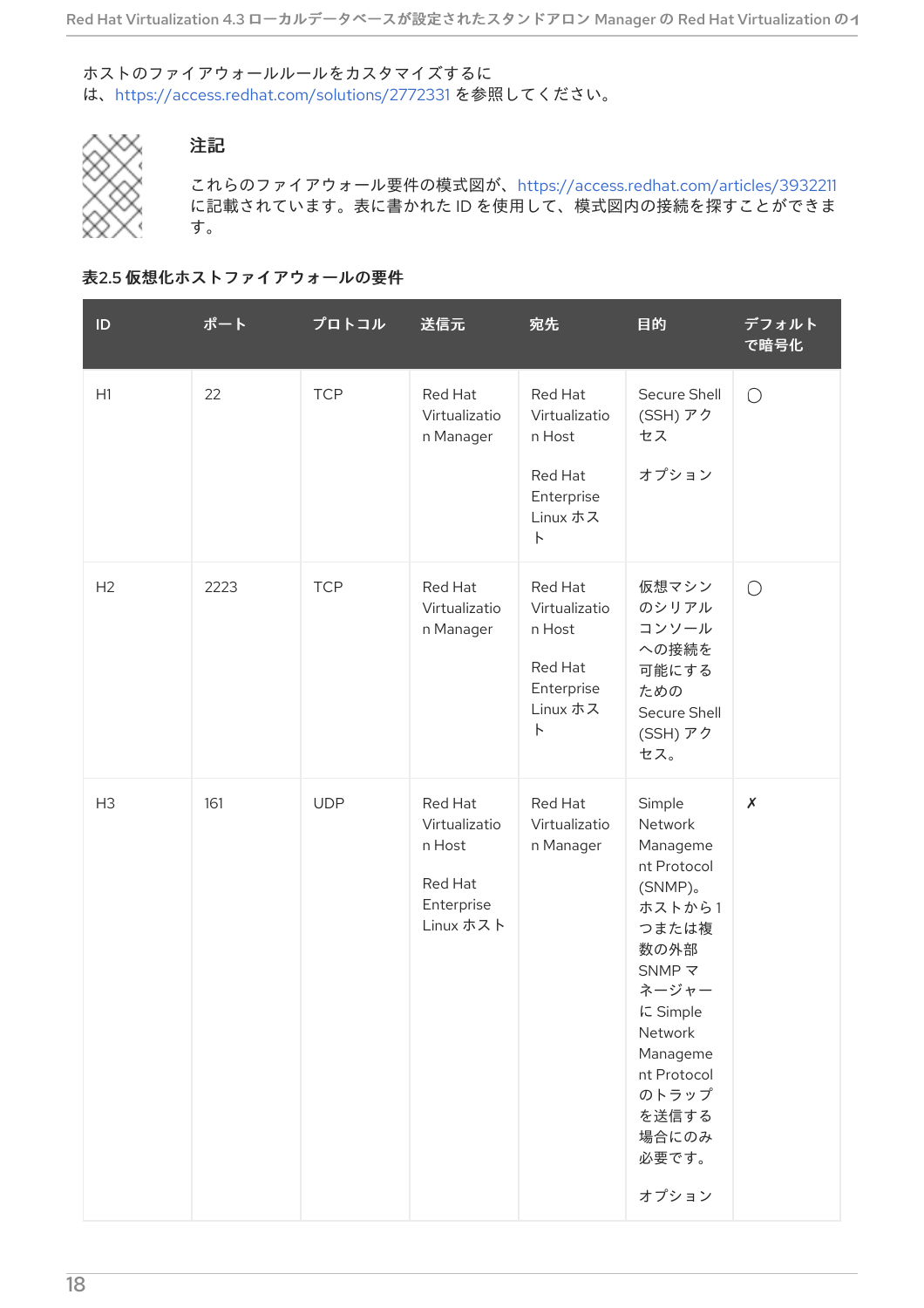| ID             | ポート              | プロトコル      | 送信元                                             | 宛先                                                                                  | 目的                                                                                                                                               | デフォルト<br>で暗号化  |
|----------------|------------------|------------|-------------------------------------------------|-------------------------------------------------------------------------------------|--------------------------------------------------------------------------------------------------------------------------------------------------|----------------|
| H4             | 111              | <b>TCP</b> | NFS スト<br>レージサー<br>バー                           | Red Hat<br>Virtualizatio<br>n Host<br>Red Hat<br>Enterprise<br>Linux ホス<br>$\vdash$ | NFS 接続<br>オプション                                                                                                                                  | $\pmb{\times}$ |
| H <sub>5</sub> | $5900 -$<br>6923 | <b>TCP</b> | 管理ポータ<br>ルのクライ<br>アント<br>VM ポータ<br>ルのクライ<br>アント | Red Hat<br>Virtualizatio<br>n Host<br>Red Hat<br>Enterprise<br>Linux ホス<br>$\vdash$ | VNC および<br>SPICE を介<br>したリモー<br>トゲストの<br>コンソール<br>アクセス。<br>クライアン<br>トが仮想マ<br>シンに容易<br>にアクセス<br>できるよう<br>に、これら<br>のポートは<br>開放してお<br>く必要があ<br>ります。 | ◯ (オプ<br>ション)  |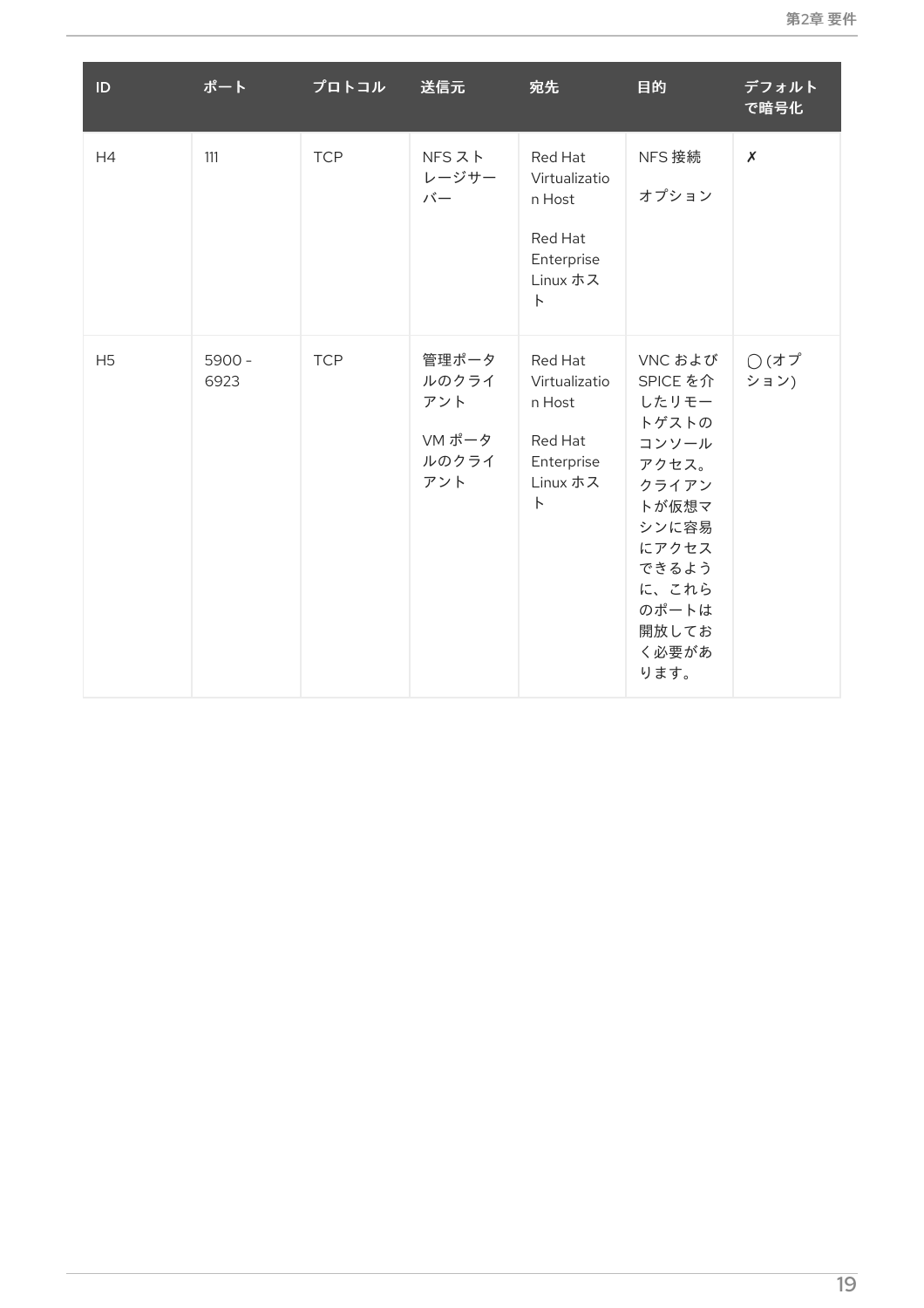| ID             | ポート   | プロトコル      | 送信元                                                                      | 宛先                                                                                                              | 目的                                                                                                                                                                                                                                       | デフォルト<br>で暗号化      |
|----------------|-------|------------|--------------------------------------------------------------------------|-----------------------------------------------------------------------------------------------------------------|------------------------------------------------------------------------------------------------------------------------------------------------------------------------------------------------------------------------------------------|--------------------|
| H <sub>6</sub> | 5989  | TCP, UDP   | Common<br>Information<br>Model<br>Object<br>Manager<br>(CIMOM)           | Red Hat<br>Virtualizatio<br>n Host<br>Red Hat<br>Enterprise<br>Linux ホス<br>$\ensuremath{\mathop{\hbox{\sf L}}}$ | Common<br>Information<br>Model<br>Object<br>Managers<br>(CIMOM)が<br>ホスト上で<br>実行中の仮<br>想マシンを<br>モニタリン<br>グするため<br>に使用しま<br>す。この<br>ポートは、<br>仮想化環境<br>内の仮想マ<br>シンのモニ<br>タリングに<br>CIMOM を<br>使用する場<br>合にのみ開<br>放する必要<br>がありま<br>す。<br>オプション | $\pmb{\mathsf{X}}$ |
| H7             | 9090  | <b>TCP</b> | Red Hat<br>Virtualizatio<br>n Manager<br>クライアン<br>トマシン                   | Red Hat<br>Virtualizatio<br>n Host<br>Red Hat<br>Enterprise<br>Linux ホス<br>$\ensuremath{\mathop{\hbox{\sf L}}}$ | Cockpit が<br>インストー<br>ルされてい<br>る場合に<br>は、Cockpit<br>Web イン<br>ターフェー<br>スにアクセ<br>スするため<br>に必要で<br>す。                                                                                                                                      | $\bigcirc$         |
| H <sub>8</sub> | 16514 | <b>TCP</b> | Red Hat<br>Virtualizatio<br>n Host<br>Red Hat<br>Enterprise<br>Linux ホスト | Red Hat<br>Virtualizatio<br>n Host<br>Red Hat<br>Enterprise<br>Linux ホス<br>$\vdash$                             | libvirt を<br>使った仮想<br>マシンの移<br>行                                                                                                                                                                                                         | $\bigcirc$         |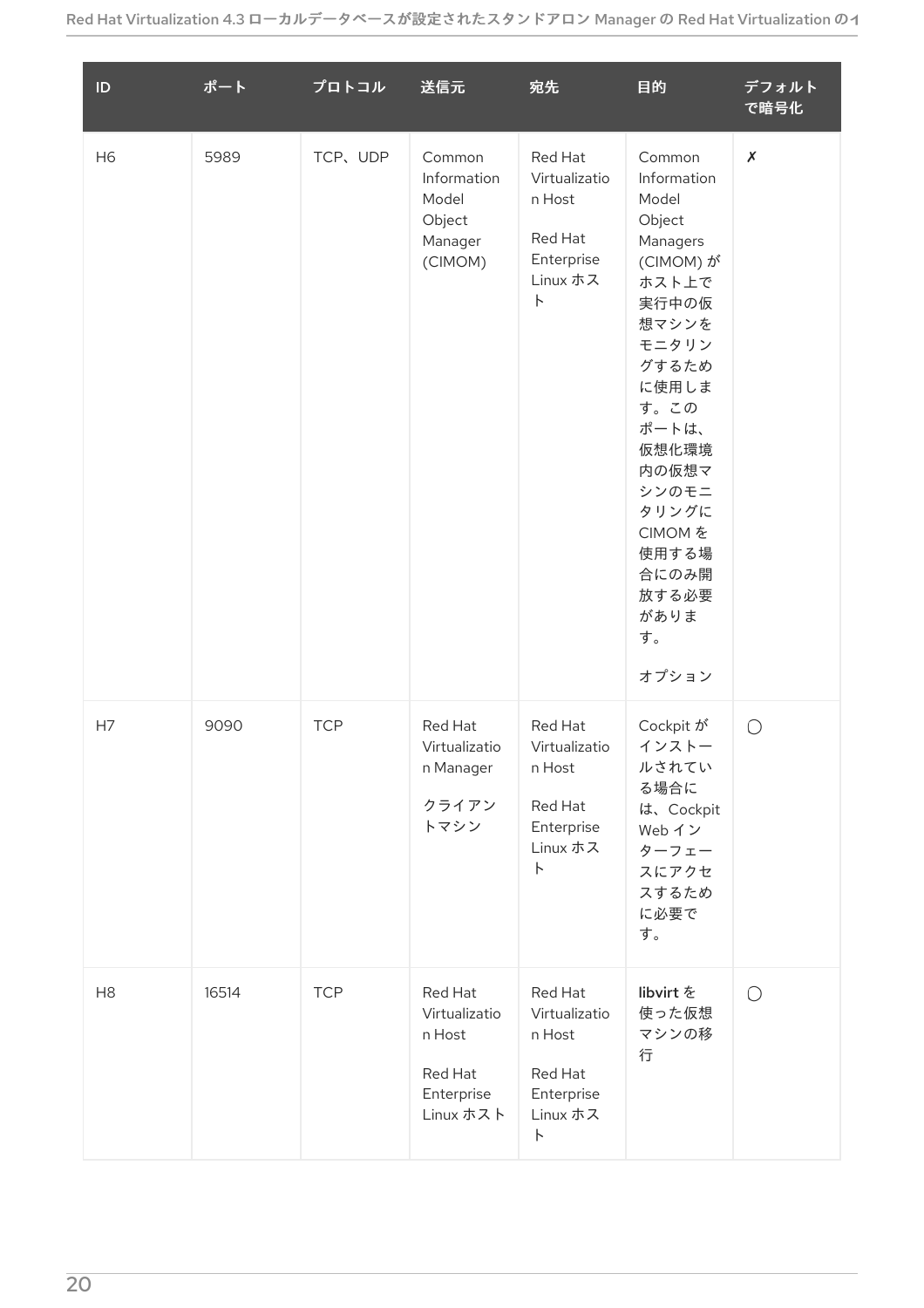| ID             | ポート              | プロトコル      | 送信元                                                                                                               | 宛先                                                                                      | 目的                                                                                                                                         | デフォルト<br>で暗号化                                                |
|----------------|------------------|------------|-------------------------------------------------------------------------------------------------------------------|-----------------------------------------------------------------------------------------|--------------------------------------------------------------------------------------------------------------------------------------------|--------------------------------------------------------------|
| H <sub>9</sub> | 49152 -<br>49215 | <b>TCP</b> | Red Hat<br>Virtualizatio<br>n Host<br>Red Hat<br>Enterprise<br>Linux ホスト                                          | Red Hat<br>Virtualizatio<br>n Host<br>Red Hat<br>Enterprise<br>Linux ホス<br>$\vdash$     | VDSM を使<br>用した仮想<br>マシンの移<br>行とフェン<br>シング。仮<br>想マシンの<br>自動および<br>手動での移<br>行を容易に<br>実行できる<br>ように、こ<br>れらのポー<br>トを開放し<br>ておく必要<br>がありま<br>す。 | ○フェンス<br>エージェン<br>トに応じ<br>て、libvirt<br>を介して移<br>行が行われ<br>ます。 |
| H10            | 54321            | <b>TCP</b> | Red Hat<br>Virtualizatio<br>n Manager<br>Red Hat<br>Virtualizatio<br>n Host<br>Red Hat<br>Enterprise<br>Linux ホスト | Red Hat<br>Virtualizatio<br>n Host<br>Red Hat<br>Enterprise<br>Linux ホス<br>$\mathsf{h}$ | VDSMによ<br>る Manager<br>およびその<br>他の仮想化<br>ホストとの<br>通信                                                                                       | $\bigcirc$                                                   |
| H11            | 54322            | <b>TCP</b> | Red Hat<br>Virtualizatio<br>n Manager<br>(ImageIO<br>Proxy サー<br>バー)                                              | Red Hat<br>Virtualizatio<br>n Host<br>Red Hat<br>Enterprise<br>Linux ホス<br>$\vdash$     | ImageIO<br>デーモン<br>(ovirt-<br>imageio-<br>daemon) と<br>の通信に必<br>要です。                                                                       | $\bigcirc$                                                   |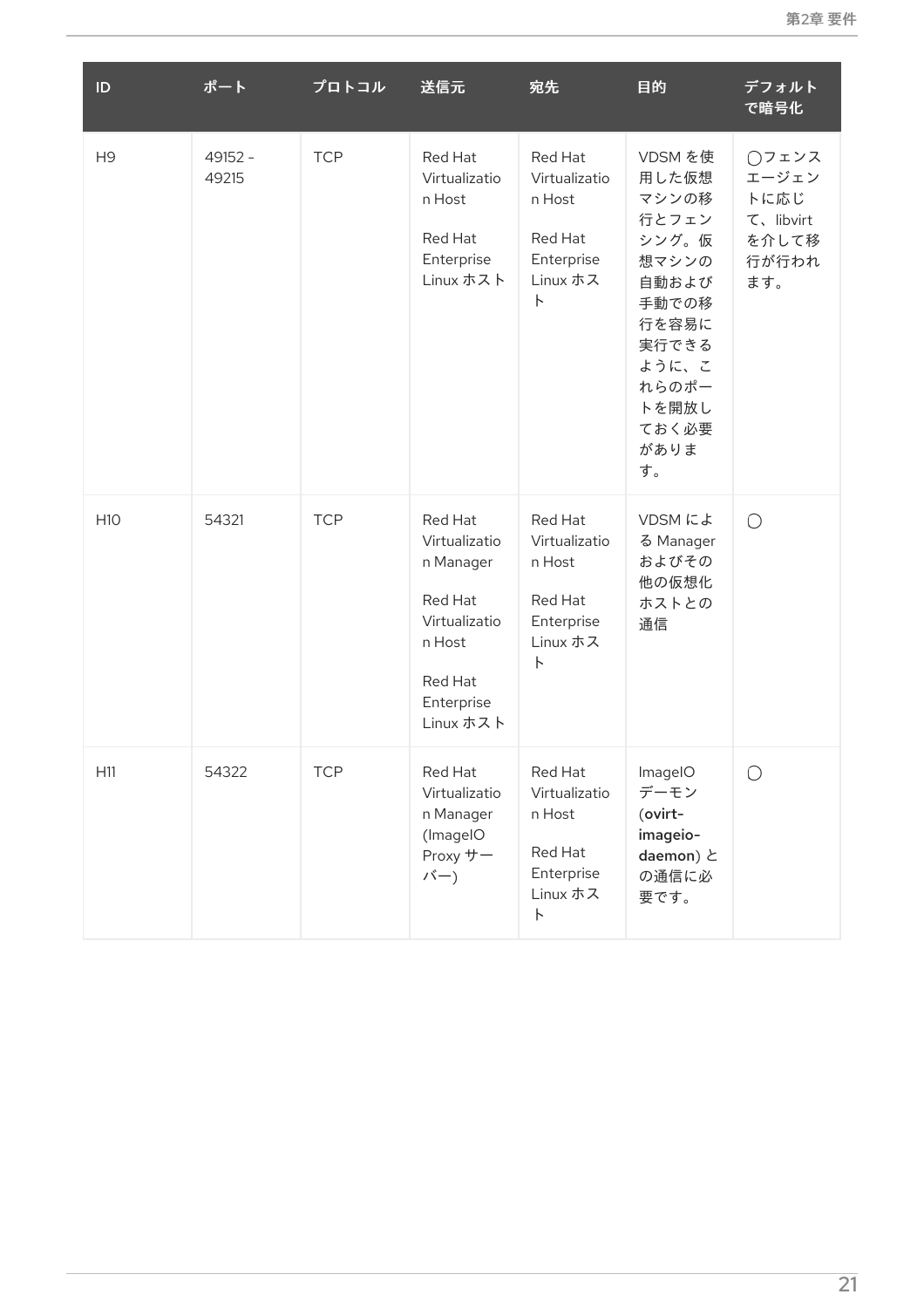| $\sf ID$ | ポート  | プロトコル      | 送信元                                                                      | 宛先                                                                                                   | 目的                                                                                                                               | デフォルト<br>で暗号化             |
|----------|------|------------|--------------------------------------------------------------------------|------------------------------------------------------------------------------------------------------|----------------------------------------------------------------------------------------------------------------------------------|---------------------------|
| H12      | 6081 | <b>UDP</b> | Red Hat<br>Virtualizatio<br>n Host<br>Red Hat<br>Enterprise<br>Linux ホスト | Red Hat<br>Virtualizatio<br>n Host<br>Red Hat<br>Enterprise<br>Linux ホス<br>$\boldsymbol{\mathsf{h}}$ | Open<br>Virtual<br>Network<br>(OVN)を<br>ネットワー<br>クプロバイ<br>ダーとして<br>使用してい<br>る場合に、<br>OVN がホス<br>ト間にトン<br>ネルを作成<br>するために<br>必要です。 | $\pmb{\mathsf{X}}$        |
| H13      | 53   | TCP, UDP   | Red Hat<br>Virtualizatio<br>n Host<br>Red Hat<br>Enterprise<br>Linux ホスト | DNS サー<br>バー                                                                                         | 1023 より大<br>きいポート<br>番号から<br>ポート 53<br>$\sim$ のDNS<br>ルックアッ<br>プリクエス<br>トおよび応<br>答。この<br>ポートは必<br>須で、デ<br>フォルトで<br>開いていま<br>す。   | $\boldsymbol{\mathsf{x}}$ |



### 注記

デフォルトでは、Red Hat Enterprise Linux は任意のアドレス上の DNS および NTP への 送信トラフィックを許可します。発信トラフィックを無効にする場合には、Red Hat Virtualization Host に例外を設定します。

Red Hat Enterprise Linux ホストは DNS および NTP サーバーにリクエストを送付しま す。他のノードでも DNS および NTP が必要な場合があります。その際には、それらの ノードの要件を確認し、適切にファイアウォールを設定してください。

<span id="page-25-0"></span>2.3.5. データベースサーバーファイアウォールの要件

Red Hat Virtualization では、Manager データベース (**engine**) および Data Warehouse データベース (**ovirt-engine-history**) にリモートのデータベースサーバーの使用をサポートしています。リモートの データベースサーバーを使用する予定の場合には、Manager および Data Warehouse サービス (Manager と分離することが可能) からの接続を許可する必要があります。

同様に、Red Hat CloudForms などの外部システムからローカルまたはリモートの Data Warehouse データベースにアクセスする場合、データベースはそのシステムからの接続を許可する必要がありま す。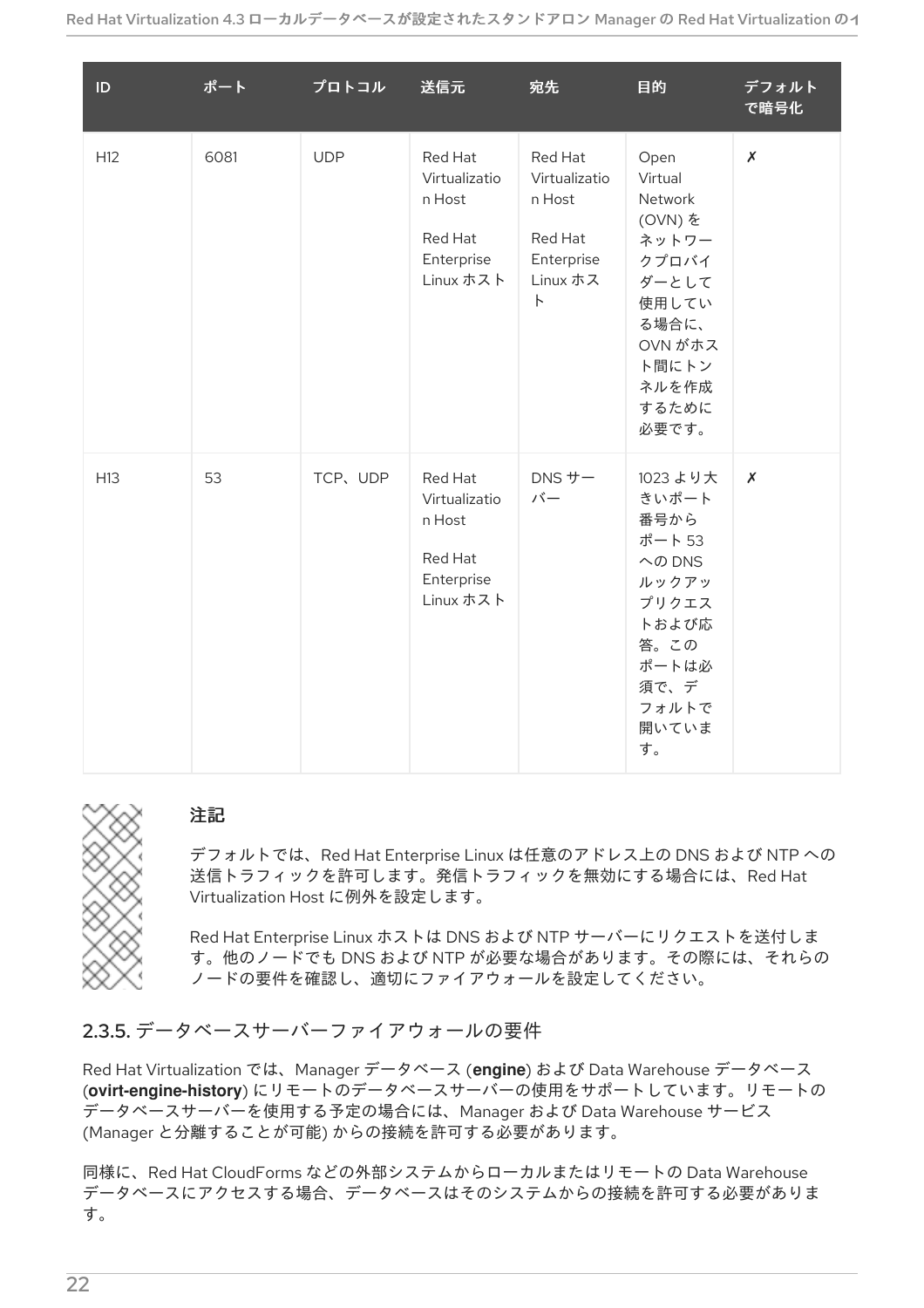

# 重要

外部システムからの Manager データベースへのアクセスはサポートされていません。



### 注記

これらのファイアウォール要件の模式図が、<https://access.redhat.com/articles/3932211> に記載されています。表に書かれた ID を使用して、模式図内の接続を探すことができま す。

#### 表2.6 データベースサーバーファイアウォールの要件

| ID             | ポー<br>$\mathsf{R}$ | プロ<br>$\vdash$<br>ル                                   | 送信元                                                            | 宛先                                                                                              | 目的                                   | デフォルト<br>で暗号化                                      |
|----------------|--------------------|-------------------------------------------------------|----------------------------------------------------------------|-------------------------------------------------------------------------------------------------|--------------------------------------|----------------------------------------------------|
| D <sub>1</sub> | 5432               | <b>TCP</b><br>$\sqrt{2}$<br><b>UDP</b>                | Red Hat<br>Virtualization<br>Manager<br>Data Warehouse<br>サービス | Manager (エンジ<br>ン)データベース<br>サーバー<br>Data Warehouse<br>(ovirt-engine-<br>history) データ<br>ベースサーバー | PostgreSQL データ<br>ベース接続のデ<br>フォルトポート | 無効です<br>が、有効<br>にできま<br>す。                         |
| D <sub>2</sub> | 5432               | <b>TCP</b><br>$\boldsymbol{\mathsf{v}}$<br><b>UDP</b> | 外部のシステム                                                        | Data Warehouse<br>(ovirt-engine-<br>history) $\vec{r} - \hat{p}$<br>ベースサーバー                     | PostgreSQL データ<br>ベース接続のデ<br>フォルトポート | デフォル<br>トでは無<br>効で<br>す。無効<br>ですが、<br>有効にで<br>きます。 |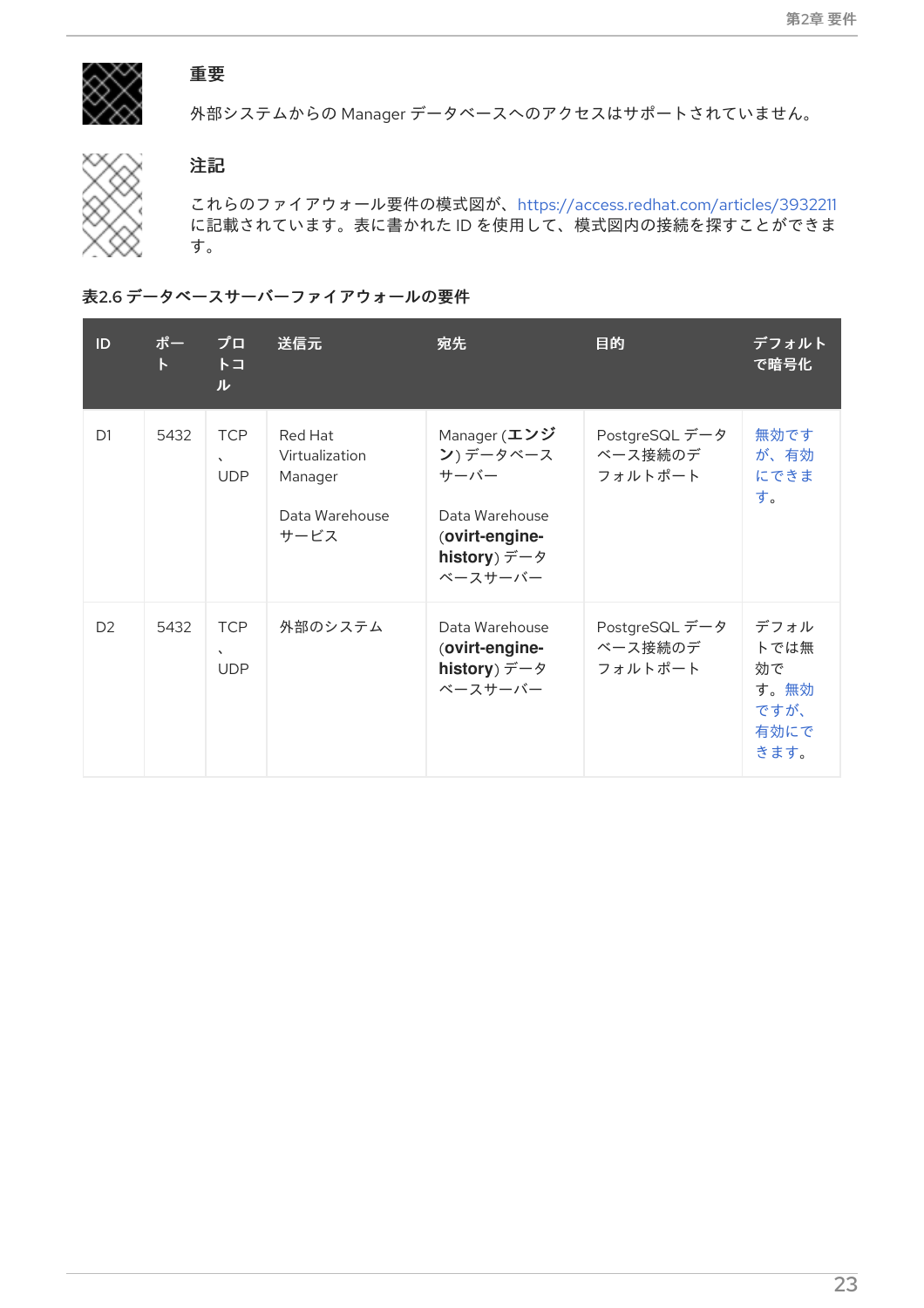# <span id="page-27-0"></span>第3章 RED HAT VIRTUALIZATION MANAGER のインストール

Red Hat Virtualization Manager のインストールには、以下の手順が必要です。

- 1. Red Hat Virtualization Manager [マシンの準備](#page-27-1)
- 2. Red Hat Virtualization Manager [リポジトリーの有効化](#page-27-2)
- 3. Red Hat Virtualization Manager [のインストールおよび設定](#page-30-1)
- 4. [管理ポータルへの接続](#page-33-0)

# <span id="page-27-1"></span>3.1. RED HAT VIRTUALIZATION MANAGER マシンの準備

Red Hat Virtualization Manager は Red Hat Enterprise Linux 7 上で実行する必要があります。Red Hat Enterprise Linux [のインストールの詳細な手順については、](https://access.redhat.com/documentation/ja-jp/red_hat_enterprise_linux/7/html/Installation_Guide/index.html)Red Hat Enterprise Linux 7 Installation Guide を参照してください。

このマシンは最低限の Manager [ハードウェア要件](#page-10-2) を満たしている必要があります。

コンテンツ配信ネットワークにアクセスできないシステムに Red Hat Virtualization Manager をインス トールするには、Manager を設定する前に「付録A *Red Hat Virtualization Manager* をオフラインでイン [ストールするためのローカルリポジトリーの設定](#page-63-1)」を参照してください。

デフォルトでは、Red Hat Virtualization Manager の設定スクリプト **engine-setup** は、Manager データ ベースおよび Data Warehouse データベースを自動的に Manager マシンに作成/設定します。なお、ど ちらか (または両方) [のデータベースを手動で設定するには、](#page-66-1)Manager を設定する前に「付録B *手動設* 定のローカル *PostgreSQL* データベースの準備」を参照してください。

# <span id="page-27-2"></span>3.2. RED HAT VIRTUALIZATION MANAGER リポジトリーの有効化

システムを Red Hat Subscription Manager に登録し、**Red Hat Virtualization Manager** のサブスクリプ ションをアタッチして Manager のリポジトリーを有効にします。

#### 手順

1. コンテンツ配信ネットワークにシステムを登録します。プロンプトが表示されたら、カスタ マーポータルのユーザー名とパスワードを入力します。

# subscription-manager register



注記

IPv6 ネットワークを使用している場合は、IPv6 移行メカニズムを使用して、コ ンテンツ配信ネットワークおよびサブスクリプションマネージャーにアクセスし ます。

2. **Red Hat Virtualization Manager** のサブスクリプションプールを見つけ、プール ID を記録しま す。

# subscription-manager list --available

3. 上記のプール ID を使用して、サブスクリプションをシステムにアタッチします。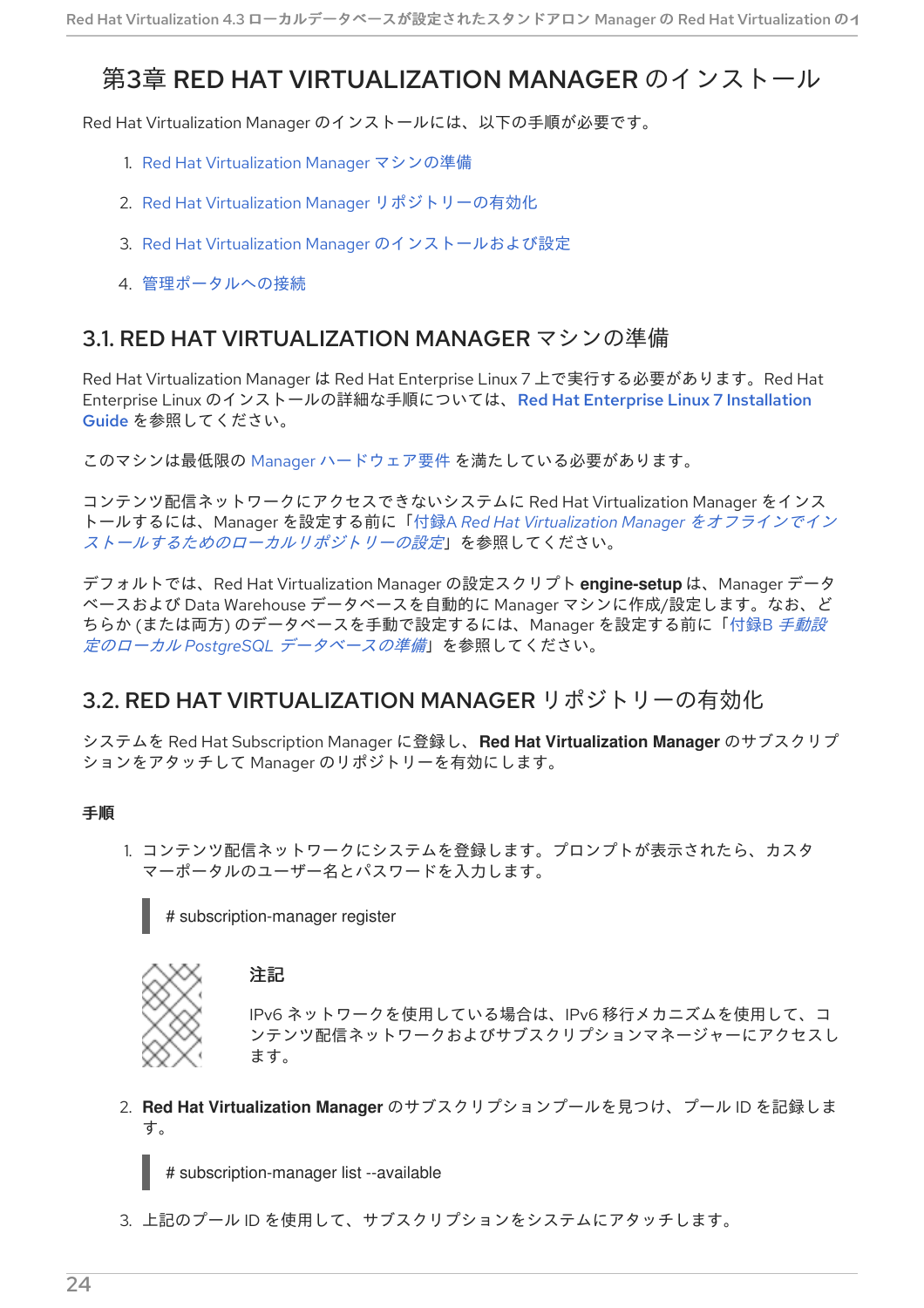# subscription-manager attach --pool=**pool\_id**



#### 注記

現在アタッチされているサブスクリプションを表示するには、以下のコマンドを 実行します。

# subscription-manager list --consumed

有効なリポジトリーをすべて一覧表示するには、以下のコマンドを実行します。

# yum repolist

4. リポジトリーを設定します。

# subscription-manager repos \ --disable='\*' \ --enable=rhel-7-server-rpms \ --enable=rhel-7-server-supplementary-rpms \ --enable=rhel-7-server-rhv-4.3-manager-rpms \ --enable=rhel-7-server-rhv-4-manager-tools-rpms \ --enable=rhel-7-server-ansible-2.9-rpms \ --enable=jb-eap-7.2-for-rhel-7-server-rpms

# <span id="page-28-0"></span>3.3. RED HAT VIRTUALIZATION MANAGER のインストールおよび設定

Red Hat Virtualization Manager のパッケージおよび依存関係をインストールし、**engine-setup** コマン ドを使用して設定します。スクリプトにより一連の質問が表示され、各質問に必要な値を入力すると、 その設定が適用されて **ovirt-engine** サービスが開始されます。



#### 重要

設定は、**engine-setup** コマンドの手順に従って、複数の段階に分けて行います。各段階 には、ユーザー入力が必要なステップが複数あります。設定候補のデフォルト値が大 かっこ内に提示されます。提示された値がそのステップに有効な場合には、**Enter** キー を押してその値を確定します。

**engine-setup --accept-defaults** を実行して、デフォルトの回答があるすべての質問を自 動的に許可できます。このオプションの使用には注意が必要なので、**engine-setup** を熟 知している場合に限って実行してください。

手順

1. すべてのパッケージを最新の状態にします。

# yum update



#### 注記

いずれかのカーネル関連のパッケージを更新した場合には、マシンを再起動して ください。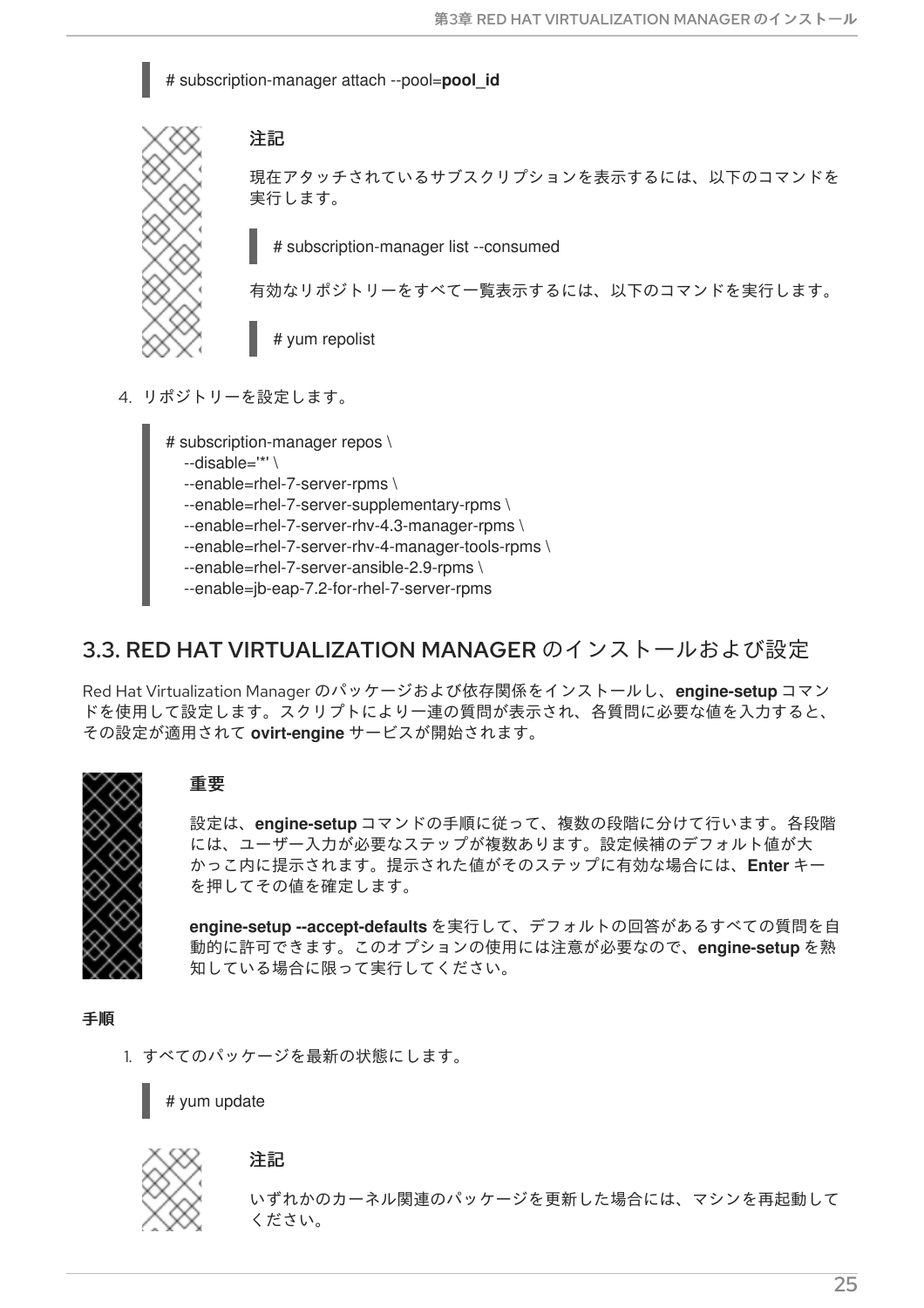2. **rhvm** パッケージと依存関係をインストールします。

# yum install rhvm

3. **engine-setup** コマンドを実行して、Red Hat Virtualization Manager の設定を開始します。

# engine-setup

4. **Enter** を押して、このマシンに Manager を設定します。

Configure Engine on this host (Yes, No) [Yes]:

5. Open Virtual Network (OVN) をインストールします (オプション)。**Yes** を選択すると、 Manager マシンに OVN 集中サーバーがインストールされ、外部ネットワークプロバイダーと して Red Hat Virtualization に追加されます。デフォルトクラスターはデフォルトネットワーク プロバイダーとして OVN を使用し、デフォルトクラスターに追加されたホストは OVN と通信 するように自動的に設定されます。

Configure ovirt-provider-ovn (Yes, No) [Yes]:

Red Hat Virtualization での OVN ネットワーク使用の詳細については、Administration Guide の Adding Open Virtual Network (OVN) as an External Network [Provider](https://access.redhat.com/documentation/ja-jp/red_hat_virtualization/4.3/html/administration_guide/sect-adding_external_providers#Adding_OVN_as_an_External_Network_Provider) を参照してください。

6. オプションで、**engine-setup** が Image I/O Proxy (**ovirt-imageio-proxy**) を設定できるようにし て、Manager が仮想ディスクをストレージドメインにアップロードできるようにします。

Configure Image I/O Proxy on this host? (Yes, No) [Yes]:

7. また、**engine-setup** では、noVNC コンソールから仮想マシンに接続できるように Websocket プロキシーサーバーを設定することができます (オプション)。

Configure WebSocket Proxy on this machine? (Yes, No) [Yes]:



#### 重要

Websocket プロキシーおよび noVNC は、テクノロジープレビュー機能としての み提供されています。テクノロジープレビューの機能は、Red Hat の本番環境の サービスレベルアグリーメント (SLA) ではサポートされず、機能的に完全では ないことがあるため、Red Hat では実稼働環境での使用を推奨していません。こ れらの機能は、近々発表予定の製品機能をリリースに先駆けてご提供することに より、開発プロセスの中でお客様に機能性のテストとフィードバックをしていた [だくことを目的としています。詳しい情報は、テクノロジープレビュー機能のサ](https://access.redhat.com/ja/support/offerings/techpreview) ポート範囲 を参照してください。

8. このマシン上に Data Warehouse を設定するかどうかを選択します。

Please note: Data Warehouse is required for the engine. If you choose to not configure it on this host, you have to configure it on a remote host, and then configure the engine on this host so that it can access the database of the remote Data Warehouse host. Configure Data Warehouse on this host (Yes, No) [Yes]:

9. オプションで、コマンドラインから仮想マシンのシリアルコンソールへのアクセスを許可しま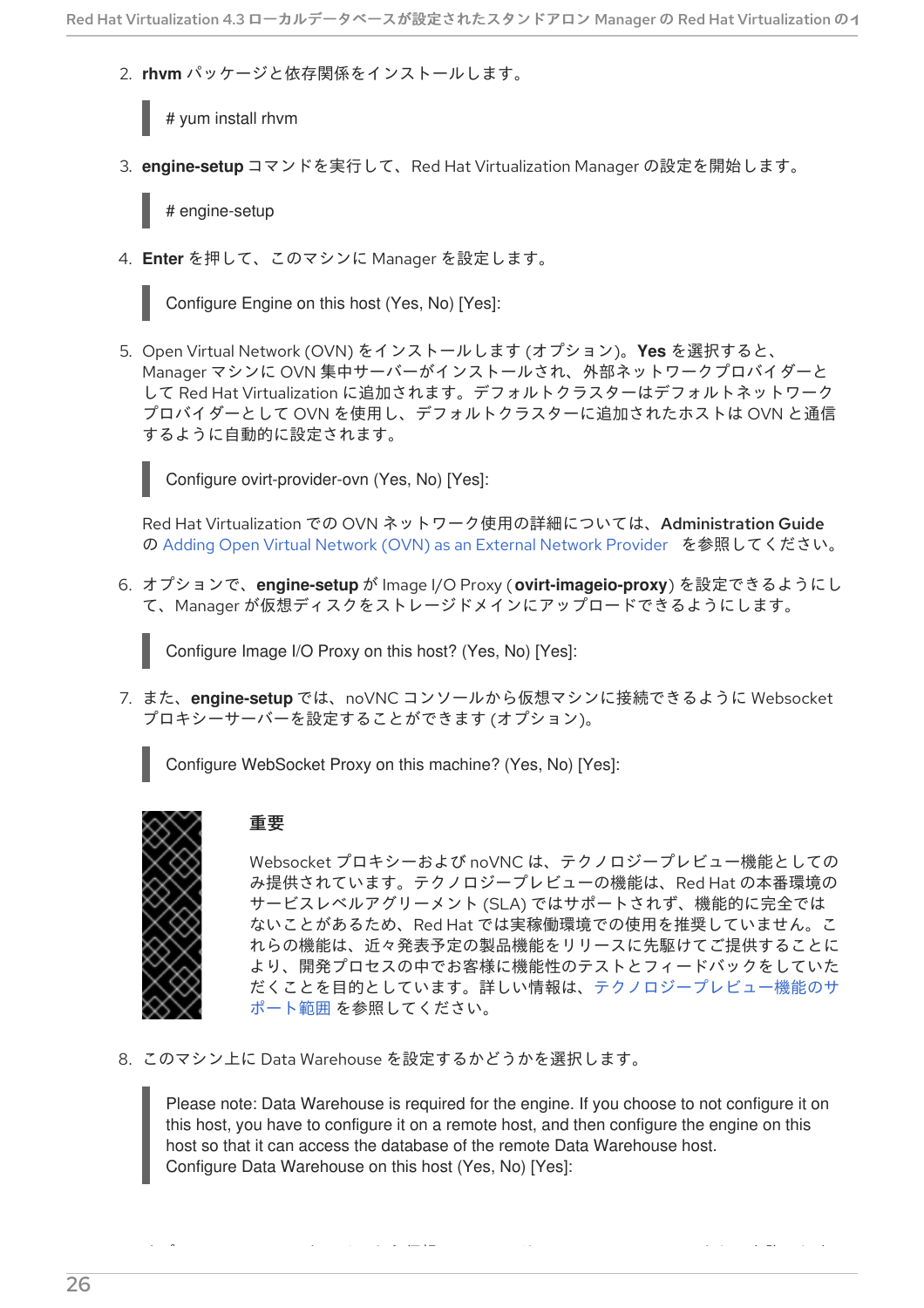<span id="page-30-1"></span><span id="page-30-0"></span>9. オプションで、コマンドラインから仮想マシンのシリアルコンソールへのアクセスを許可しま す。

Configure VM Console Proxy on this host (Yes, No) [Yes]:

この機能を使用するには、クライアントマシンで追加の設定が必要です。Virtual Machine Management Guide の [Opening](https://access.redhat.com/documentation/ja-jp/red_hat_virtualization/4.3/html-single/virtual_machine_management_guide/#Opening_a_Serial_Console_to_a_Virtual_Machine) a Serial Console to a Virtual Machine を参照してください。

10. **Enter** キーを押して自動検出されたホスト名をそのまま使用するか、別のホスト名を入力して **Enter** キーを押します。仮想化ホストを使用している場合には、自動的に検出されたホスト名 が間違っている可能性がある点に注意してください。

Host fully qualified DNS name of this server [**autodetected host name**]:

11. 次に、**engine-setup** コマンドは、ファイアウォールの設定を確認し、ポート 80 や 443 など、 Manager が外部との通信に使用するポートを開放するかどうかを尋ねます。**engine-setup** によ るファイアウォール設定の変更を許可しない場合には、Manager が使用するポートを手動で開 放する必要があります。**firewalld** はファイアウォールマネージャーとして設定されていま す。**iptables** は非推奨です。

Setup can automatically configure the firewall on this system. Note: automatic configuration of the firewall may overwrite current settings. NOTICE: iptables is deprecated and will be removed in future releases Do you want Setup to configure the firewall? (Yes, No) [Yes]:

ファイアウォールの自動設定を選択した場合に、ファイアウォール管理機能がアクティブ化さ れていなければ、サポートされているオプション一覧から、選択したファイアウォール管理機 能を指定するように要求されます。ファイアウォール管理機能の名前を入力して、**Enter** キー を押してください。この操作は、オプションが1つしかリストされていない場合でも必要で す。

12. Data Warehouse データベースをこのマシン上に設定するか、別のマシン上に設定するかを指 定します。

Where is the DWH database located? (Local, Remote) [Local]:

**Local** を選択した場合には、**engine-setup** スクリプトにより、データベースを自動で設定 するか (ユーザーおよびデータベースの追加を含む)、事前に設定したローカルのデータ ベースに接続することができます。

Setup can configure the local postgresql server automatically for the DWH to run. This may conflict with existing applications.

Would you like Setup to automatically configure postgresql and create DWH database, or prefer to perform that manually? (Automatic, Manual) [Automatic]:

- **Enter** を押して **Automatic** を選択した場合は、ここで追加のアクションは必要ありま せん。
- **Manual** を選択した場合には、手動設定したローカルデータベースに関する以下の値を 入力してください。

DWH database secured connection (Yes, No) [No]: DWH database name [ovirt\_engine\_history]: DWH database user [ovirt\_engine\_history]: DWH database password: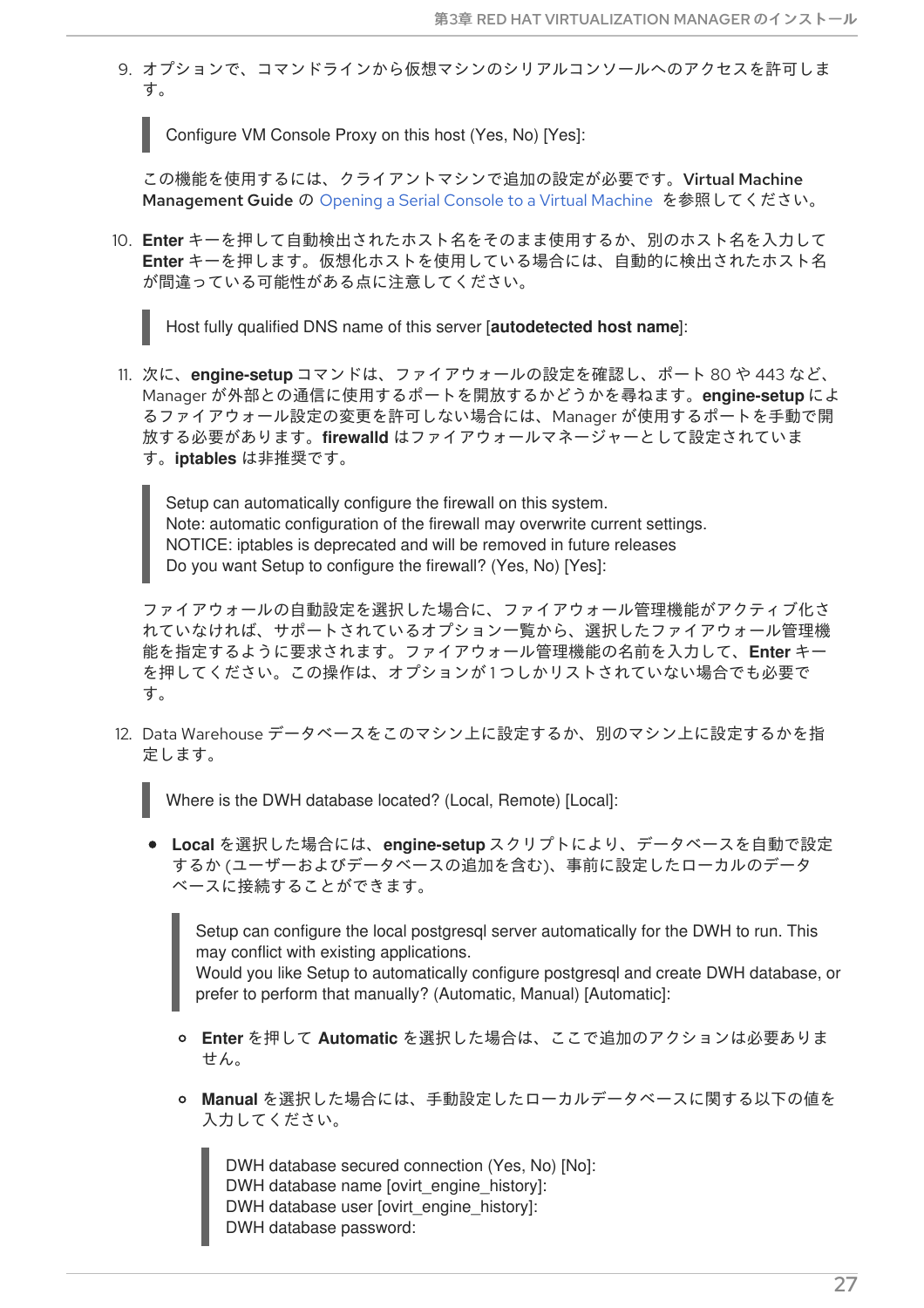

注記

**engine-setup** は、次の手順で Manager データベースを設定した後にこ れらの値を要求します。

**Remote** を選択した場合には (Data Warehouse サービスは Manager マシン上にインストー ルするが、Data Warehouse データベースをリモートに設定している場合など)、リモート データベースサーバーに関する以下の値を入力してください。

DWH database host [localhost]: DWH database port [5432]: DWH database secured connection (Yes, No) [No]: DWH database name [ovirt\_engine\_history]: DWH database user [ovirt\_engine\_history]: DWH database password:

#### 注記

**engine-setup** は、次の手順で Manager データベースを設定した後にこれら の値を要求します。

13. Manager データベースをこのマシン上に設定するか、別のマシン上に設定するかを指定しま す。

Where is the Engine database located? (Local, Remote) [Local]:

**Local** を選択した場合には、**engine-setup** コマンドにより、データベースを自動で設定す るか (ユーザーおよびデータベースの追加を含む)、事前に設定したローカルのデータベー スに接続することができます。

Setup can configure the local postgresql server automatically for the engine to run. This may conflict with existing applications.

Would you like Setup to automatically configure postgresql and create Engine database, or prefer to perform that manually? (Automatic, Manual) [Automatic]:

- **Enter** を押して **Automatic** を選択した場合は、ここで追加のアクションは必要ありま せん。
- **Manual** を選択した場合には、手動設定したローカルデータベースに関する以下の値を 入力してください。

Engine database secured connection (Yes, No) [No]: Engine database name [engine]: Engine database user [engine]: Engine database password:

14. 自動作成された Red Hat Virtualization Manager の管理ユーザーのパスワードを設定します。

Engine admin password: Confirm engine admin password:

15. Gluster、Virt、または Both を選択します。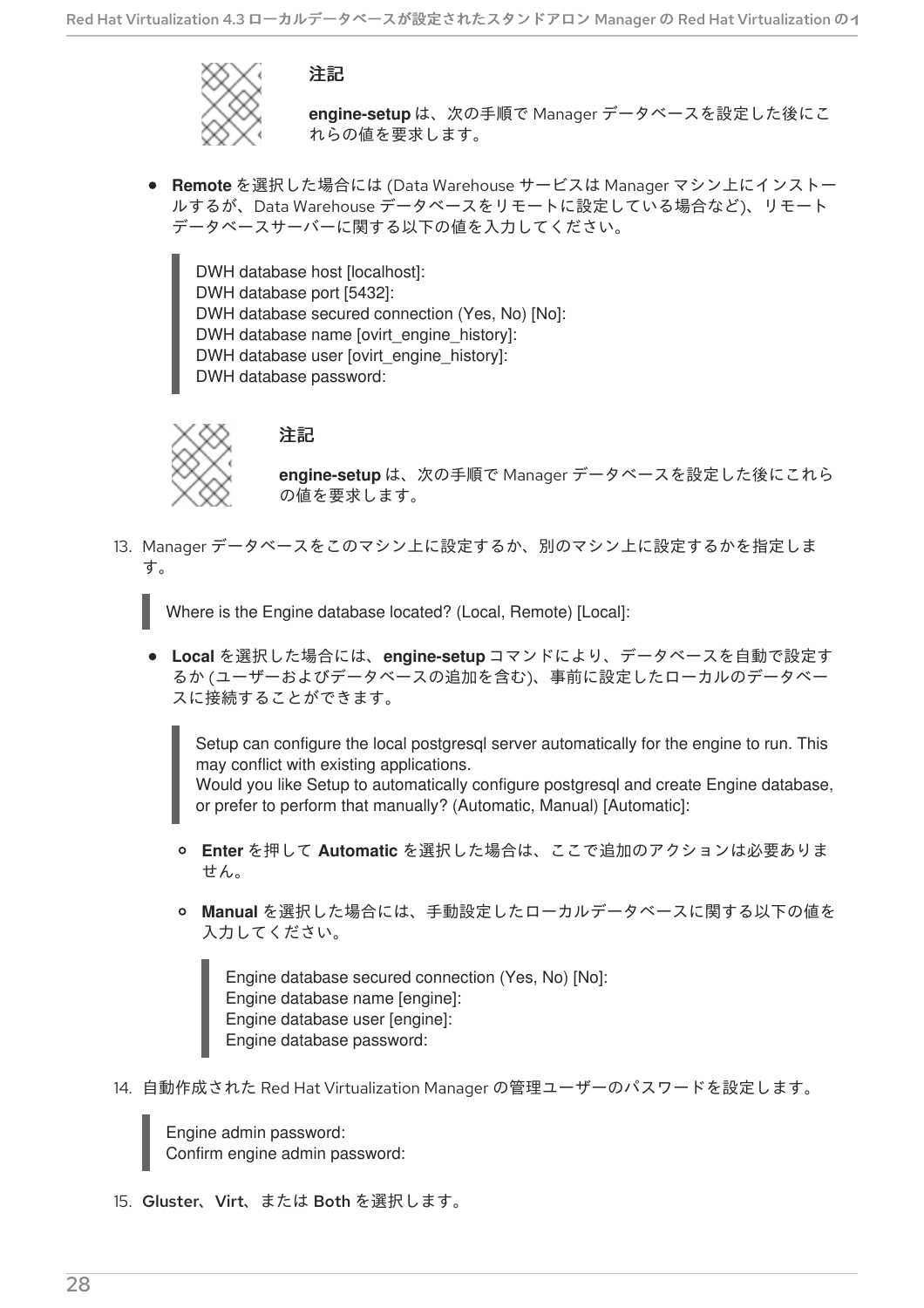Application mode (Both, Virt, Gluster) [Both]:

Both は、最も柔軟性が高いモードです。ほとんどの場合は、**Both** を選択します。Virt を選択 すると、環境内で仮想マシンを実行することができます。Gluster を選択した場合には、管理 ポータルからの GlusterFS 管理のみが可能です。

16. OVN プロバイダーをインストールした場合には、デフォルトの認証情報を使用するか、代わり の認証情報を指定するかを選択することができます。

Use default credentials (admin@internal) for ovirt-provider-ovn (Yes, No) [Yes]: oVirt OVN provider user[admin@internal]: oVirt OVN provider password:

17. **wipe\_after\_delete** フラグのデフォルト値を設定します。これは、ディスクの削除時に仮想ディ スクのブロックを消去します。

Default SAN wipe after delete (Yes, No) [No]:

18. Manager は、ホストと安全な通信を行うために各種証明書を使用します。この証明書は、オプ ションとして、Manager との HTTPS 通信のセキュリティー保護に使用することも可能です。 証明書の組織名を指定してください。

Organization name for certificate [**autodetected domain-based name**]:

19. 必要に応じて、**engine-setup** により、Apache Web サーバーが提供するデフォルトページを Manager のランディングページに設定できます。

Setup can configure the default page of the web server to present the application home page. This may conflict with existing applications. Do you wish to set the application as the default web page of the server? (Yes, No) [Yes]:

20. デフォルトで、ホストと安全な通信を行うために、Manager と外部との SSL (HTTPS) 通信 は、以前の設定で作成された自己署名証明書を使用してセキュリティーが保護されます。また は、外部との HTTPS 接続向けに別の証明書を選択します (これにより、ホストと Manager 間 の通信方法に影響が出るわけではありません)。

Setup can configure apache to use SSL using a certificate issued from the internal CA. Do you wish Setup to configure that, or prefer to perform that manually? (Automatic, Manual) [Automatic]:

21. 収集したデータを Data Warehouse が保持する期間のオプションを選択します。

Please choose Data Warehouse sampling scale: (1) Basic (2) Full  $(1, 2)$ [1]:

**Full** を選択すると、Data [Warehouse](https://access.redhat.com/documentation/ja-jp/red_hat_virtualization/4.3/html-single/data_warehouse_guide/#Application_Settings_for_the_Data_Warehouse_service_in_ovirt-engine-dwhd_file) Guide に記載のデータストレージ設定のデフォルト値が 使用されます (Data Warehouse がリモートサーバーにインストールされている場合に推奨)。

#### **Basic** を使用すると、**DWH\_TABLES\_KEEP\_HOURLY** の値を

**720**、**DWH\_TABLES\_KEEP\_DAILY** の値を **0** にして、Manager マシンの負荷を軽減します。 Manager と Data Warehouse が同じマシンにインストールされている場合に **Basic** を使用しま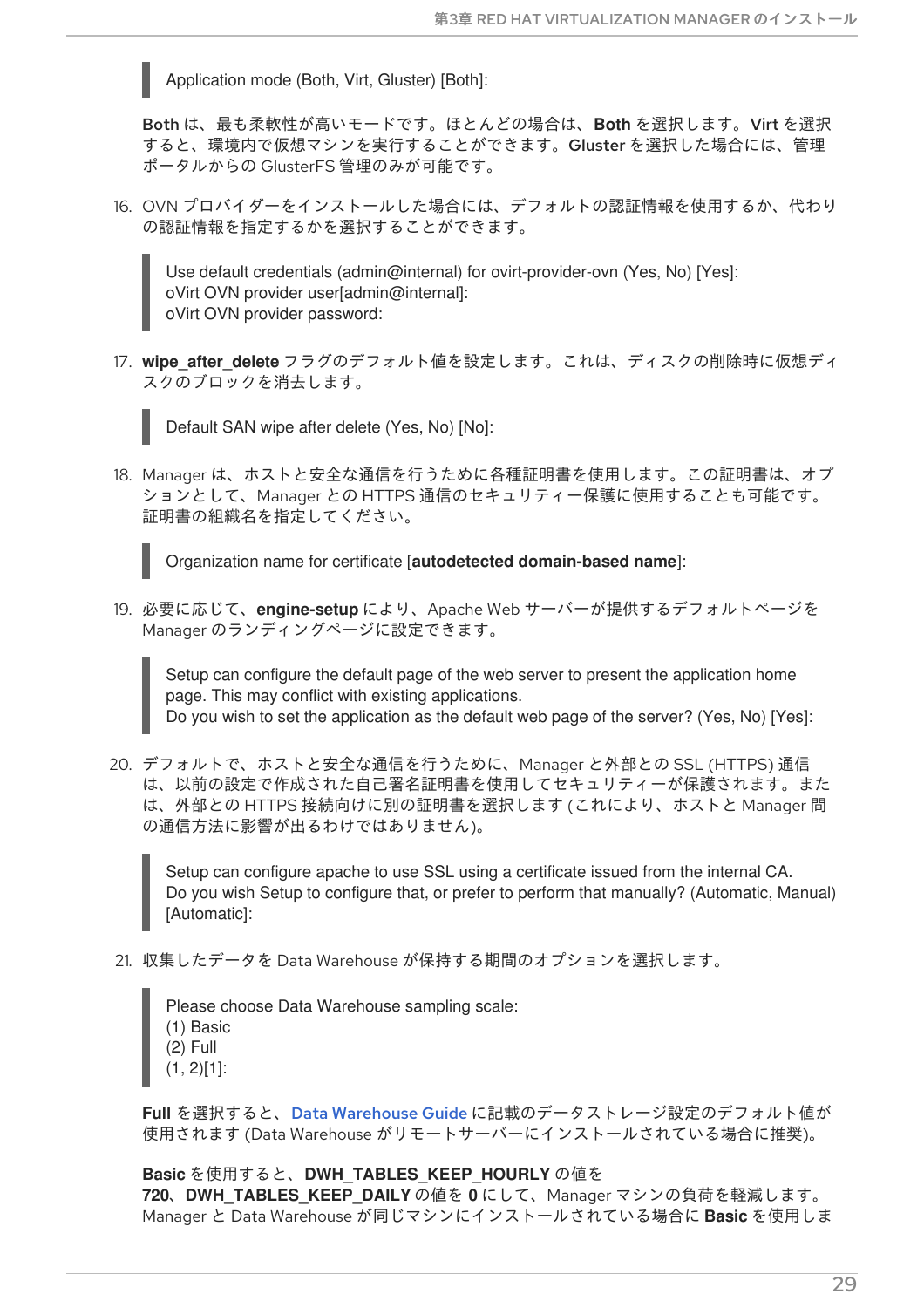す。

22. インストール設定を確認し、**Enter** キーを押して値を確定し、インストールを続行します。

Please confirm installation settings (OK, Cancel) [OK]:

環境の設定が完了すると、**engine-setup** は環境へのアクセス方法を表示します。ファイア ウォールを手動で設定する場合は、セットアップ中に選択したオプションに基づいて、開放す る必要があるポートのカスタムリストが **engine-setup** で指定されます。また、**engine-setup** は、同じ値を使用して Manager の再設定に使用できるファイルに回答を保存し、Red Hat Virtualization Manager 設定プロセスのログファイルの場所を出力します。

- 23. Red Hat Virtualization 環境をディレクトリーサーバーにリンクする予定の場合には、ディレク トリーサーバーが使用するシステムクロックと同期する日付と時刻を設定し、アカウントの期 限が予期せずに切れてしまう問題が発生しないようにしてください。詳細は、Red Hat Enterprise Linux System Administrator's Guide の Synchronizing the System Clock with a Remote Server [を参照してください。](https://access.redhat.com/documentation/ja-jp/red_hat_enterprise_linux/7/html/System_Administrators_Guide/chap-Configuring_the_Date_and_Time.html#sect-Configuring_the_Date_and_Time-timedatectl-NTP)
- 24. ブラウザーから提供される手順に従って、認証局の証明書をインストールしてくださ い。**http://manager-fqdn/ovirt-engine/services/pki-resource?resource=cacertificate&format=X509-PEM-CA** に移動して、認証局の証明書を取得できます。managerfqdn は、インストール時に指定した FQDN に置き換えます。

次に管理ポータルにログインします。ここで、環境にホストおよびストレージを追加することができま す。

### <span id="page-33-0"></span>3.4. 管理ポータルへの接続

Web ブラウザーを使って管理ポータルへアクセスします。

1. Web ブラウザーで、**https://manager-fqdn/ovirt-engine** に移動します。manager-fqdnは、イ ンストール時に指定した FQDN に置き換えます。



#### 注記

別のホスト名または IP アドレスを使用して、管理ポータルにアクセスすること ができます。これには、/etc/ovirt-engine/engine.conf.d/ に設定ファイルを追 加する必要があります。たとえば、以下のような構成です。

# vi /etc/ovirt-engine/engine.conf.d/99-custom-sso-setup.conf SSO\_ALTERNATE\_ENGINE\_FQDNS="**alias1.example.com alias2.example.com**"

代替ホスト名の一覧は、スペースで区切る必要があります。また、Manager の IP アドレスを一覧に追加することもできますが、DNS で解決可能なホスト名の 代わりに IP アドレスを使用することは推奨していません。

- 2. 管理ポータル をクリックすると、SSO ログインページが表示されます。SSO ログインによ り、管理ポータルと VM ポータルに同時にログインすることができます。
- 3. ユーザー名 と パスワード を入力します。初回ログインの場合は、ユーザー名 admin とインス トール時に指定したパスワードを使用してください。
- 4. 認証する プロファイル を選択します。内部の admin ユーザー名を使用してログインする場合 は、プロファイルに internal を選択します。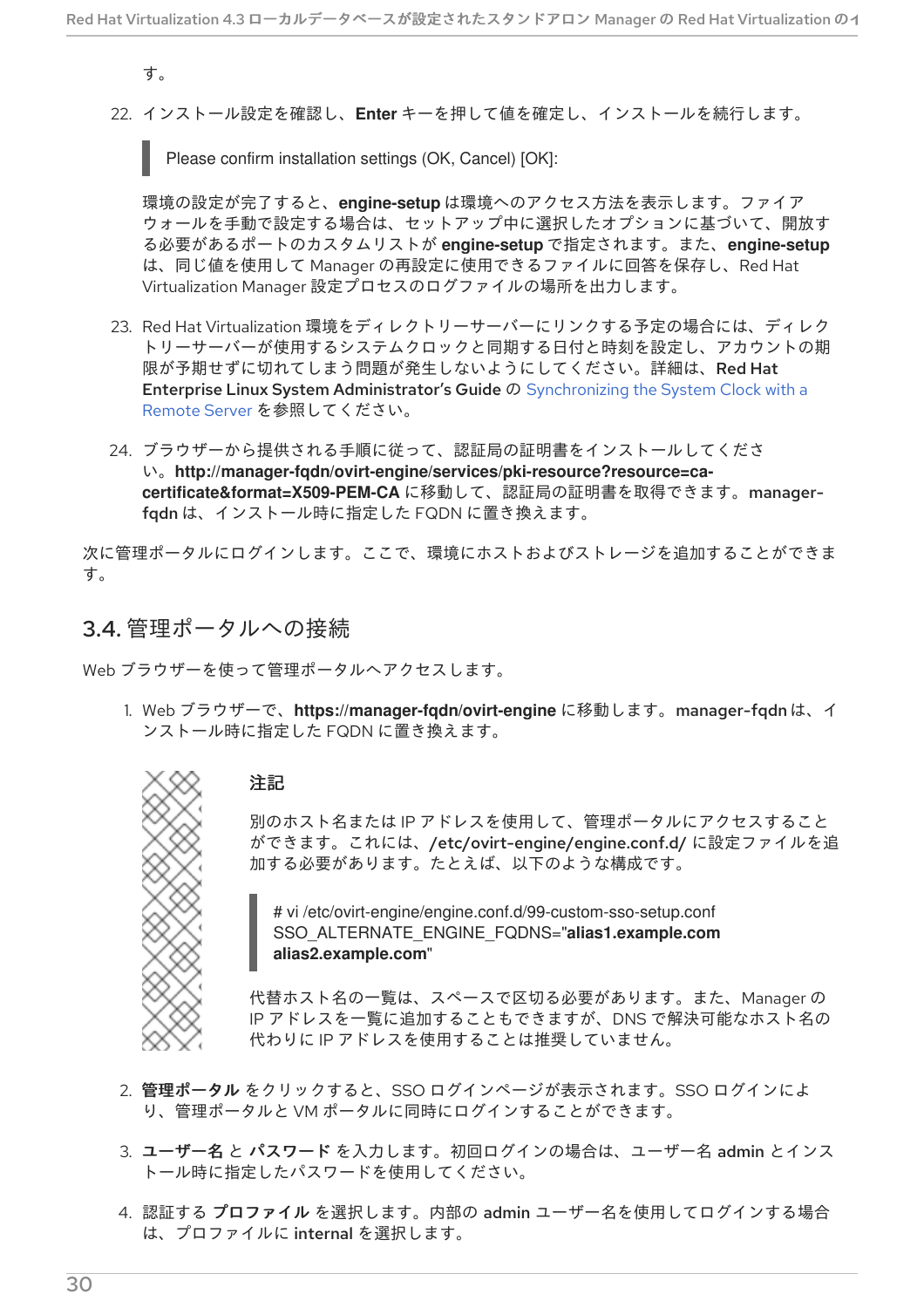- 5. ログイン をクリックします。
- 6. 管理ポータルは複数の言語で表示することができます。デフォルトの選択は、お使いの Web ブ ラウザーのロケール設定をベースに決定されます。デフォルト以外の言語で管理ポータルを表 示する場合は、ウェルカムページのドロップダウンリストから任意の言語を選択してくださ い。

Red Hat Virtualization 管理ポータルからログアウトするには、ヘッダーバーでユーザー名をクリックし て、サインアウト をクリックします。すべてのポータルからログアウトされ、Manager のウェルカム 画面が表示されます。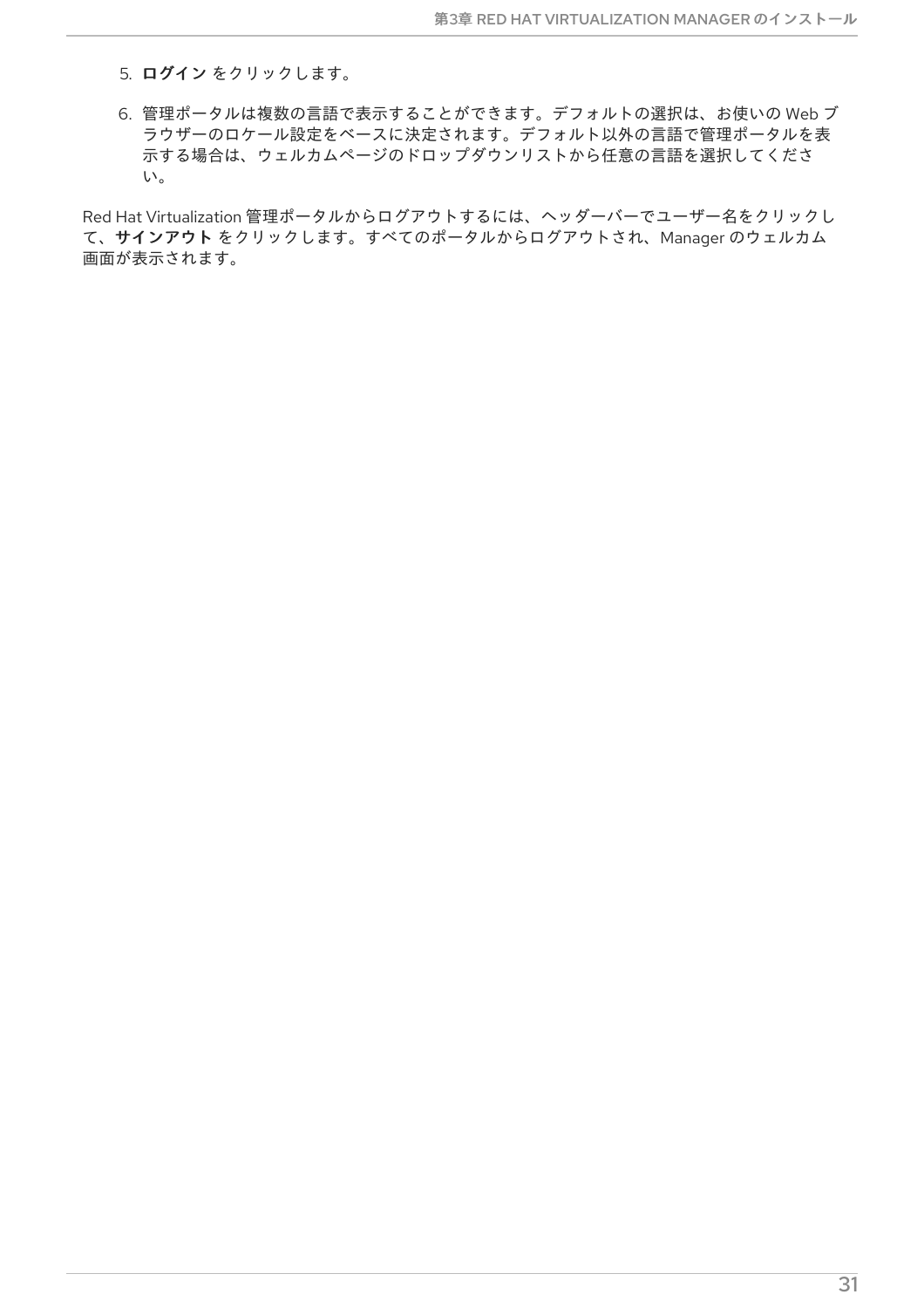# <span id="page-35-0"></span>第4章 RED HAT VIRTUALIZATION 用ホストのインストール

Red Hat Virtualization は、Red Hat [Virtualization](#page-39-1) Hosts (RHVH) および Red Hat Enterprise Linux ホス ト の 2 [つのタイプのホストをサポートしています。環境に応じて、](#page-44-1)1 タイプのみまたは両方のタイプを 使用することができます。移行や高可用性などの機能を利用するには、少なくとも 2 台のホストが必要 です。

ネットワークに関する情報は、[「ホストネットワーク設定の推奨プラクティス」](#page-46-1) を参照してください。



#### 重要

SELinux は インストール時に enforcing モードに設定されます。確認するに は、**getenforce** を実行します。Red Hat Virtualization 環境をサポートするには、すべて のホストと Manager で SELinux を enforcing モードに設定する必要があります。

#### 表4.1 ホストタイプ

| ホストタイプ                             | 別名              | 説明                                                                                                                                     |
|------------------------------------|-----------------|----------------------------------------------------------------------------------------------------------------------------------------|
| <b>Red Hat Virtualization Host</b> | RHVH、シンホスト      | Red Hat Enterprise Linux をべー<br>スとする最小限のオペレーティン<br>グシステム。カスタマーポータル<br>から ISO ファイルとして配布さ<br>れ、マシンがホストとして機能す<br>るためのパッケージのみが含まれ<br>ています。 |
| Red Hat Enterprise Linux ホスト       | RHEL ホスト、シックホスト | 適切なサブスクリプションがア<br>タッチされた Red Hat Enterprise<br>Linux システムは、ホストとして<br>使用することができます。                                                      |

#### ホストの互換性

新規データセンターの作成時に、互換バージョンを設定することができます。データセンター内の全ホ ストに適した互換バージョンを選択します。一旦設定されると、それよりも古いバージョンに変更する ことはできません。Red Hat Virtualization を新規インストールした場合には、最新の互換バージョンが Default データセンターと Default クラスターに設定されるので、それ以前の互換バージョンを使用す るには、追加でデータセンターおよびクラスターを作成する必要があります。互換バージョンに関する 詳細は、Red Hat Virtualization [のライフサイクル](https://access.redhat.com/ja/support/policy/updates/rhev) の R**ed Hat Virtualization Manager の互換性**を参照 してください。

# <span id="page-35-1"></span>4.1. RED HAT VIRTUALIZATION HOST

#### <span id="page-35-2"></span>4.1.1. Red Hat Virtualization Host のインストール

Red Hat Virtualization Host (RHVH) は、Red Hat Virtualization 環境でハイパーバイザーとして機能す る物理マシンの簡単な設定方法を提供するために設計された、Red Hat Enterprise Linux をベースとす る最小構成のオペレーティングシステムです。この最小構成のオペレーティングシステムには、マシン がハイパーバイザーとして機能するのに必要なパッケージのみが含まれており、ホストの監視や管理タ スクの実行用に Cockpit Web インターフェースが備えられています。最低限のブラウザー要件について は、<http://cockpit-project.org/running.html>を参照してください。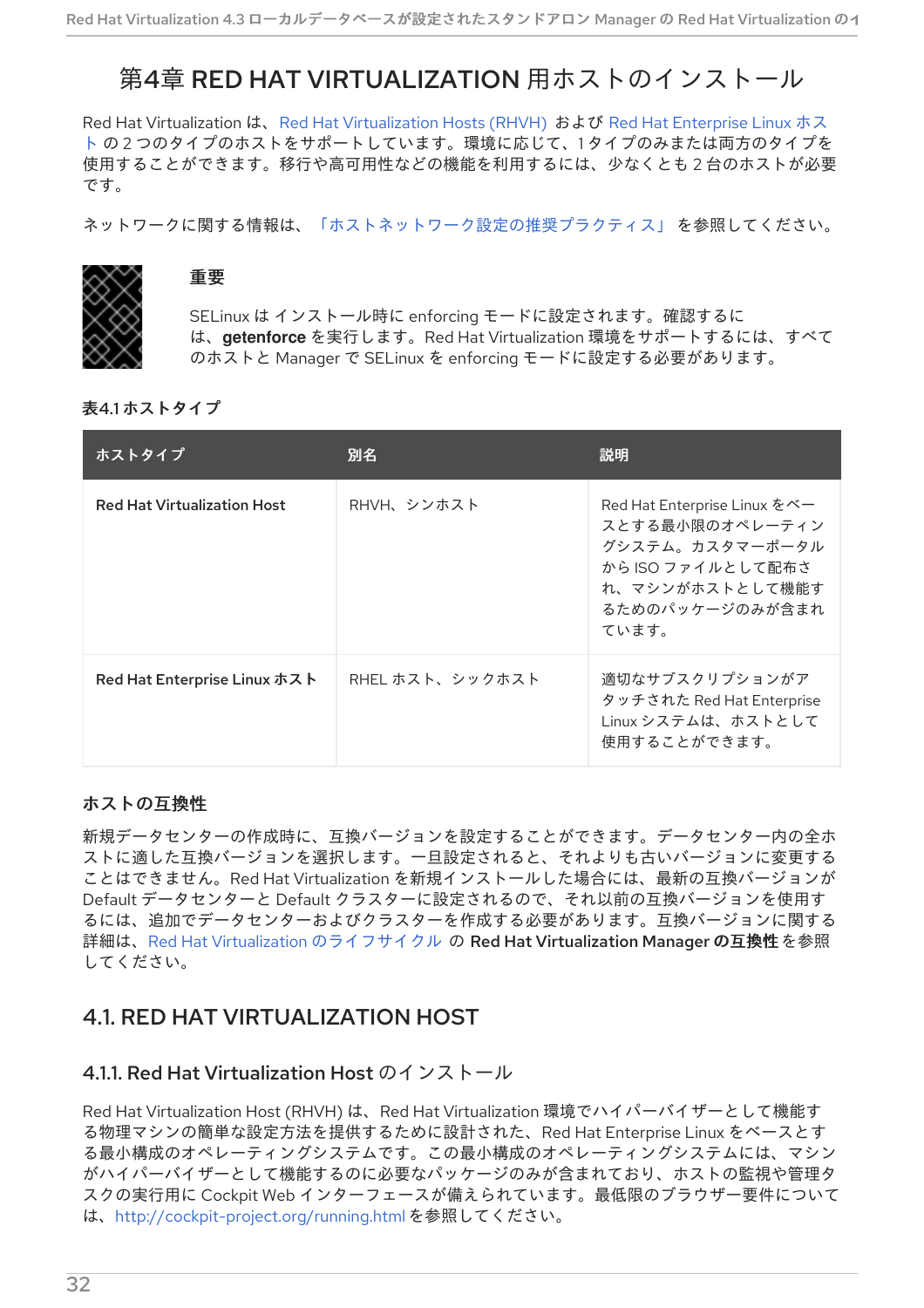RHVH は NIST SP 800-53 パーティショニングの要件をサポートし、より強固なセキュリティーを提供 します。RHVH は、デフォルトで NIST 800-53 パーティションレイアウトを使用します。

ホストは最低限の host [requirements](https://access.redhat.com/documentation/ja-jp/red_hat_virtualization/4.3/html/planning_and_prerequisites_guide/rhv_requirements#host-requirements) を満たしている必要があります。

#### 手順

- 1. カスタマーポータルから RHVH ISO イメージをダウンロードします。
	- a. カスタマーポータル [\(https://access.redhat.com](https://access.redhat.com)) にログインします。
	- b. メニューバーの Downloads をクリックします。
	- c. Red Hat Virtualizationをクリックします。上にスクロールして Download Latest をク リックし、製品のダウンロードページにアクセスします。
	- d. Hypervisor Image for RHV 4.3に移動し、Download Now をクリックします。
	- e. 起動可能なメディアデバイスを作成します。詳細については、 Red Hat Enterprise Linux Installation Guide の [Making](https://access.redhat.com/documentation/ja-JP/Red_Hat_Enterprise_Linux/7/html/Installation_Guide/chap-making-media.html) Media を参照してください。
- 2. RHVH のインストール先となるマシンを起動し、準備したインストールメディアから起動しま す。
- 3. ブートメニューから Install RHVH 4.3 を選択し、**Enter** を押します。



また、**Tab** キーを押してカーネルパラメーターを編集することもできます。カー ネルパラメーターはスペースで区切る必要があります。また、指定したカーネル パラメーターを使用してシステムを起動するには、**Enter** キーを押します。**Esc** キーを押してカーネルパラメーターへの変更を消去し、起動メニューに戻りま す。

4. 言語を選択し、Continue をクリックします。

注記

- 5. Date & Time画面からタイムゾーンを選択し、Done をクリックします。
- 6. Keyboard 画面からキーボードレイアウトを選択し、Done をクリックします。
- 7. インストール先 の画面から RHVH のインストール先のデバイスを選択します。オプションで暗 号化を有効にします。完了をクリックします。



#### 重要

Red Hat は、Automatically configure partitioning オプションを使用すること を強くお勧めします。

8. ネットワーク & ホスト名の画面からネットワークを選択し、設定 をクリックして接続の詳細を 設定します。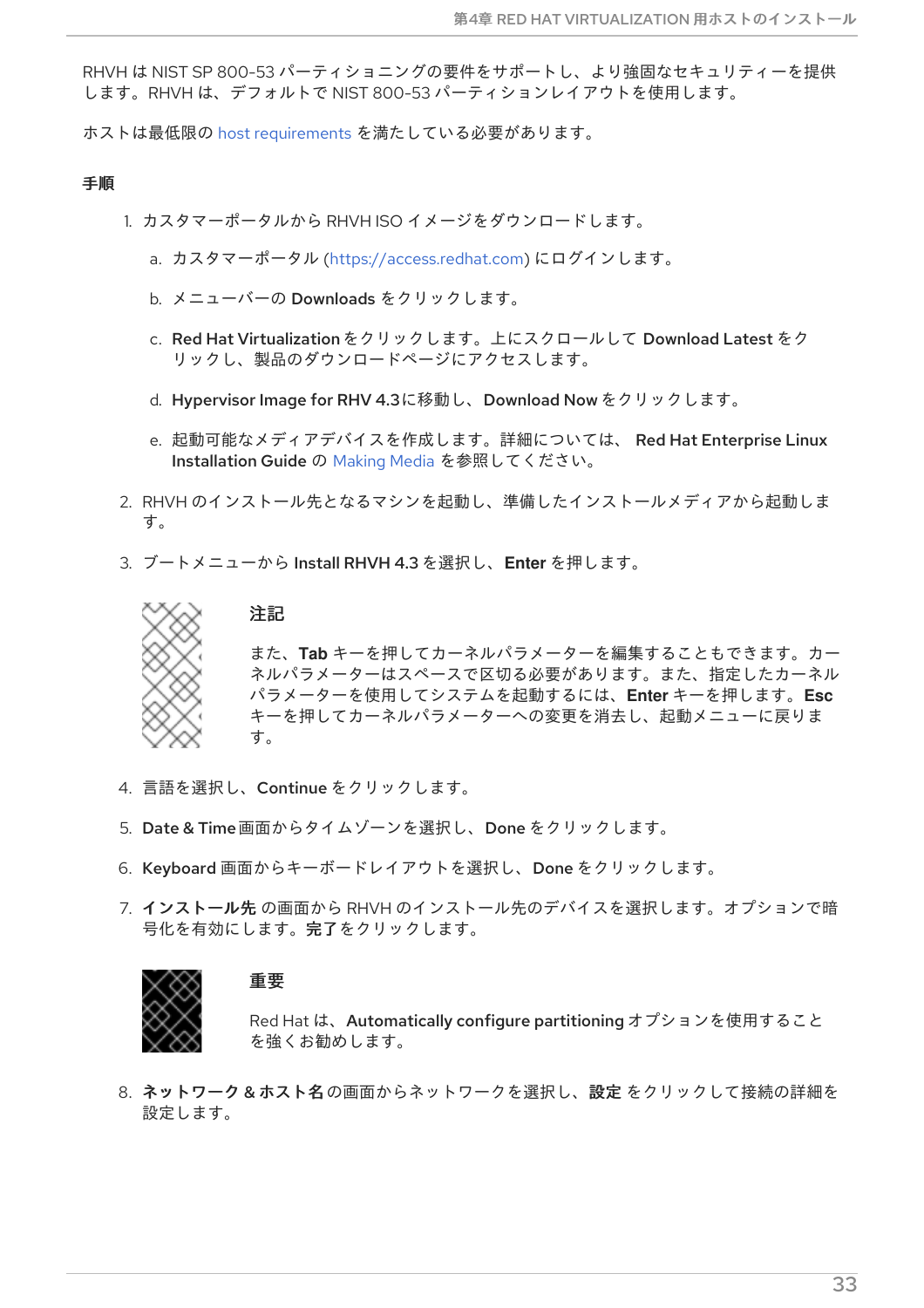

システムが起動するたびに接続を使用するには、Automatically connect to this network when it is available チェックボックスにマークを入れます。詳細につい ては、 Red Hat Enterprise Linux 7 Installation Guideの Edit Network Connections [を参照してください。](https://access.redhat.com/documentation/ja-jp/red_hat_enterprise_linux/7/html-single/installation_guide/sect-network-hostname-configuration-x86#sect-edit-network-connections-x86)

ホスト名を Host name フィールドに入力し、Done をクリックします。

- 9. オプションで 言語サポート、セキュリティーポリシー、および Kdump を設定しま す。Installation Summary 画面の各セクションの詳細については、Red Hat Enterprise Linux 7 Installation Guide の Installing Using [Anaconda](https://access.redhat.com/documentation/ja-jp/red_hat_enterprise_linux/7/html-single/installation_guide/index#chap-installing-using-anaconda-x86) を参照してください。
- 10. インストールの開始 をクリックします。

注記

11. RHVH のインストールの際に root パスワードを設定して、オプションで追加のユーザーを作成 します。



12. 再起動 をクリックしてインストールを完了します。



## 注記

RHVH の再起動時に、**nodectl check** はホストでヘルスチェックを実行し、コマ ンドラインへのログイン時に結果を表示します。**node status: OK** または **node status: DEGRADED** のメッセージはヘルスステータスを示します。**nodectl check** を実行して詳細情報を取得します。このサービスはデフォルトで有効に なっています。

## 4.1.2. Red Hat Virtualization Host のリポジトリーの有効化

更新を受け取るためにシステムを登録します。Red Hat Virtualization Host に必要なリポジトリーは1つ だけです。本セクションでは、RHVH を [コンテンツ配信ネットワーク](#page-37-0) または Red Hat [Satellite](#page-38-0) 6 に登 録する手順について説明します。

## <span id="page-37-0"></span>コンテンツ配信ネットワークへの RHVH の登録

- 1. **https://HostFQDNorIP:9090** で Cockpit Web インターフェースにログインします。
- 2. Subscriptions に移動し、Register System をクリックしてカスタマーポータルのユーザー名と パスワードを入力します。Red Hat Virtualization Hostのサブスクリプションが自動的にシス テムにアタッチされます。
- 3. Terminal をクリックします。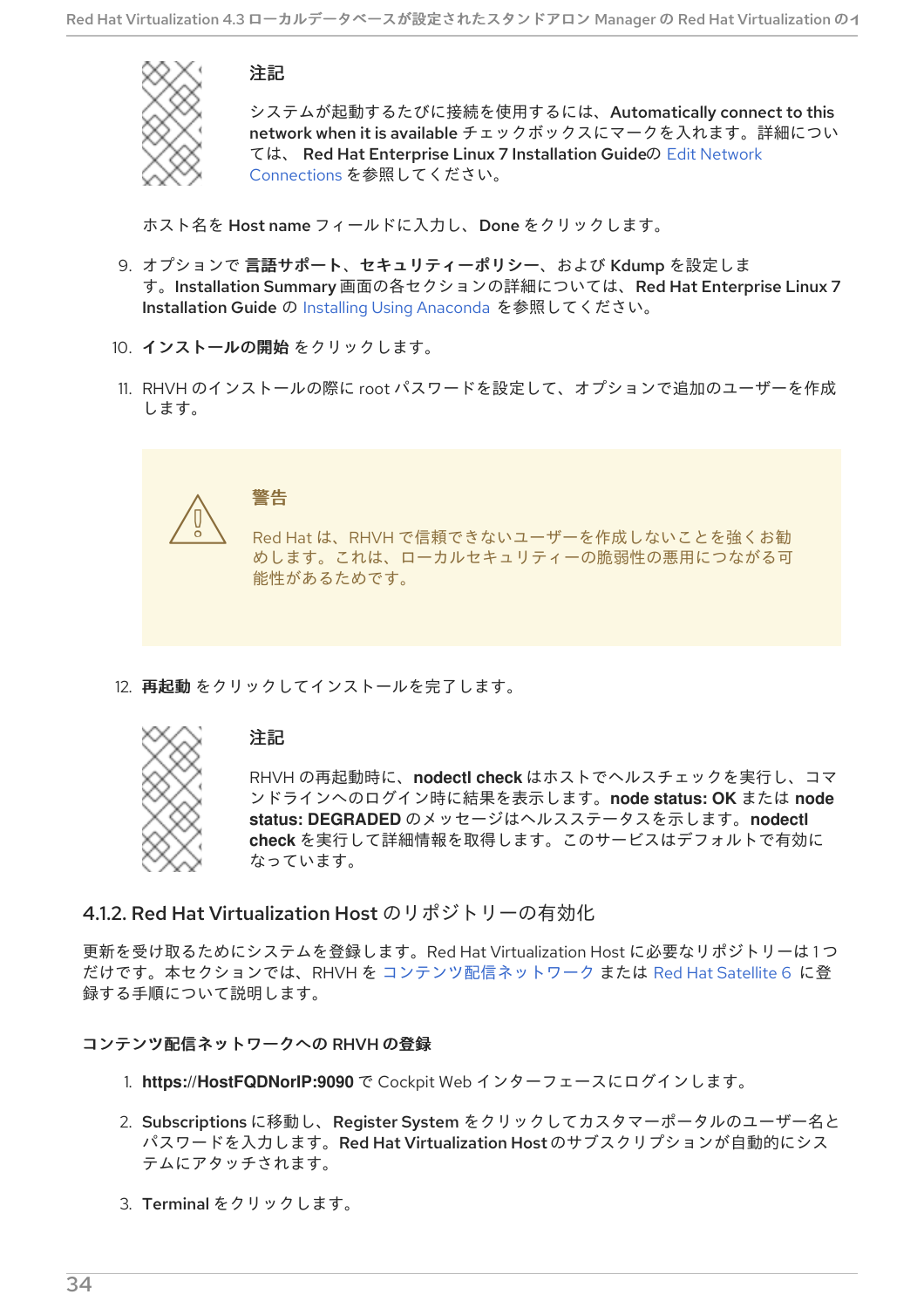4. **Red Hat Virtualization Host 7** のリポジトリーを有効にして、Red Hat Virtualization Host に対 する後続の更新を可能にします。

# subscription-manager repos --enable=rhel-7-server-rhvh-4-rpms

#### <span id="page-38-0"></span>Red Hat Satellite 6 への RHVH の登録

- 1. **https://HostFQDNorIP:9090** で Cockpit Web インターフェースにログインします。
- 2. Terminal をクリックします。
- 3. RHVH を Red Hat Satellite 6 に登録します。

# rpm -Uvh http://satellite.example.com/pub/katello-ca-consumer-latest.noarch.rpm # subscription-manager register --org="**org\_id**" # subscription-manager list --available # subscription-manager attach --pool=**pool\_id** # subscription-manager repos \ --disable='\*' \ --enable=rhel-7-server-rhvh-4-rpms

4.1.3. 高度なインストール

## 4.1.3.1. カスタムパーティション設定

Red Hat Virtualization Host (RHVH) でのカスタムパーティション設定は推奨されません。Red Hat は、Installation Destination ウィンドウで Automatically configure partitioning オプションを使用す ることを強くお勧めします。

インストールでカスタムのパーティション設定が必要な場合は、インストール時に **I will configure partitioning** オプションを選択します。ただし、以下の制限が適用される点に注意してください。

- 手動パーティション設定 ウィンドウで、デフォルトの LVM シンプロビジョニングオプション を選択する必要があります。
- 以下のディレクトリーが必要で、シンプロビジョニングされた論理ボリューム上になければな りません。
	- root (**/**)
	- **/home**
	- **/tmp**
	- **/var**
	- **/var/crash/**
	- **/var/log**
	- **/var/log/audit**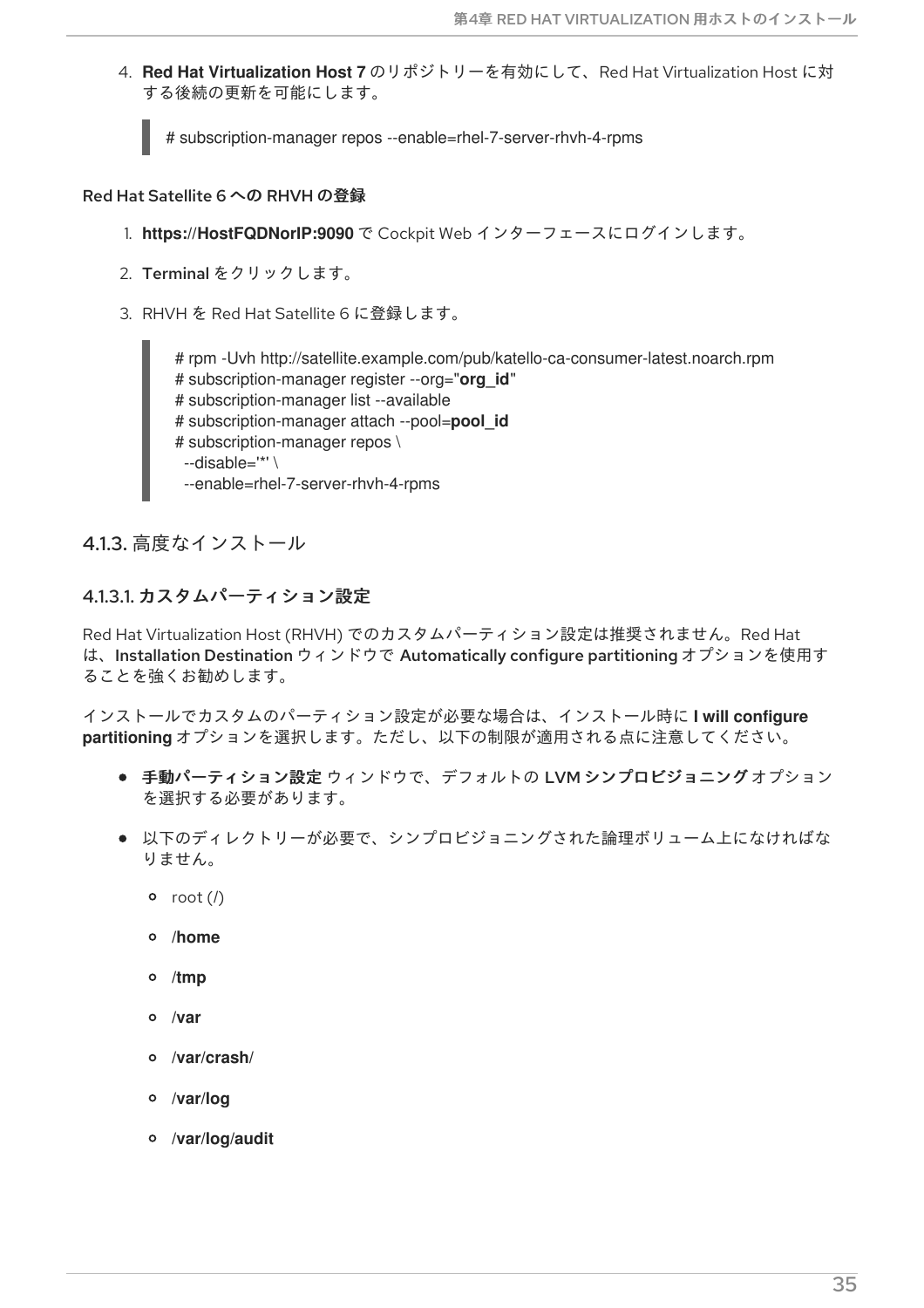<span id="page-39-0"></span>

**/usr** 用に別のパーティションを作成しないでください。別のパーティション を作成すると、インストールに失敗します。

**/usr** は、RHVH と共にバージョンを変更できる論理ボリューム上になければ なりません。したがって、root (**/**) 上に残す必要があります。

各パーティションに必要なストレージのサイズについては、[「ストレージの要件」](#page-14-0) を参照 してください。

- **/boot** ディレクトリーは、標準のパーティションとして定義する必要があります。
- **/var** ディレクトリーは、別のボリュームまたはディスク上になければなりません。
- XFS または Ext4 ファイルシステムのみがサポートされます。

### キックスタートファイルでの手動パーティション設定の定義

重要

以下の例では、キックスタートファイルでパーティションを手動設定する方法を説明します。

clearpart --all part /boot --fstype xfs --size=1000 --ondisk=sda part pv.01 --size=42000 --grow volgroup HostVG pv.01 --reserved-percent=20 logvol swap --vgname=HostVG --name=swap --fstype=swap --recommended logvol none --vgname=HostVG --name=HostPool --thinpool --size=40000 --grow logvol / --vgname=HostVG --name=root --thin --fstype=ext4 --poolname=HostPool - fsoptions="defaults,discard" --size=6000 --grow logvol /var --vgname=HostVG --name=var --thin --fstype=ext4 --poolname=HostPool --fsoptions="defaults,discard" --size=15000 logvol /var/crash --vgname=HostVG --name=var\_crash --thin --fstype=ext4 --poolname=HostPool -fsoptions="defaults,discard" --size=10000 logvol /var/log --vgname=HostVG --name=var\_log --thin --fstype=ext4 --poolname=HostPool -fsoptions="defaults,discard" --size=8000 logvol /var/log/audit --vgname=HostVG --name=var\_audit --thin --fstype=ext4 --poolname=HostPool --fsoptions="defaults,discard" --size=2000 logvol /home --vgname=HostVG --name=home --thin --fstype=ext4 --poolname=HostPool - fsoptions="defaults,discard" --size=1000 logvol /tmp --vgname=HostVG --name=tmp --thin --fstype=ext4 --poolname=HostPool - fsoptions="defaults,discard" --size=1000



## 注記

**logvol --thinpool --grow** を使用する場合は、シンプールを拡張するために、**volgroup - reserved-space** または **volgroup --reserved-percent** のボリュームグループに領域を確 保する必要があります。

## 4.1.3.2. Red Hat Virtualization Host デプロイメントの自動化

物理メディアデバイスなしに Red Hat Virtualization Host (RHVH) をインストールすることができま す。そのためには、インストールの質問に対する回答が含まれたキックスタートファイルを使用し、 ネットワーク経由で PXE サーバーから起動します。

RHVH は Red Hat Enterprise Linux とほぼ同じ方法でインストールされるので、キックスタートファイ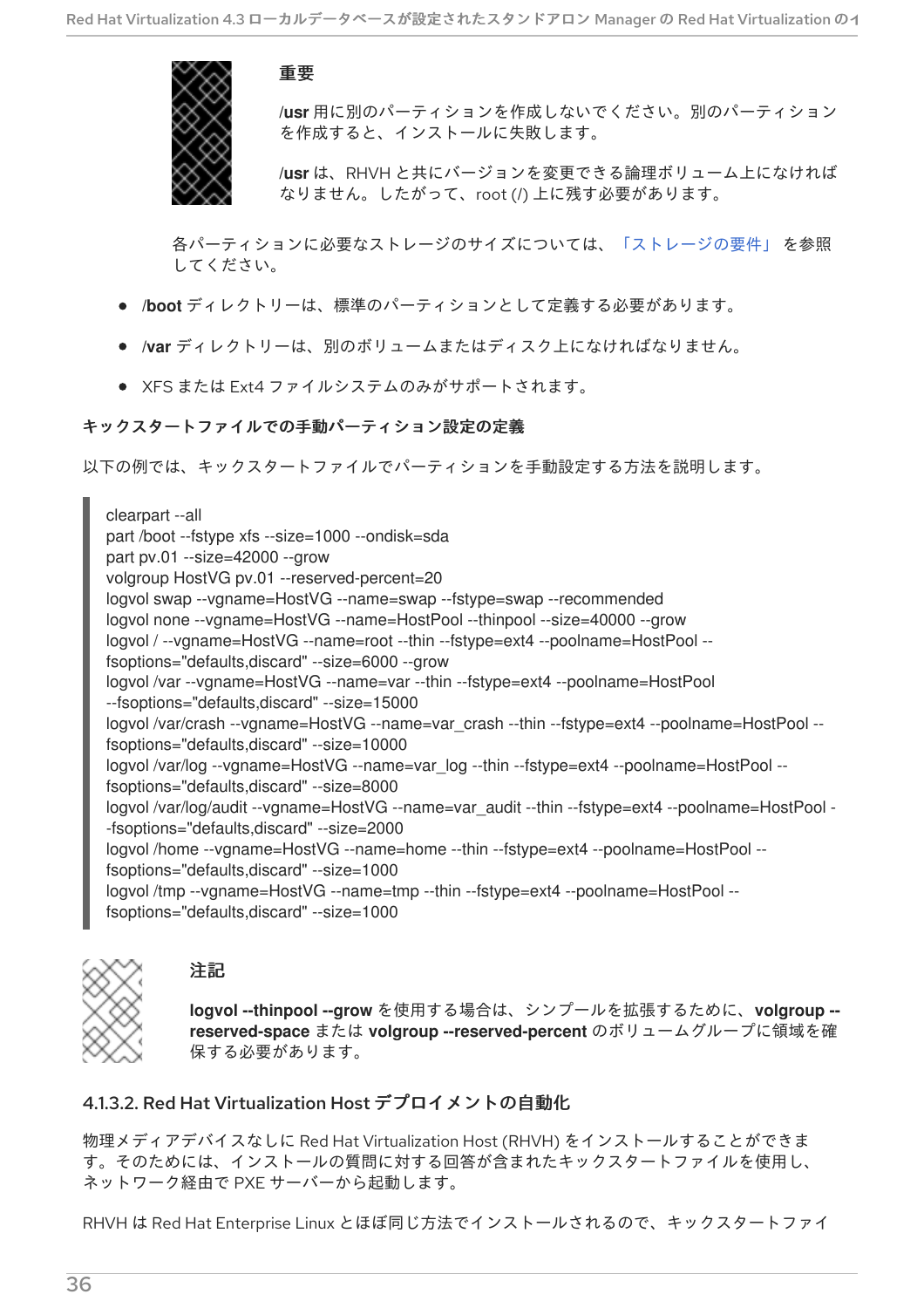ルを使用して PXE サーバーからインストールする手順の概要については、『Red Hat Enterprise Linux インストールガイド』の [「キックスタートを使ったインストール」](https://access.redhat.com/documentation/ja-jp/red_hat_enterprise_linux/7/html/installation_guide/chap-kickstart-installations) を参照してください。RHVH に固 有の手順 (Red Hat Satellite を使用した RHVH のデプロイメントを例として使用) については、この後 に説明します。

RHVH の自動デプロイメントは、以下の 3 つのステージで構成されます。

- [「インストール環境の準備」](#page-40-0)
- 「PXE [サーバーおよびブートローダーの設定」](#page-41-0)
- [「キックスタートファイルの作成と実行」](#page-42-0)

#### <span id="page-40-0"></span>4.1.3.2.1. インストール環境の準備

- 1. [Customer](https://access.redhat.com) Portal にログインします。
- 2. メニューバーの Downloads をクリックします。
- 3. Red Hat Virtualizationをクリックします。上にスクロールして Download Latest をクリック し、製品のダウンロードページにアクセスします。
- 4. Hypervisor Image for RHV 4.3に移動し、Download Now をクリックします。
- 5. RHVH ISO イメージをネットワーク経由で提供できるようにします。『Red Hat Enterprise Linux インストールガイド』 の [「インストールソース](https://access.redhat.com/documentation/ja-jp/red_hat_enterprise_linux/7/html/installation_guide/sect-making-media-additional-sources#sect-making-media-sources-network) - ネットワーク」 を参照してください。
- 6. RHVH ISO から squashfs.img ハイパーバイザーイメージファイルを抽出します。

# mount -o loop **/path/to/RHVH-ISO** /mnt/rhvh # cp /mnt/rhvh/Packages/redhat-virtualization-host-image-update\* /tmp # cd /tmp # rpm2cpio redhat-virtualization-host-image-update\* | cpio -idmv



## 注記

**/tmp/usr/share/redhat-virtualization-host/image/** ディレクトリーにある squashfs.img ファイルの名前は redhat-virtualizationhost-version\_number\_version.squashfs.img です。物理マシンにインストール するためのハイパーバイザーイメージが含まれます。これは、Anaconda **inst.stage2** オプションで使用される /LiveOS/squashfs.img ファイルと混同し ないでください。

### 4.1.3.2.2. PXE サーバーおよびブートローダーの設定

- 1. PXE サーバーを設定します。『Red Hat Enterprise Linux インストールガイド』の 「ネット [ワークからのインストールの準備」](https://access.redhat.com/documentation/ja-jp/red_hat_enterprise_linux/7/html/installation_guide/chap-installation-server-setup) を参照してください。
- 2. RHVH 起動イメージを **/tftpboot** ディレクトリーにコピーします。

# cp mnt/rhvh/images/pxeboot/{vmlinuz,initrd.img} /var/lib/tftpboot/pxelinux/

3. ブートローダー設定で RHVH 起動イメージを指定して、**rhvh** ラベルを作成します。

LABEL rhvh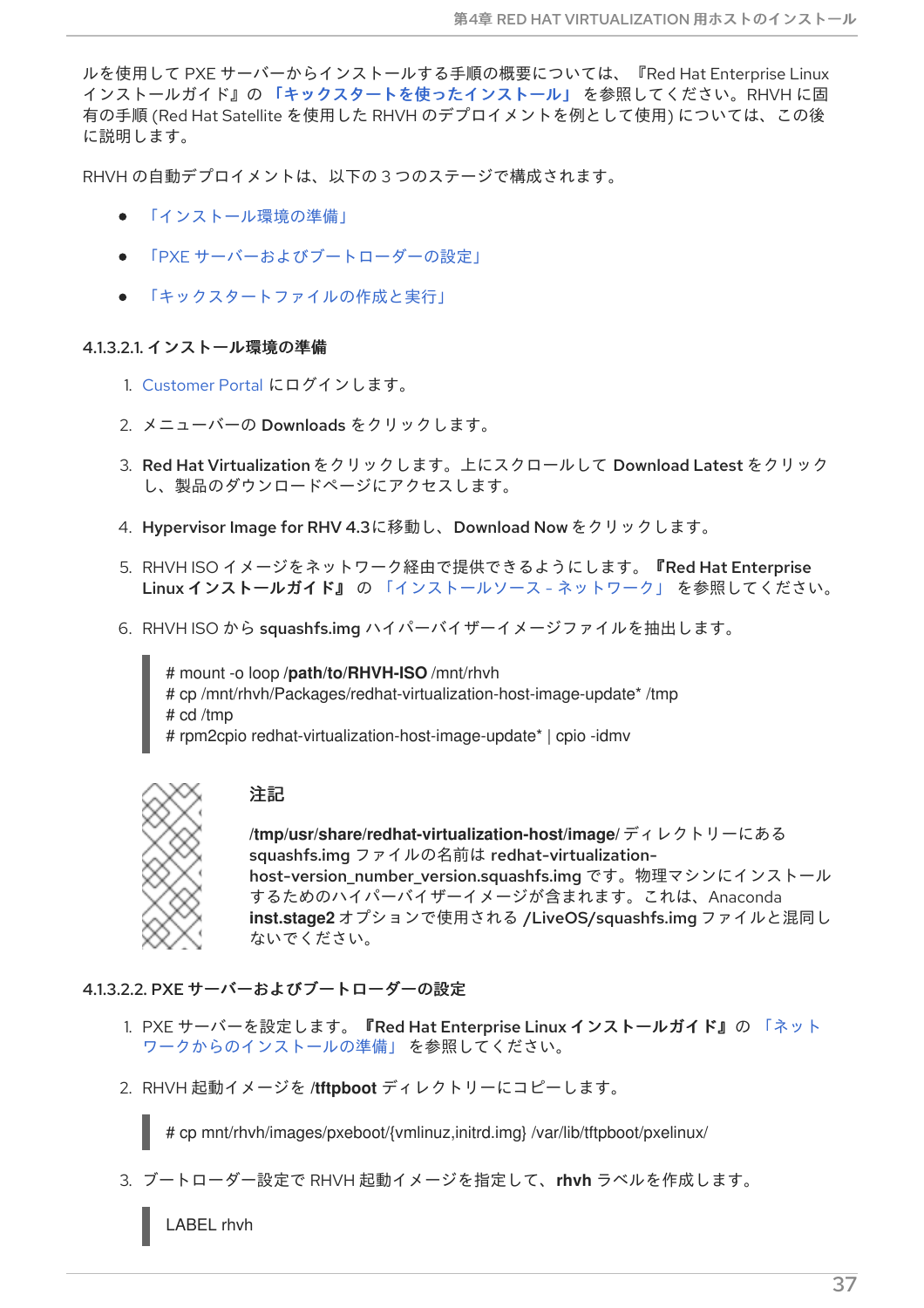<span id="page-41-0"></span>MENU LABEL Install Red Hat Virtualization Host KERNEL /var/lib/tftpboot/pxelinux/vmlinuz APPEND initrd=/var/lib/tftpboot/pxelinux/initrd.img inst.stage2=**URL/to/RHVH-ISO**

## Red Hat Satellite の RHVH ブートローダー設定の例

Red Hat Satellite からの情報を使用してホストをプロビジョニングする場合には、グローバル またはホストグループレベルのパラメーターを作成し (ここでは **rhvh\_image**)、ISO をマウン トまたは抽出するディレクトリーの URL を定義する必要があります。

 $<\frac{9}{4}$ kind: PXELinux name: RHVH PXELinux  $\frac{9}{2}$ # Created for booting new hosts #

DEFAULT rhvh

LABEL rhvh KERNEL <%= @kernel %> APPEND initrd=<%= @initrd %> inst.ks=<%= foreman\_url("provision") %> inst.stage2=<%= @host.params["rhvh\_image"] %> intel\_iommu=on console=tty0 console=ttyS1,115200n8 ssh\_pwauth=1 local\_boot\_trigger=<%= foreman\_url("built") %> IPAPPEND 2

4. RHVH ISO の内容をローカルで利用可能な状態にし、たとえば HTTPD サーバーを使用して、 ネットワークにエクスポートします。

# cp -a /mnt/rhvh/ /var/www/html/rhvh-install # curl **URL/to/RHVH-ISO**/rhvh-install

## 4.1.3.2.3. キックスタートファイルの作成と実行

- 1. キックスタートファイルを作成し、ネットワーク経由で提供できるようにします。『Red Hat Enterprise Linux インストールガイド』の[「キックスタートを使ったインストール」](https://access.redhat.com/documentation/ja-jp/red_hat_enterprise_linux/7/html/installation_guide/chap-kickstart-installations)を参照 してください。
- 2. キックスタートファイルは以下に示す RHV 固有の要件を満たす必要があります。
	- RHVH には **%packages** セクションは必要ありません。代わりに、**liveimg** オプションを使 用して、RHVH ISO イメージからの redhat-virtualizationhost-version\_number\_version.squashfs.img ファイルを指定します。

liveimg --url=**example.com**/tmp/usr/share/redhat-virtualization-host/image/redhatvirtualization-host-**version\_number**\_version.squashfs.img

● 自動パーティション設定を強く推奨します。

autopart --type=thinp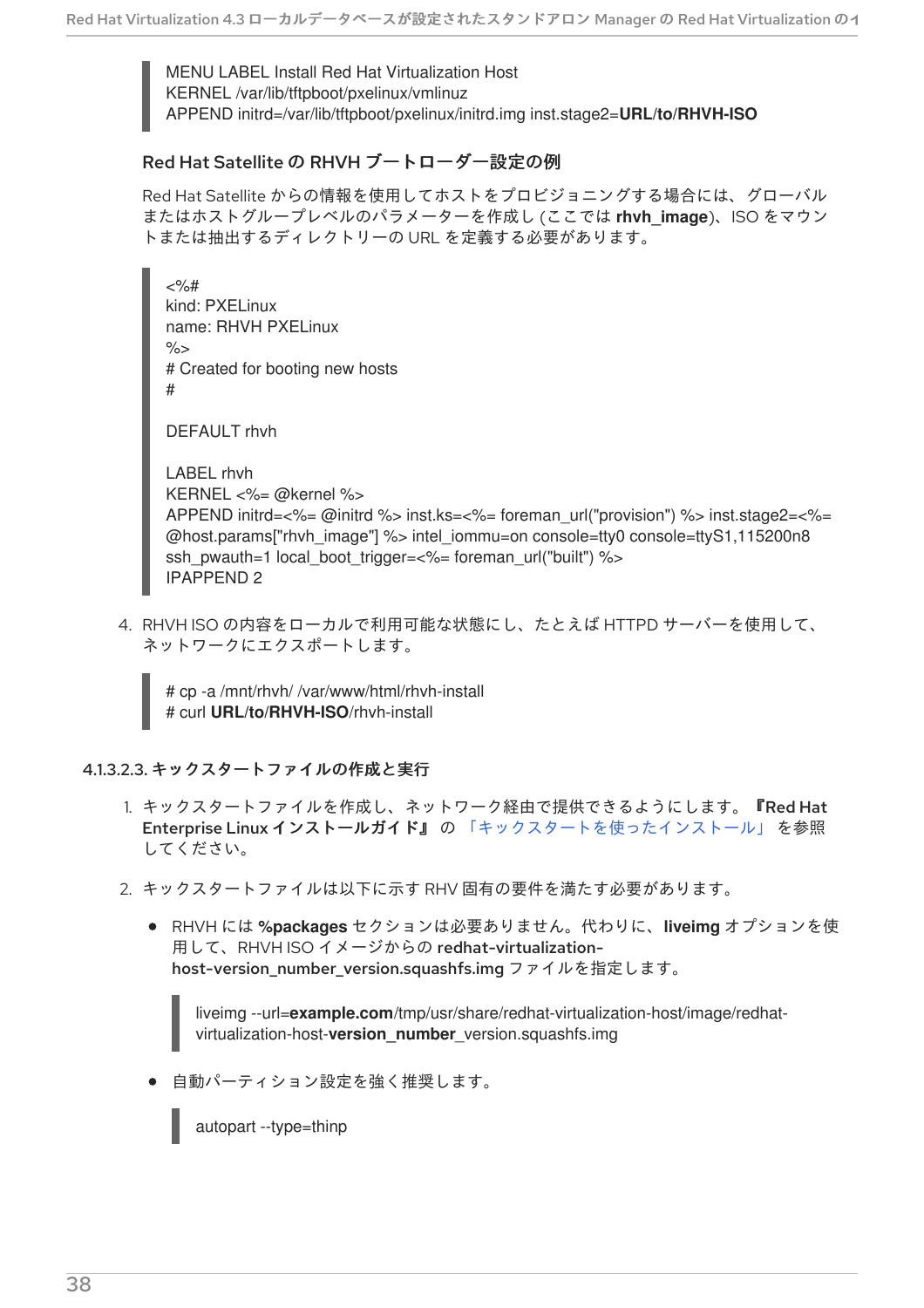#### 注記

<span id="page-42-0"></span>

自動パーティション設定では、シンプロビジョニングを使用する必要があり ます。

**/home** は必須のディレクトリーであるため、RHVH では **--no-home** オプ ションは機能しません。

インストールで手動パーティション設定が必要な場合は、パーティション設定に適用され [る制限の一覧およびキックスタートファイルでの手動パーティション設定の例を](#page-39-0) 「カスタ ムパーティション設定」 で確認してください。

**nodectl init** コマンドを呼び出す **%post** セクションが必要です。

%post nodectl init %end

### RHVH を独自にデプロイするためのキックスタート例

このキックスタートの例では、RHVH のデプロイ方法を示しています。必要に応じて、コ マンドとオプションをさらに追加してください。

liveimg --url=http://**FQDN**/tmp/usr/share/redhat-virtualization-host/image/redhatvirtualization-host-**version\_number**\_version.squashfs.img clearpart --all autopart --type=thinp rootpw --plaintext ovirt timezone --utc America/Phoenix zerombr text

reboot

%post --erroronfail nodectl init %end

Satellite から登録およびネットワーク設定を使用した RHVH をデプロイするため のキックスタートの例

このキックスタートの例では、Red Hat Satellite からの情報を使用してホストネットワー クを設定し、ホストを Satellite サーバーに登録します。グローバルまたはホストグループ レベルのパラメーターを作成し (ここでは **rhvh\_image**)、squashfs.img ファイルを格納す るディレクトリーの URL を定義する必要があります。**ntp\_server1** もグローバルまたはホ ストグループレベルの変数です。

 $<\!\!%$ # kind: provision name: RHVH Kickstart default oses: - RHVH  $\frac{9}{6}$ install liveimg --url=<%= @host.params['rhvh\_image'] %>squashfs.img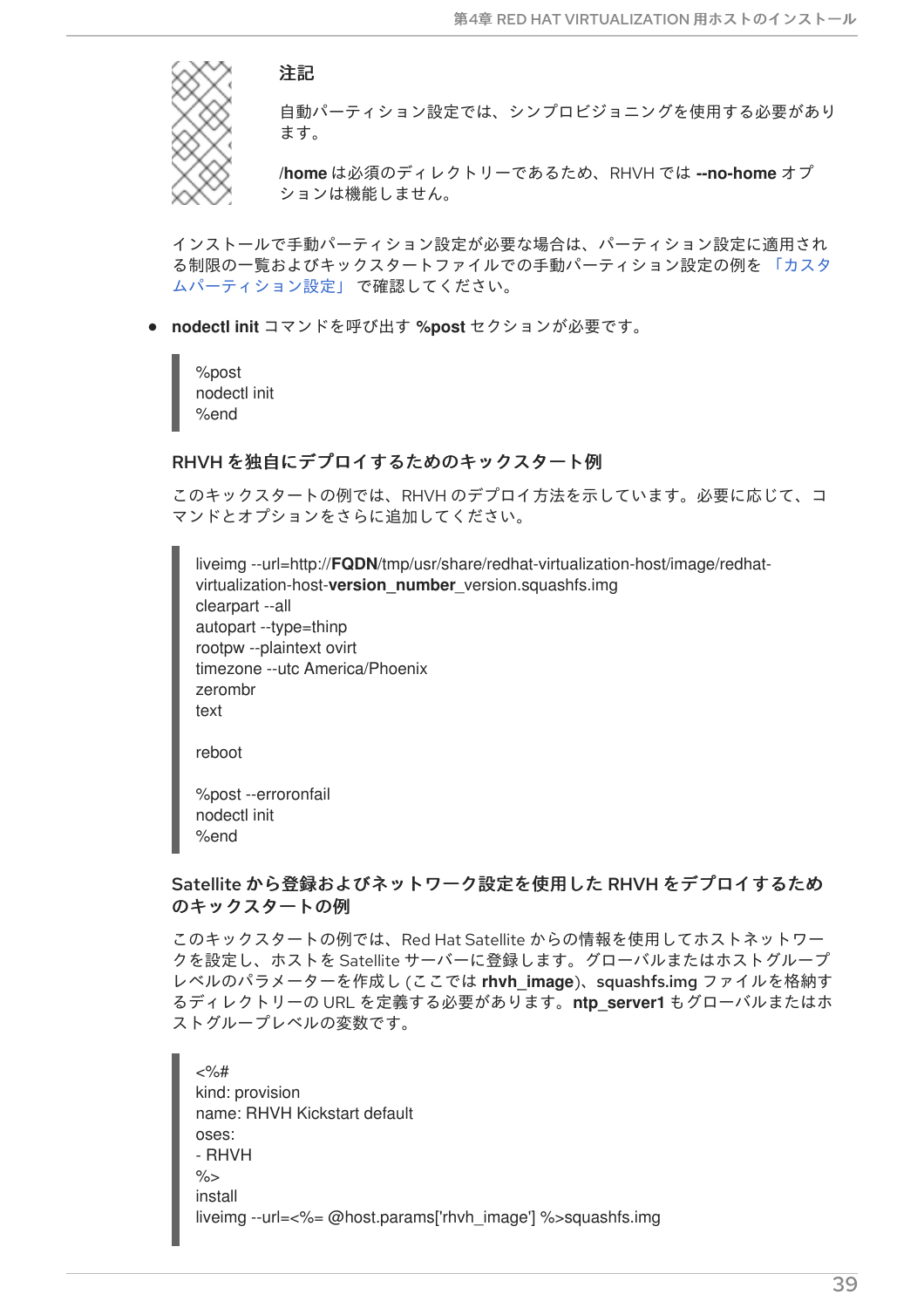network --bootproto static --ip=<%= @host.ip %> --netmask=<%= @host.subnet.mask %> --gateway=<%= @host.subnet.gateway %> --nameserver=<%= @host.subnet.dns\_primary %> --hostname <%= @host.name %> zerombr clearpart --all autopart --type=thinp rootpw --iscrypted  $<$ %= root pass %> # installation answers lang en\_US.UTF-8 timezone <%= @host.params['time-zone'] || 'UTC' %> keyboard us firewall --service=ssh services --enabled=sshd text reboot %post --log=/root/ks.post.log --erroronfail nodectl init <%= snippet 'subscription\_manager\_registration' %> <%= snippet 'kickstart\_networking\_setup' %> /usr/sbin/ntpdate -sub <%= @host.params['ntp\_server1'] || '0.fedora.pool.ntp.org' %> /usr/sbin/hwclock --systohc /usr/bin/curl <%= foreman\_url('built') %> sync systemctl reboot %end

3. キックスタートファイルの場所を、PXE サーバーのブートローダー設定ファイルに追加しま す。

APPEND initrd=/var/tftpboot/pxelinux/initrd.img inst.stage2=**URL/to/RHVH-ISO** inst.ks=**URL/to/RHVH-ks**.cfg

4. 『Red Hat Enterprise Linux インストールガイド』の「PXE [を使ったネットワークからの起](https://access.redhat.com/documentation/ja-jp/red_hat_enterprise_linux/7/html/installation_guide/chap-booting-installer-x86#sect-booting-from-pxe-x86) 動」 に記載された手順に従って、RHVH をインストールします。

## 4.2. RED HAT ENTERPRISE LINUX ホスト

## 4.2.1. Red Hat Enterprise Linux ホストのインストール

Red Hat Enterprise Linux ホストは、**Red Hat Enterprise Linux Server** および **Red Hat Virtualization** サブスクリプションがアタッチされた、物理サーバー上の Red Hat Enterprise Linux 7 の標準的な基本 インストールをベースにしています。

詳細なインストール手順は、Performing a standard [{enterprise-linux-shortname}](https://access.redhat.com/documentation/ja-jp/red_hat_enterprise_linux/8/html/performing_a_standard_rhel_installation/index.html) installationを参照 してください。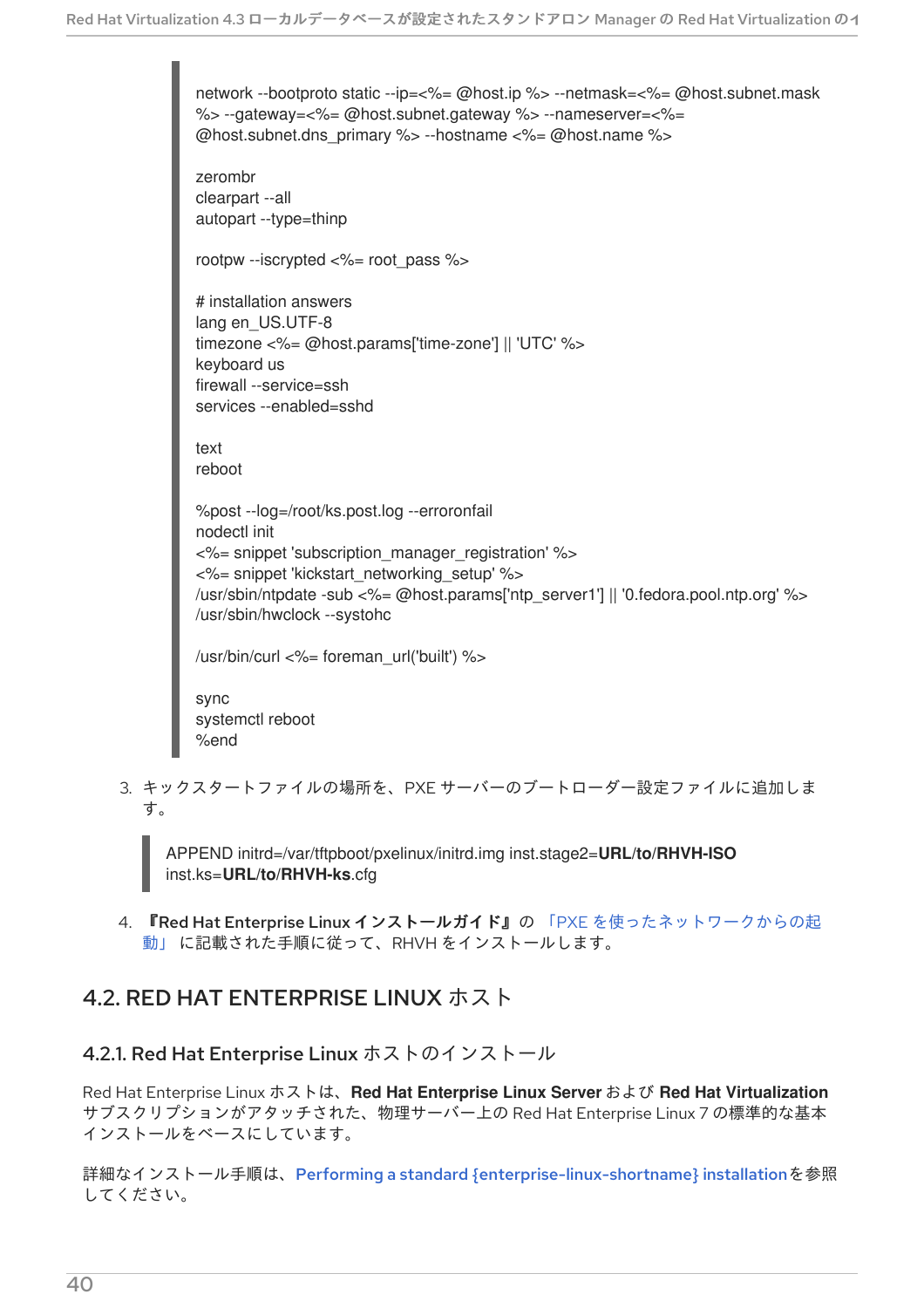ホストは最低限の host [requirements](https://access.redhat.com/documentation/ja-jp/red_hat_virtualization/4.3/html/planning_and_prerequisites_guide/rhv_requirements#host-requirements) を満たしている必要があります。



## 重要

ホストの BIOS 設定で仮想化が有効になっている必要があります。ホストの BIOS 設定の 変更に関する詳細は、そのホストのハードウェアのマニュアルを参照してください。



### 重要

サードパーティーのウォッチドッグは、VDSM によって提供されるウォッチドッグデー モンに干渉する可能性があるため、Red Hat Enterprise Linux ホストにインストールしな いでください。

4.2.2. Red Hat Enterprise Linux ホストのリポジトリーの有効化

Red Hat Enterprise Linux マシンをホストとして使用するには、システムをコンテンツ配信ネットワー クに登録し、**Red Hat Enterprise Linux Server** および **Red Hat Virtualization** サブスクリプションを 割り当て、ホストのリポジトリーを有効にする必要があります。

## 手順

1. コンテンツ配信ネットワークにシステムを登録します。プロンプトが表示されたら、カスタ マーポータルのユーザー名とパスワードを入力します。

# subscription-manager register

2. **Red Hat Enterprise Linux Server** および **Red Hat Virtualization** のサブスクリプションプール を見つけ、プール ID を記録します。

# subscription-manager list --available

3. 上記のプール ID を使用して、サブスクリプションをシステムにアタッチします。

# subscription-manager attach --pool=**poolid**



### 注記

現在アタッチされているサブスクリプションを表示するには、以下のコマンドを 実行します。

# subscription-manager list --consumed

有効なリポジトリーをすべて一覧表示するには、以下のコマンドを実行します。

# yum repolist

4. リポジトリーを設定します。

```
# subscription-manager repos \
  --disable='*' \
  --enable=rhel-7-server-rpms \
```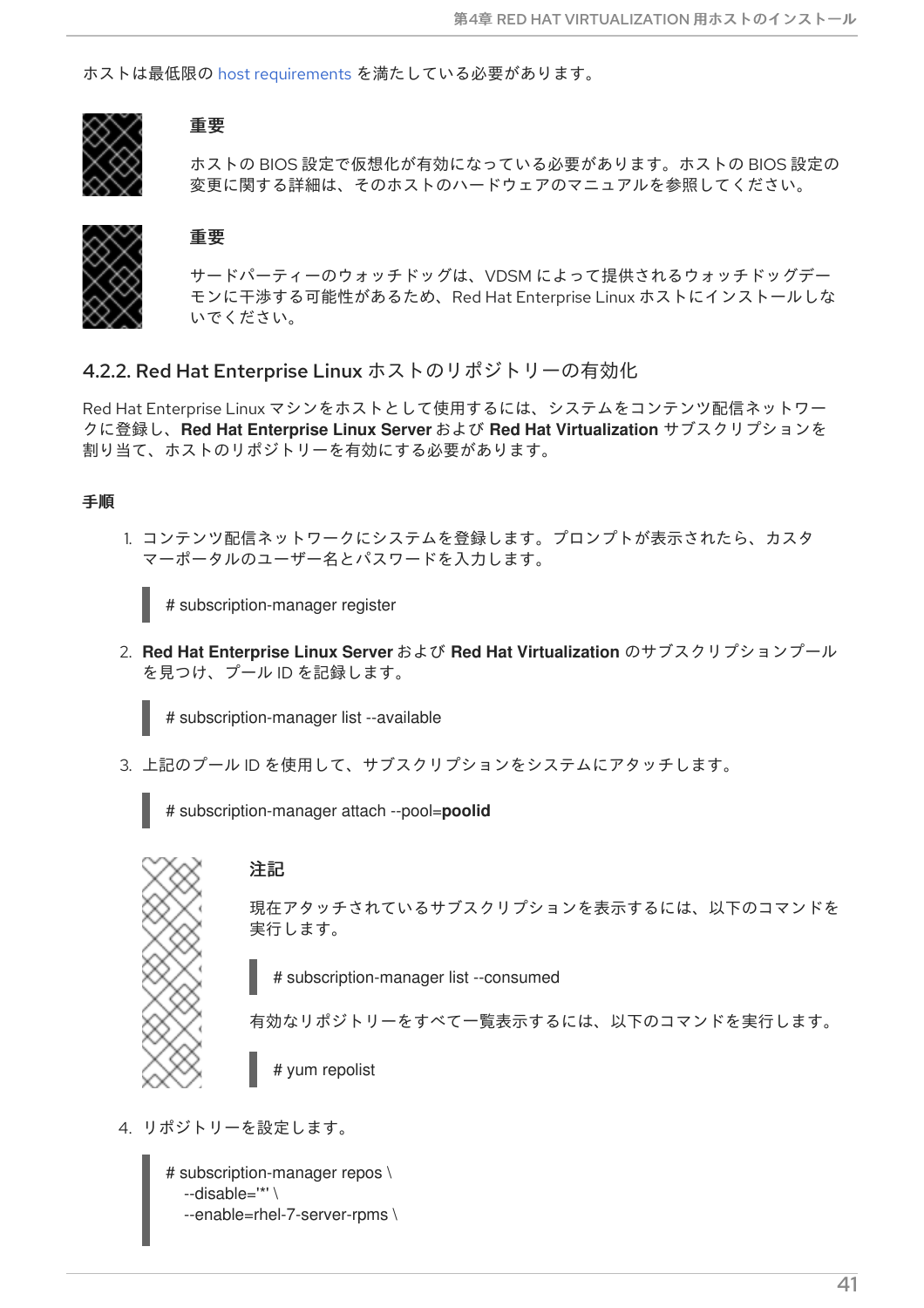--enable=rhel-7-server-rhv-4-mgmt-agent-rpms \ --enable=rhel-7-server-ansible-2.9-rpms

IBM POWER8 (リトルエンディアン) ハードウェアに Red Hat Enterprise Linux 7 ホストをイン ストールする場合:

# subscription-manager repos \ --disable='\*' \ --enable=rhel-7-server-rhv-4-mgmt-agent-for-power-le-rpms \ --enable=rhel-7-for-power-le-rpms

IBM POWER9 (リトルエンディアン) ハードウェアに Red Hat Enterprise Linux 7 ホストをイン ストールする場合:

# subscription-manager repos \ --disable='\*' \ --enable=rhel-7-server-rhv-4-mgmt-agent-for-power-9-rpms \ --enable=rhel-7-for-power-9-rpms

5. 現在インストールされている全パッケージを最新の状態にします。

# yum update

6. マシンを再起動します。

```
4.2.3. Red Hat Enterprise Linux ホストへの Cockpit のインストール
```
ホストのリソースの監視および管理タスクの実施のために、Cockpit をインストールすることができま す。

## 手順

1. dashboard パッケージをインストールします。

# yum install cockpit-ovirt-dashboard

2. **cockpit.socket** サービスを有効にして起動します。

# systemctl enable cockpit.socket # systemctl start cockpit.socket

3. ファイアウォールで Cockpit がアクティブなサービスかどうかを確認します。

# firewall-cmd --list-services

**cockpit** のリストが表示されるはずです。表示されない場合には、root 権限で以下のコマンド を入力し、**cockpit** をサービスとしてファイアウォールに追加します。

# firewall-cmd --permanent --add-service=cockpit

**--permanent** オプションは、再起動後も **cockpit** サービスをアクティブな状態を維持します。

**https://HostFQDNorIP:9090** で Cockpit Web インターフェースにログインできます。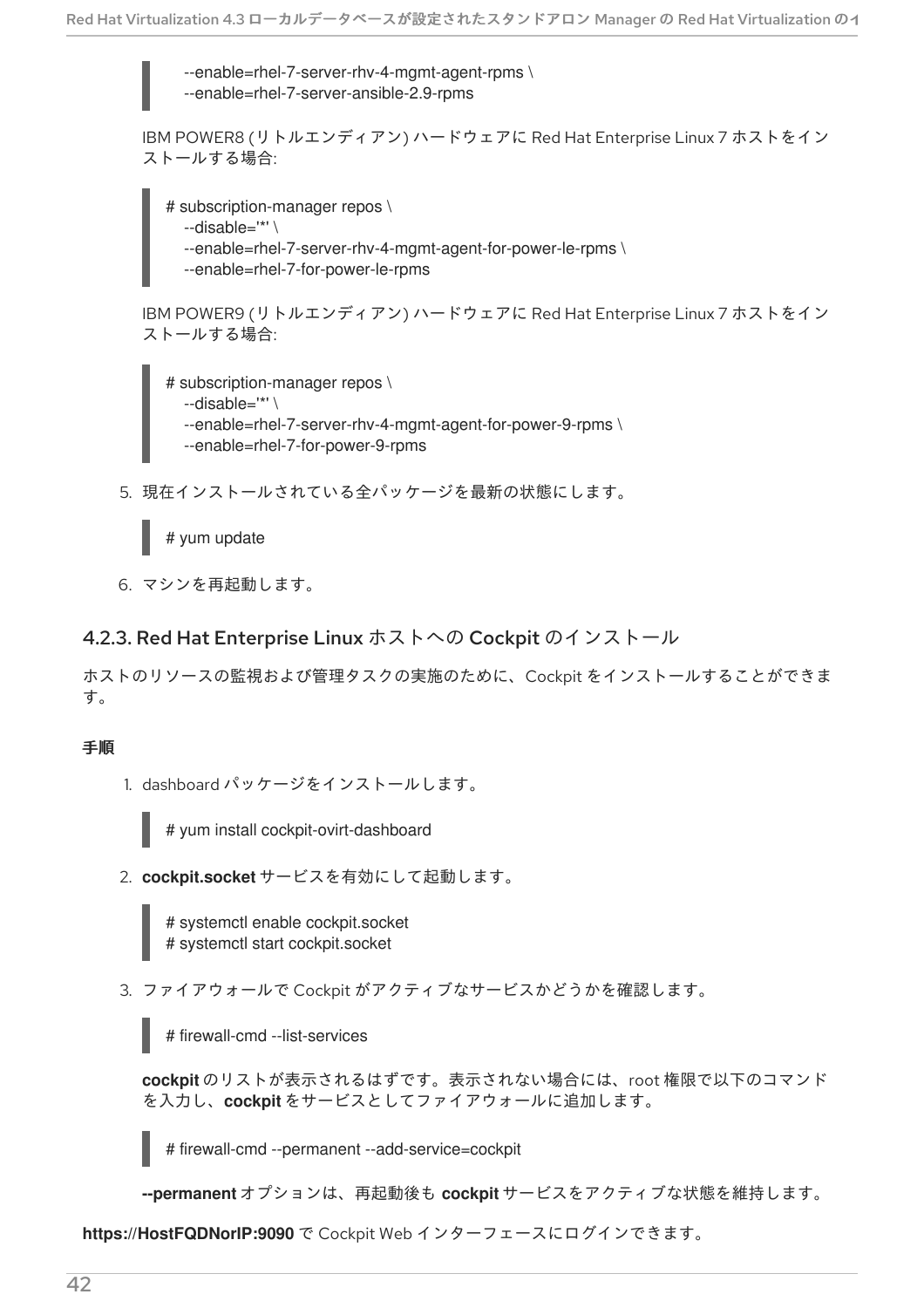## 4.3. ホストネットワーク設定の推奨プラクティス

お使いのネットワーク環境が複雑な場合には、ホストを Red Hat Virtualization Manager に追加する前 に、ホストネットワークを手動で設定しなければならない場合があります。

Red Hatでは、以下に示すホストネットワーク設定のプラクティスを推奨しています。

- Cockpit を使用してネットワークを設定する。**nmtui** または **nmcli** を使用することもできま す。
- セルフホストエンジンのデプロイメントまたは Manager へのホスト追加にネットワークが必要 ない場合には、ホストを Manager に追加した後に、管理ポータルでネットワークを設定す る。[Creating](https://access.redhat.com/documentation/ja-jp/red_hat_virtualization/4.3/html/administration_guide/chap-logical_networks#Creating_a_new_logical_network_in_a_data_center_or_cluster) a New Logical Network in a Data Center or Cluster を参照してください。
- 以下の命名規則を使用する。
	- VLAN デバイス: **VLAN\_NAME\_TYPE\_RAW\_PLUS\_VID\_NO\_PAD**
	- VLAN インターフェース: **physical\_device.VLAN\_ID** (例: **eth0.23**, **eth1.128**, **enp3s0.50**)
	- ボンディングインターフェース: **bondnumber** (例: **bond0**, **bond1**)
	- ボンディングインテリアの VLAN: **bondnumber.VLAN\_ID** (例: **bond0.50**, **bond1.128**)
- network [bonding](https://access.redhat.com/documentation/ja-jp/red_hat_virtualization/4.3/html/administration_guide/sect-Network_Bonding) を使用します。Red Hat Virtualization ではネットワークチーミングはサポー トされておらず、セルフホストエンジンのデプロイメントにホストが使用されたりホストが Manager に追加されたりすると、エラーが発生する原因となります。
- 推奨されるボンディングモードを使用する。
	- 仮想マシンが **ovirtmgmt** ネットワークを使用しない場合には、ネットワークではサポート されるいずれかのボンディングモードが使用されます。
	- 仮想マシンが **ovirtmgmt** [ネットワークを使用する場合には、「](https://access.redhat.com/solutions/67546)Which bonding modes work when used with a bridge that virtual machine guests or containers connect to?」 を参照してください。
	- Red Hat Virtualization のデフォルトのボンディングモードは **(Mode 4)Dynamic Link Aggregation** です。お使いのスイッチがリンクアグリゲーション制御プロトコル (LACP) に対応していない場合には、**(Mode 1) Active-Backup** を使用してください。詳細 は、[Bonding](https://access.redhat.com/documentation/ja-jp/red_hat_virtualization/4.3/html/administration_guide/sect-network_bonding#Bonding_Modes) Modes を参照してください。
- 以下の例に示すように、物理 NIC 上に VLAN を設定する (以下の例では **nmcli** を使用していま すが、任意のツールを使用することができます)。

# nmcli connection add type vlan con-name **vlan50** ifname **eth0.50** dev **eth0** id **50** # nmcli con mod **vlan50** +ipv4.dns 8.8.8.8 +ipv4.addresses **123.123**.0.1/24 +ivp4.gateway **123.123**.0.254

以下の例に示すように、ボンディング上に VLAN を設定する (以下の例では **nmcli** を使用して いますが、任意のツールを使用することができます)。

# nmcli connection add type bond con-name **bond0** ifname **bond0** bond.options "mode=active-backup,miimon=100" ipv4.method disabled ipv6.method ignore # nmcli connection add type ethernet con-name **eth0** ifname **eth0** master **bond0** slave-type bond

# nmcli connection add type ethernet con-name **eth1** ifname **eth1** master **bond0** slave-type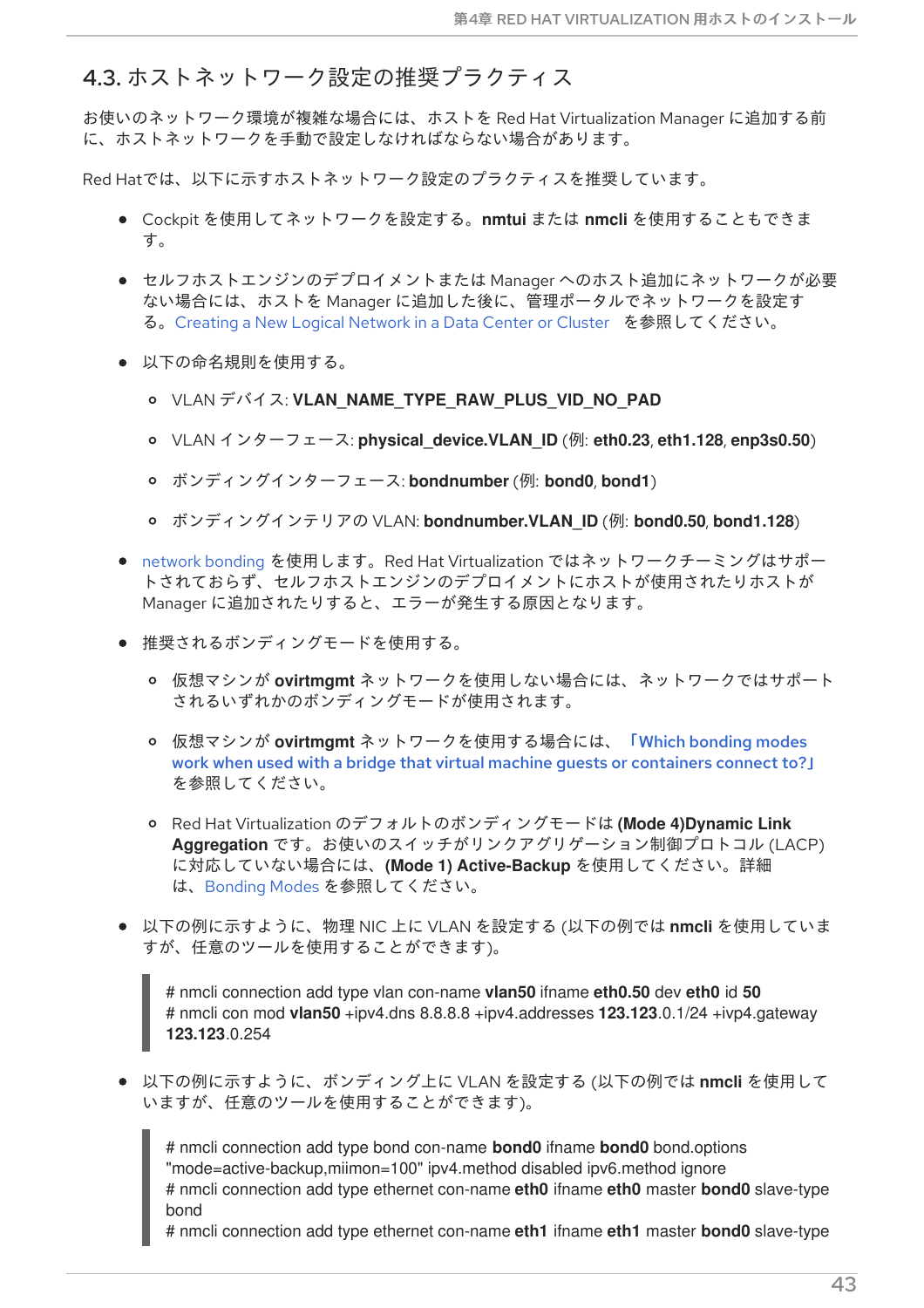bond

# nmcli connection add type vlan con-name **vlan50** ifname **bond0.50** dev **bond0** id **50** # nmcli con mod vlan50 +ipv4.dns 8.8.8.8 +ipv4.addresses **123.123**.0.1/24 +ivp4.gateway **123.123**.0.254

- firewalld を無効にしないでください。
- ホストを Manager に追加した後に、管理ポータルでファイアウォールルールをカスタマイズす る。[Configuring](https://access.redhat.com/documentation/ja-jp/red_hat_virtualization/4.3/html-single/administration_guide/#Configuring_Host_Firewall_Rules) Host Firewall Rules を参照してください。



## 重要

静的 IPv6 アドレスを使用する管理ブリッジを作成する場合は、ホストを追加する前に、 インターフェイス設定 (ifcfg) ファイルでネットワークマネージャーコントロールを無効 にしてください。詳細は、<https://access.redhat.com/solutions/3981311> を参照してくだ さい。

## 4.4. RED HAT VIRTUALIZATION MANAGER への通常のホストの追加

Red Hat Virtualization 環境にホストを追加するには、仮想化のチェック、パッケージのインストール、 およびブリッジの作成の各ステップをプラットフォームで完了する必要があるため、多少時間がかかり ます。



#### 重要

静的 IPv6 アドレスを使用する管理ブリッジを作成する場合は、ホストを追加する前に、 インターフェイス設定 (ifcfg) ファイルでネットワークマネージャーコントロールを無効 にしてください。詳細は、<https://access.redhat.com/solutions/3981311> を参照してくだ さい。

### 手順

- 1. 管理ポータルから コンピュート → ホスト をクリックします。
- 2. 新規作成 をクリックします。
- 3. ドロップダウンリストを使用して、新規ホスト用の データセンター および ホストクラスター を選択します。
- 4. 新規ホストの 名前 と アドレス を入力します。SSH ポート フィールドには、標準の SSH ポー トであるポート 22 が自動入力されます。
- 5. Manager がホストにアクセスするために使用する認証メソッドを選択します。
	- パスワード認証を使用するには、root ユーザーのパスワードを入力します。
	- または、SSH 公開鍵 フィールドに表示される鍵をホスト上の /root/.ssh/authorized\_keys にコピーして、公開鍵認証を使用します。
- 6. オプションとして、詳細パラメーター ボタンをクリックして、以下に示すホストの詳細設定を 変更します。
	- ファイアウォールの自動設定を無効にする。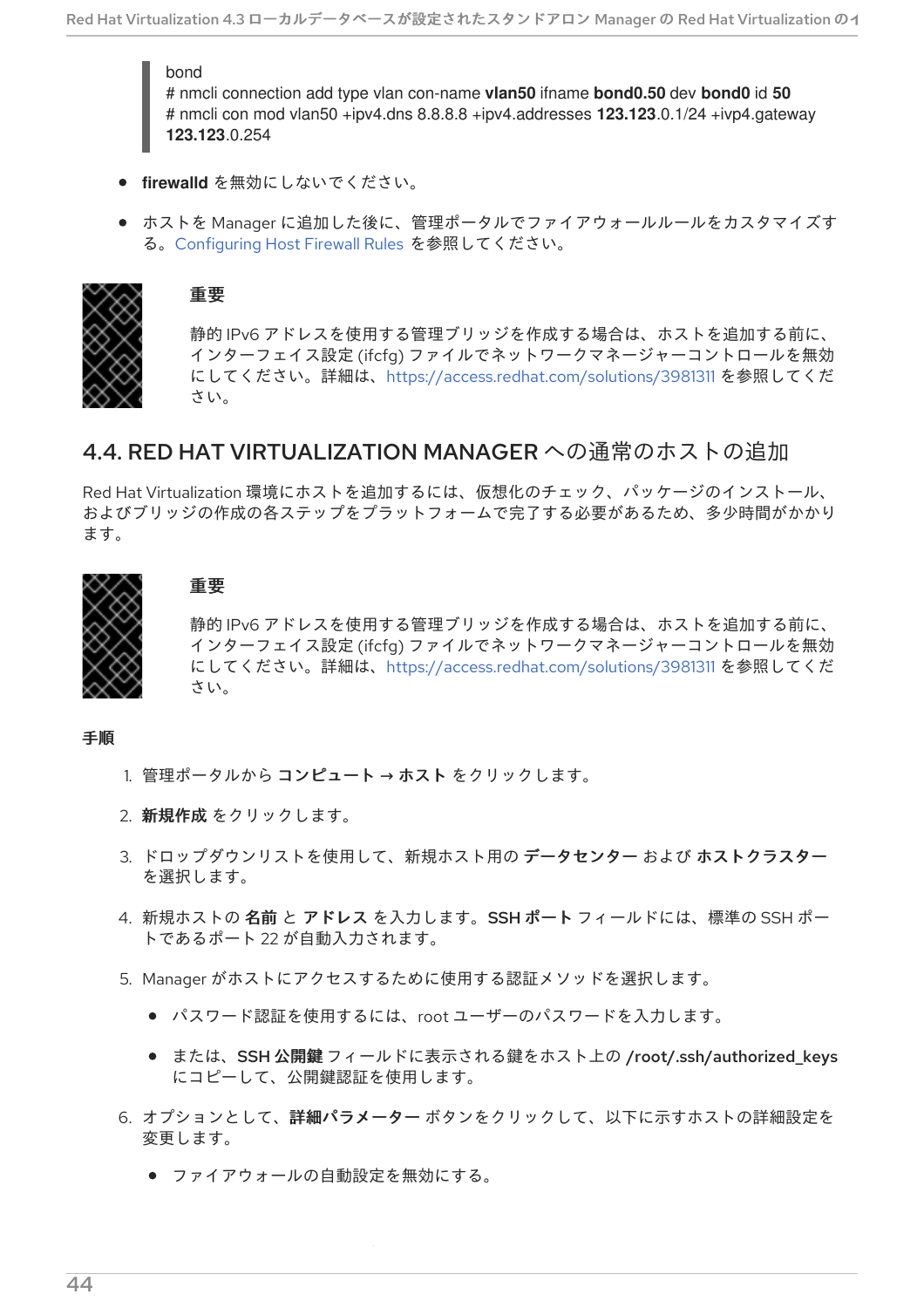- ホストの SSH フィンガープリントを追加し、セキュリティーを強化する。手動での追加ま たは自動取得が可能です。
- 7. ホストにサポート対象の電源管理カードが搭載されている場合には、オプションとして電源管 [理を設定することができます。電源管理の設定に関する詳細は、](https://access.redhat.com/documentation/ja-jp/red_hat_virtualization/4.3/html-single/administration_guide/#Host_Power_Management_settings_explained)Administration Guide の Host Power Management Settings Explained を参照してください。
- 8. **OK** をクリックします。

<sub>新規ホストが Installing のステータスでホスト一覧に表示され、**通知トレイ**( $\overline{\mathbf{Q}}$ )の イベント セク</sub> ションでインストールの進捗状況を確認できます。しばらくすると、ホストのステータスが **Up** に変わ ります。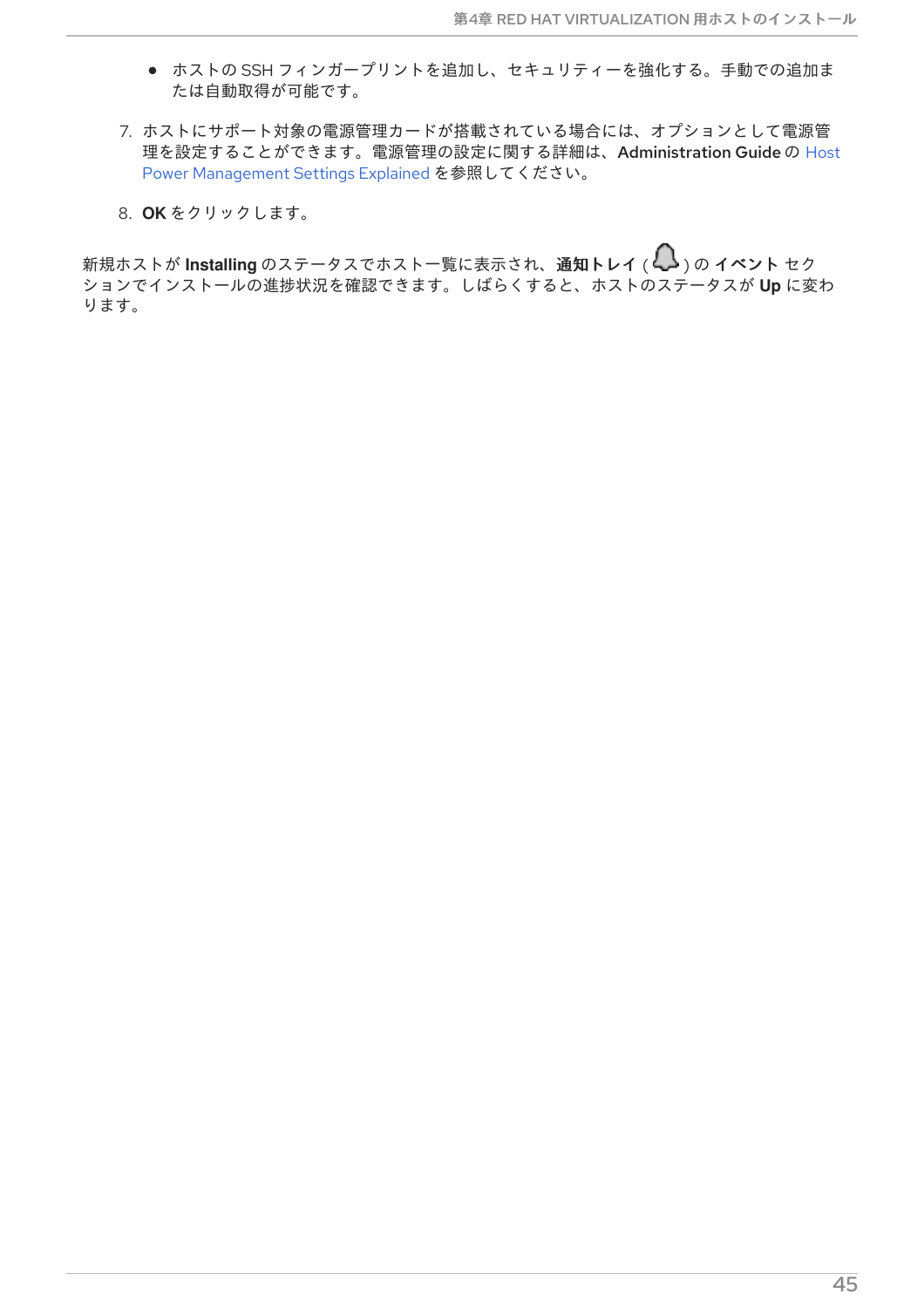# 第5章 RED HAT VIRTUALIZATION 用ストレージの準備

新たな環境のストレージドメインとして使用するストレージを準備します。Red Hat Virtualization 環境 には少なくとも 1 つのデータストレージドメインが必要ですが、さらに追加することを推奨します。

データドメインには、データセンター内の仮想マシンおよびテンプレートの仮想ハードディスクと OVF ファイルを格納します。このドメインは、アクティブな間は複数のデータセンター間で共有することは できません (ただし、データセンター間で移行することは可能です)。複数のストレージタイプのデータ ドメインを同じデータセンターに追加することは可能ですが、それらはすべてローカルドメインではな く、全ホストがアクセス可能なドメインであることが条件となります。

以下のストレージタイプのいずれかを使用することができます。

- [NFS](#page-49-0)
- [iSCSI](#page-50-0)
- [ファイバーチャネル](#page-51-0) (FCP)
- POSIX [準拠ファイルシステム](#page-51-1)
- [ローカルストレージ](#page-52-0)
- Red Hat Gluster [Storage](#page-53-0)

## <span id="page-49-0"></span>5.1. NFS ストレージの準備

ファイルストレージまたはリモートサーバーで NFS 共有を設定し、Red Hat Enterprise Virtualization Host システムのストレージドメインとして機能するようにします。リモートストレージで共有をエク スポートし、Red Hat Virtualization Manager で共有を設定すると、共有は Red Hat Virtualization Host に自動的にインポートされます。

NFS の設定については、Red Hat Enterprise Linux 7 Storage Administration Guideの Network File System (NFS) [を参照してください。](https://access.redhat.com/documentation/ja-jp/red_hat_enterprise_linux/7/html-single/Storage_Administration_Guide/index.html#ch-nfs)

NFS [共有をエクスポートする方法については、](https://access.redhat.com/solutions/113593)How to export 'NFS' share from NetApp Storage / EMC SAN in Red Hat Virtualization を参照してください。

Red Hat Virtualization には、特定のシステムユーザーアカウントおよびシステムユーザーグループが必 要です。これにより、Manager はストレージドメイン (エクスポートしたディレクトリー) にデータを 保管することができます。以下の手順では、1 つのディレクトリーのパーミションを設定しています。 Red Hat Virtualization のストレージドメインとして使用するすべてのディレクトリーについて、**chown** および **chmod** のステップを繰り返す必要があります。

3. エクスポートしたディレクトリーの所有権を 36:36 に設定します。これにより、**vdsm:kvm** の

#### 手順

- 1. **kvm** グループを作成します。
	- # groupadd kvm -g 36
- 2. **kvm** グループに **vdsm** ユーザーを作成します。

# useradd vdsm -u 36 -g 36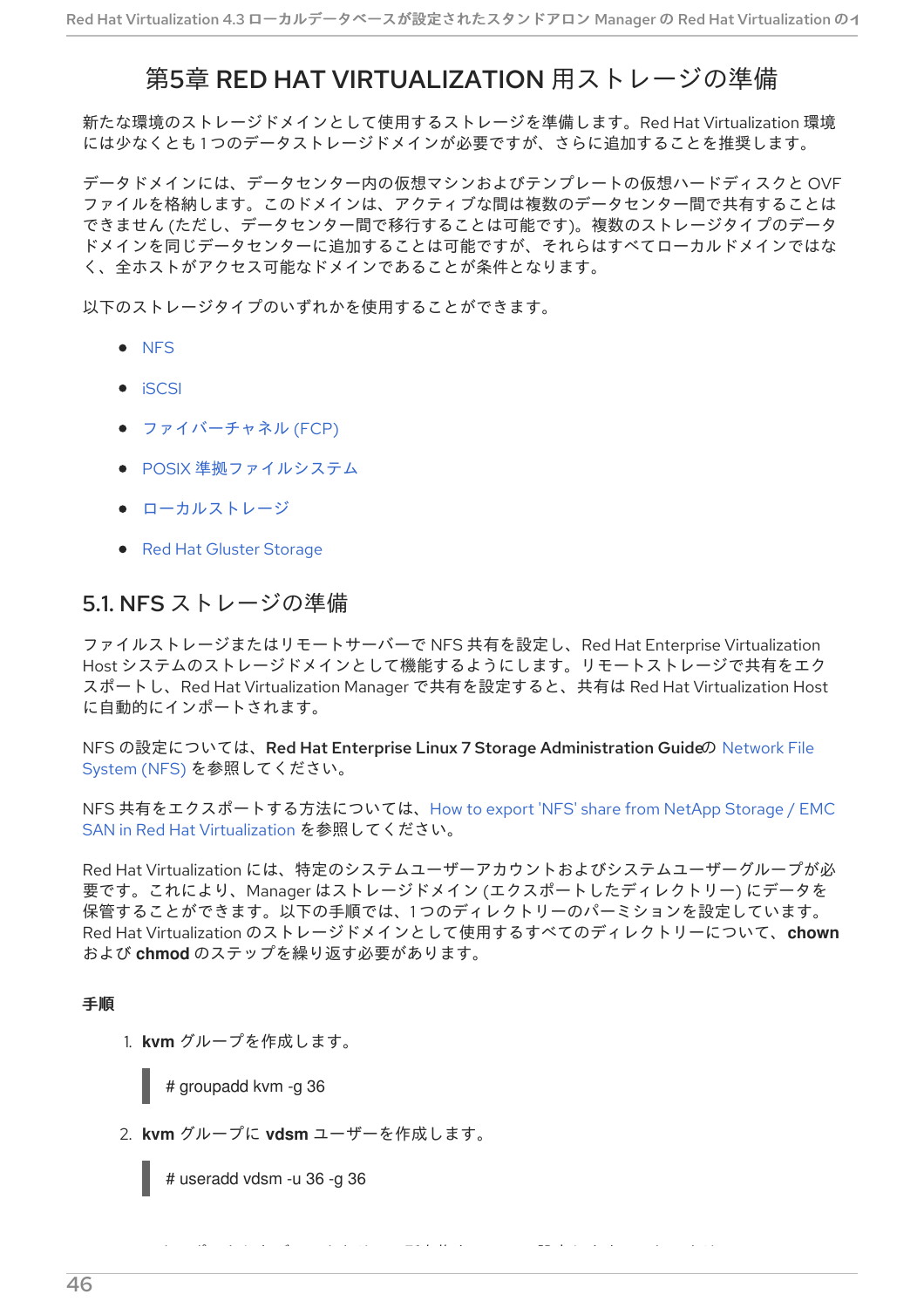3. エクスポートしたディレクトリーの所有権を 36:36 に設定します。これにより、**vdsm:kvm** の 所有権が与えられます。

# chown -R 36:36 **/exports/data**

4. 所有者に読み取り/書き込みアクセスを許可し、グループおよびその他のユーザーに読み取り/ 実行アクセスを許可するように、ディレクトリーのモードを変更します。



## <span id="page-50-0"></span>5.2. ISCSI ストレージの準備

Red Hat Virtualization は、LUN で構成されるボリュームグループから作成されるストレージドメイン である iSCSI ストレージをサポートします。ボリュームグループおよび LUN は、いずれも同時に複数 のストレージドメインにアタッチすることはできません。

iSCSI ストレージの設定については、Red Hat Enterprise Linux 7 Storage Administration Guideの Online Storage [Management](https://access.redhat.com/documentation/ja-jp/red_hat_enterprise_linux/7/html-single/storage_administration_guide/#online-storage-management) を参照してください。



## 重要

ブロックストレージを使用する際、仮想マシンを Raw デバイスまたは直接 LUN にデプ ロイし、論理ボリュームマネージャーで管理する場合は、フィルターを作成してゲスト の論理ボリュームを除外する必要があります。これにより、ホストの起動時にゲストの 論理ボリュームがアクティブ化されるのを防ぐことができます。アクティブ化される と、論理ボリュームの内容が古くなり、データ破損が生じる可能性があります。詳細 は、<https://access.redhat.com/solutions/2662261> を参照してください。



## 重要

現状、Red Hat Virtualization はブロックサイズ 4K のブロックストレージはサポートし ていません。ブロックストレージはレガシー (512b ブロック) モードで設定する必要があ ります。



## 重要

SAN ストレージから起動したホストがストレージへの接続を失うと、ストレージファイ ルシステムは読み取り専用になり、接続が回復した後もその状態が続きます。

この状況を防ぐために、Red Hat は、ブート LUN の SAN のルートファイルシステムに ドロップインマルチパス設定ファイルを追加して、接続可能な場合にキューに置かれる ようにすることをお勧めします。

# cat /etc/multipath/conf.d/host.conf multipaths { multipath { wwid **boot\_LUN\_wwid** no\_path\_retry queue }

5.3. FCP ストレージの準備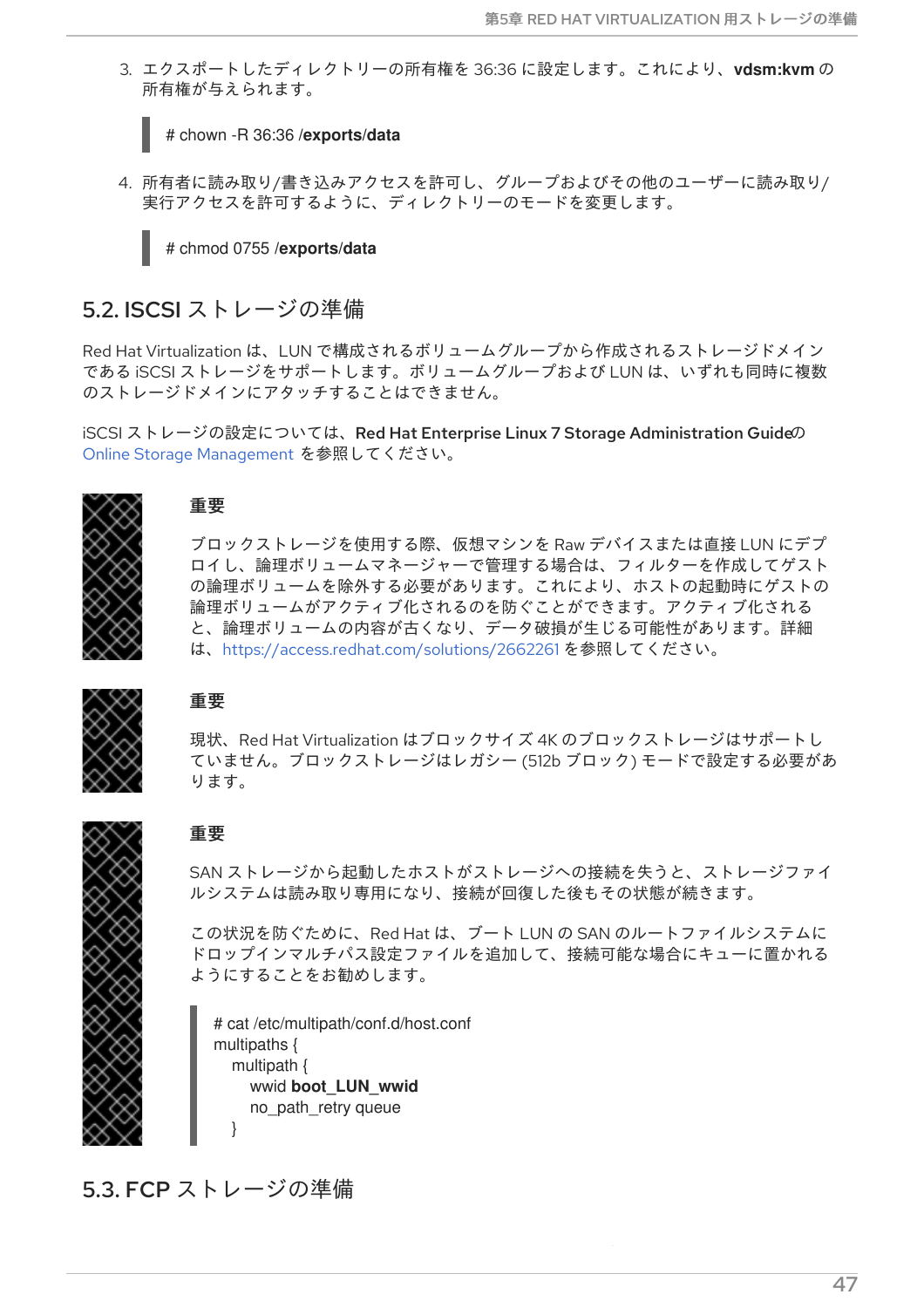<span id="page-51-0"></span>Red Hat Virtualization は、既存の LUN で構成されるボリュームグループからストレージドメインを作 成する方法で、SAN ストレージをサポートしています。ボリュームグループおよび LUN は、いずれも 同時に複数のストレージドメインにアタッチすることはできません。

Red Hat Virtualization システムの管理者には Storage Area Networks (SAN) の概念に関する作業知識が 必要になります。SAN は通常、ホストと外部の共有ストレージ間のトラフィックにファイバーチャネル プロトコル (FCP) を使用します。このため、SAN は FCP ストレージとも呼ばれています。

Red Hat Enterprise Linux での FCP [またはマルチパスの準備および設定に関する情報は、『ストレージ](https://access.redhat.com/documentation/ja-jp/red_hat_enterprise_linux/7/html/storage_administration_guide/index) 管理ガイド』 および 『Red Hat [Enterprise](https://access.redhat.com/documentation/ja-jp/red_hat_enterprise_linux/7/html-single/dm_multipath/index) Linux DM Multipath』を参照してください。



### 重要

ブロックストレージを使用する際、仮想マシンを Raw デバイスまたは直接 LUN にデプ ロイし、論理ボリュームマネージャーで管理する場合は、フィルターを作成してゲスト の論理ボリュームを除外する必要があります。これにより、ホストの起動時にゲストの 論理ボリュームがアクティブ化されるのを防ぐことができます。アクティブ化される と、論理ボリュームの内容が古くなり、データ破損が生じる可能性があります。詳細 は、<https://access.redhat.com/solutions/2662261> を参照してください。



## 重要

現状、Red Hat Virtualization はブロックサイズ 4K のブロックストレージはサポートし ていません。ブロックストレージはレガシー (512b ブロック) モードで設定する必要があ ります。



## 重要

SAN ストレージから起動したホストがストレージへの接続を失うと、ストレージファイ ルシステムは読み取り専用になり、接続が回復した後もその状態が続きます。

この状況を防ぐために、Red Hat は、ブート LUN の SAN のルートファイルシステムに ドロップインマルチパス設定ファイルを追加して、接続可能な場合にキューに置かれる ようにすることをお勧めします。

# cat /etc/multipath/conf.d/host.conf multipaths { multipath { wwid **boot\_LUN\_wwid** no\_path\_retry queue }

## <span id="page-51-1"></span>5.4. POSIX 準拠ファイルシステムストレージの準備

POSIX ファイルシステムのサポートにより、通常コマンドラインから手動でマウントするときと同じマ ウントオプションを使ってファイルシステムをマウントすることができます。この機能は、NFS、 iSCSI、または FCP 以外を使用してマウントするストレージへのアクセスを可能にすることを目的とし ています。

Red Hat Virtualization でストレージドメインとして使用する POSIX 準拠のファイルシステムは、 Global File System 2 (GFS2) 等のクラスター化したファイルシステムで、かつスパースファイルおよび ダイレクト I/O をサポートしている必要があります。たとえば、Common Internet File System (CIFS) は、ダイレクト I/O をサポートしていないので、Red Hat Virtualization との互換性はありません。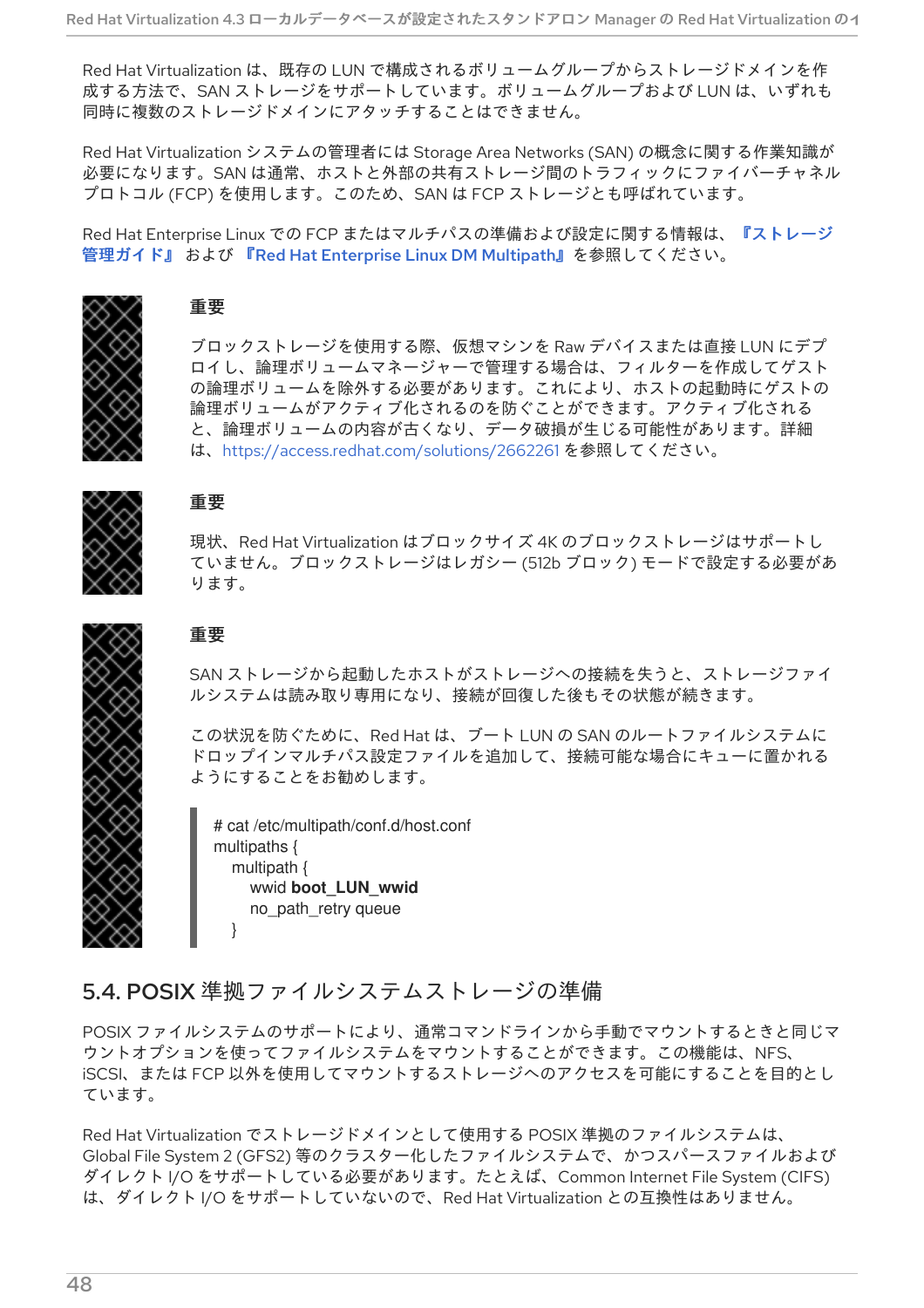POSIX [準拠ファイルシステムストレージの準備および設定に関する情報は、『](https://access.redhat.com/documentation/ja-jp/red_hat_enterprise_linux/7/html/global_file_system_2/index)Red Hat Enterprise Linux Global File System 2』 を参照してください。



### 重要

POSIX 準拠ファイルシステムのストレージドメインを作成して、NFS ストレージを マ ウントしないでください。必ず、NFS ストレージドメインを作成してください。

## <span id="page-52-0"></span>5.5. ローカルストレージの準備

ホスト上にローカルストレージドメインをセットアップすることができます。ホストがローカルスト レージを使用するように設定すると、そのホストは、他のホストを追加することができない新規データ センターとクラスターに自動的に追加されます。複数のホストで構成されるクラスターの場合は、全ホ ストが全ストレージドメインにアクセス可能である必要があり、ローカルストレージでは対応不可能で す。単一ホストのクラスター内で作成された仮想マシンは、移行、フェンシング、スケジューリングは できません。



### 重要

Red Hat Virtualization Host (RHVH) の場合は、必ず **/** (root) とは異なるファイルシステ ム上にローカルストレージを定義する必要があります。Red Hat は、アップグレード中 にデータが失われる可能性を防ぐために、別の論理ボリュームまたはディスクを使用す ることをお勧めします。

- ローカルストレージの準備 (Red Hat Enterprise Linux ホスト向け)
	- 1. ホストで、ローカルストレージで使用するディレクトリーを作成します。

# mkdir -p /data/images

2. vdsm ユーザー (UID 36) および kvm グループ (GID 36) がそのディレクトリーに読み取り/書 き込みアクセスできるように、パーミッションを設定します。

# chown 36:36 /data /data/images # chmod 0755 /data /data/images

#### ローカルストレージの準備 (Red Hat Virtualization Host 向け)

Red Hat は、次のように論理ボリューム上にローカルストレージを作成することをお勧めします。

1. ローカルストレージディレクトリーを作成します。

# mkdir /data # lvcreate -L \$SIZE rhvh -n data # mkfs.ext4 /dev/mapper/rhvh-data # echo "/dev/mapper/rhvh-data /data ext4 defaults,discard 1 2" >> /etc/fstab # mount /data

2. 新しいローカルストレージをマウントし、続いてパーミッションと所有者を変更します。

# mount -a # chown 36:36 /data /rhvh-data # chmod 0755 /data /rhvh-data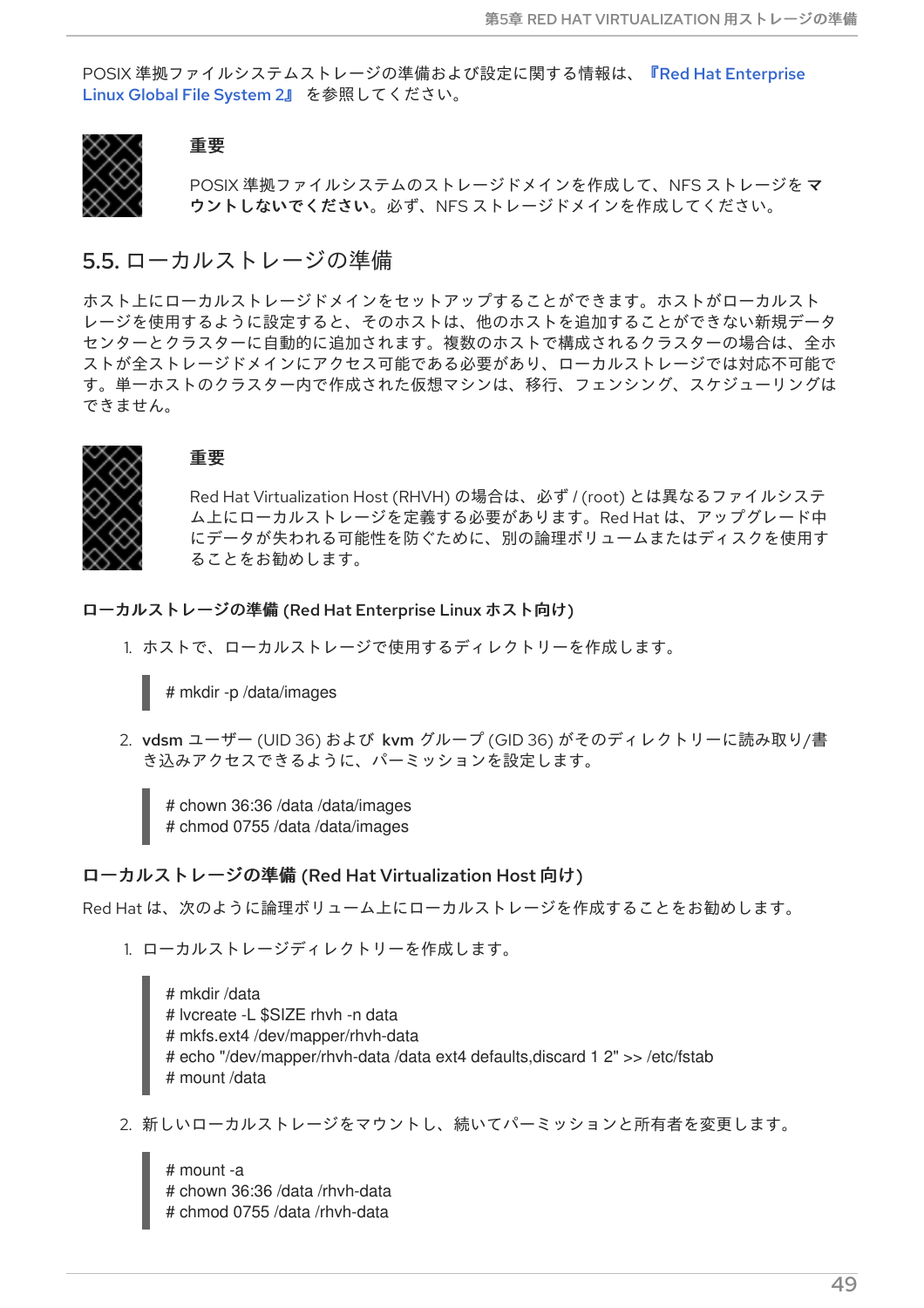# <span id="page-53-0"></span>5.6. RED HAT GLUSTER STORAGE の準備

Red Hat Gluster Storage [の準備および設定に関する情報は、](https://access.redhat.com/documentation/ja-jp/red_hat_gluster_storage/3.4/html/installation_guide/)Red Hat Gluster Storage Installation Guide を参照してください。

Red Hat Virtualization でサポートされる Red Hat Gluster Storage のバージョンについて は、<https://access.redhat.com/articles/2356261> を参照してください。

# 5.7. SAN ベンダーのマルチパス設定のカスタマイズ

マルチパス設定をカスタマイズするには、**/etc/multipath.conf** を変更しないでください。代わり に、**/etc/multipath.conf** をオーバーライドする新しい設定ファイルを作成します。



警告

仮想デスクトップおよびサーバーマネージャー (VDSM) をアップグレードする と、**/etc/multipath.conf** ファイルが上書きされます。**multipath.conf** にカスタマ イズが含まれている場合、それを上書きするとストレージの問題が発生する可能性 があります。

## 前提条件

- このトピックは、マルチパス接続ストレージドメインを使用するように設定されているた め、**/etc/multipath.conf**ファイルがあるシステムにのみ適用されます。
- user friendly names と find multipaths の設定を上書きしないでください。詳細について は、ref-Recommended Settings for Multipath.conf SM localDB deploy を参照してくださ い。
- ストレージベンダーからの要求がない限り、no\_path\_retry と polling\_interval をオーバーラ イドしないでください。詳細については、ref-[Recommended\\_Settings\\_for\\_Multipath.conf\\_SM\\_localDB\\_deploy](ref-Recommended_Settings_for_Multipath.conf_SM_localDB_deploy) を参照してください。

## 手順

1. **/etc/multipath.conf** の設定値をオーバーライドするには、**/etc/multipath /conf.d/** ディレクト リーに新しい設定ファイルを作成します。



### 注記

**/etc/multipath/conf.d/** 内のファイルはアルファベット順に実行されます。名前 の先頭に番号が付いたファイルの命名規則に従います。たとえ ば、**/etc/multipath/conf.d/90-myfile.conf** です。

- 2. オーバーライドする設定を **/etc/multipath.conf** から **/etc/multipath/conf.d/** の新しい設定ファ イルにコピーします。設定値を編集し、変更を保存します。
- 3. **systemctl reload multipathd** コマンドを入力して、新しい設定を適用します。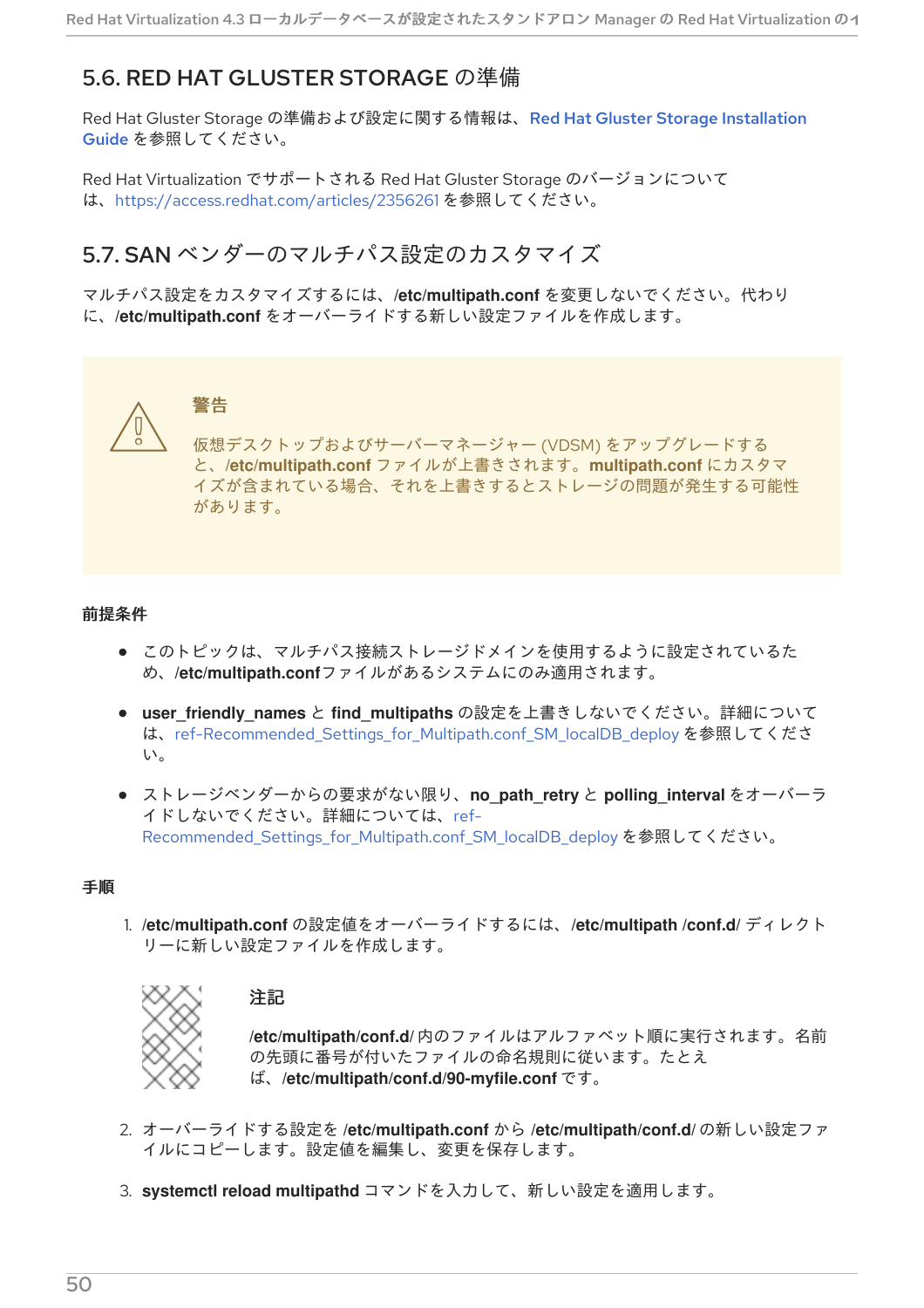

注記

multipathd サービスを再起動しないようにします。これにより、VDSM ログに エラーが生成されます。

#### 検証手順

**/etc/multipath.conf** で VDSM が生成した設定を上書きする場合は、さまざまな障害シナリオで新規設 定が想定どおりに実行されることを確認します。

たとえば、ストレージの接続をすべて無効にします。その後、一度に1つの接続を有効にし、これによ りストレージドメインに到達可能であることを確認します。

### トラブルシューティング

Red Hat Virtualization ホストで共有ストレージへのアクセスに問題がある場合は、**/etc/multpath.conf** および **/etc/multipath/conf.d/** の下のファイルで、SAN と互換性のない値がないか確認してください。

#### 関連情報

- RHEL ドキュメントの 『Red Hat [Enterprise](https://access.redhat.com/documentation/ja-jp/red_hat_enterprise_linux/7/html/dm_multipath/index) Linux DM Multipath』
- Administration Guide の Configuring iSCSI [Multipathing](https://access.redhat.com/documentation/ja-jp/red_hat_virtualization/4.3/html/administration_guide/sect-preparing_and_adding_block_storage#Configuring_iSCSI_Multipathing)
- 「How do I customize /etc/multipath.conf on my RHV-H hypervisors? **multipath.conf**ファイル の例を示している Red Hat [カスタマーポータルの「](https://access.redhat.com/solutions/3234761)What values must not change and why?」 が本トピックのベースとなっています。

## 5.8. MULTIPATH.CONF の推奨される設定

**/etc/multipath.conf** をオーバーライドするときは、次の設定をオーバーライドしないでください。

#### **user\_friendly\_names no**

この設定では、実際のデバイス名に加えて、ユーザーフレンドリーな名前がデバイスに割り当てら れるかどうかを制御します。デバイスにアクセスするには、複数のホストが同じ名前を使用する必 要があります。この設定を無効にすることで、ユーザーフレンドリーな名前がこの要件を妨げない ようにします。

#### **find\_multipaths no**

この設定は、パスが1つしかない場合でも、RHVH がマルチパスを介してすべてのデバイスにアクセ スしようとするかどうかを制御します。この設定を無効にすることで、この設定が有効な場合に RHV が too-clever 動作を使用しないようにします。

ストレージシステムベンダーが必要としない限り、以下の設定を上書きしないようにします。

#### **no\_path\_retry 4**

この設定では、利用可能なパスがない場合にポーリングを再試行する回数を制御します。RHV バー ジョン 4.2 より前は、パスが利用できない場合に QEMU の I/O キューに問題が生じていたた め、**no\_path\_retry** の値は **fail** でした。**fail** 値により、仮想マシンはすぐに失敗し、一時停止してい ました。RHV バージョン 4.2 ではこの値が **4** に変更されました。これにより、multipathd は最後の パスが失敗したことを検知すると、すべてのパスをさらに 4 回確認します。ポーリングがデフォル トの 5 秒間隔で行われると仮定すると、パスの確認には 20 秒かかります。パスが起動しない場合、 multipathd は、パスが復元されるまでキューを停止するようにカーネルに指示し、未処理および将 来の I/O をすべて失敗させます。パスが復元されると、次にすべてのパスが失敗したときのため に、20 秒間のパスの確認時間がリセットされます。詳細は[、この設定を変更したコミット](https://gerrit.ovirt.org/#/c/88082/) を参照し てください。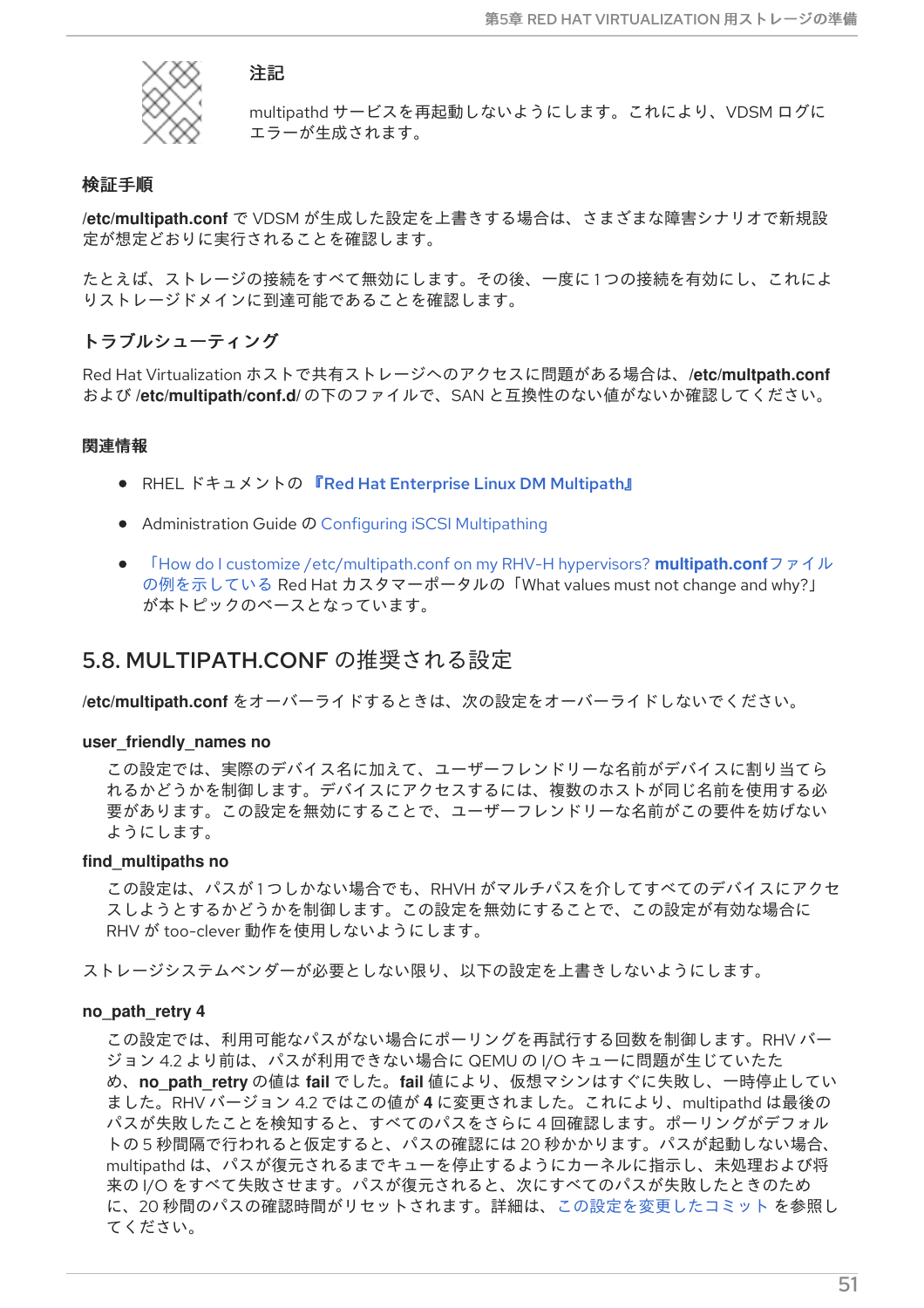#### **polling\_interval 5**

この設定では、パスが開いているか、または失敗したかを検出するポーリングの試行間隔の秒数を 決定します。ベンダーが値を増やす明確な理由を提供しない限り、VDSM が生成するデフォルト値 を維持します。これにより、システムはパスの失敗に早めの対応することができます。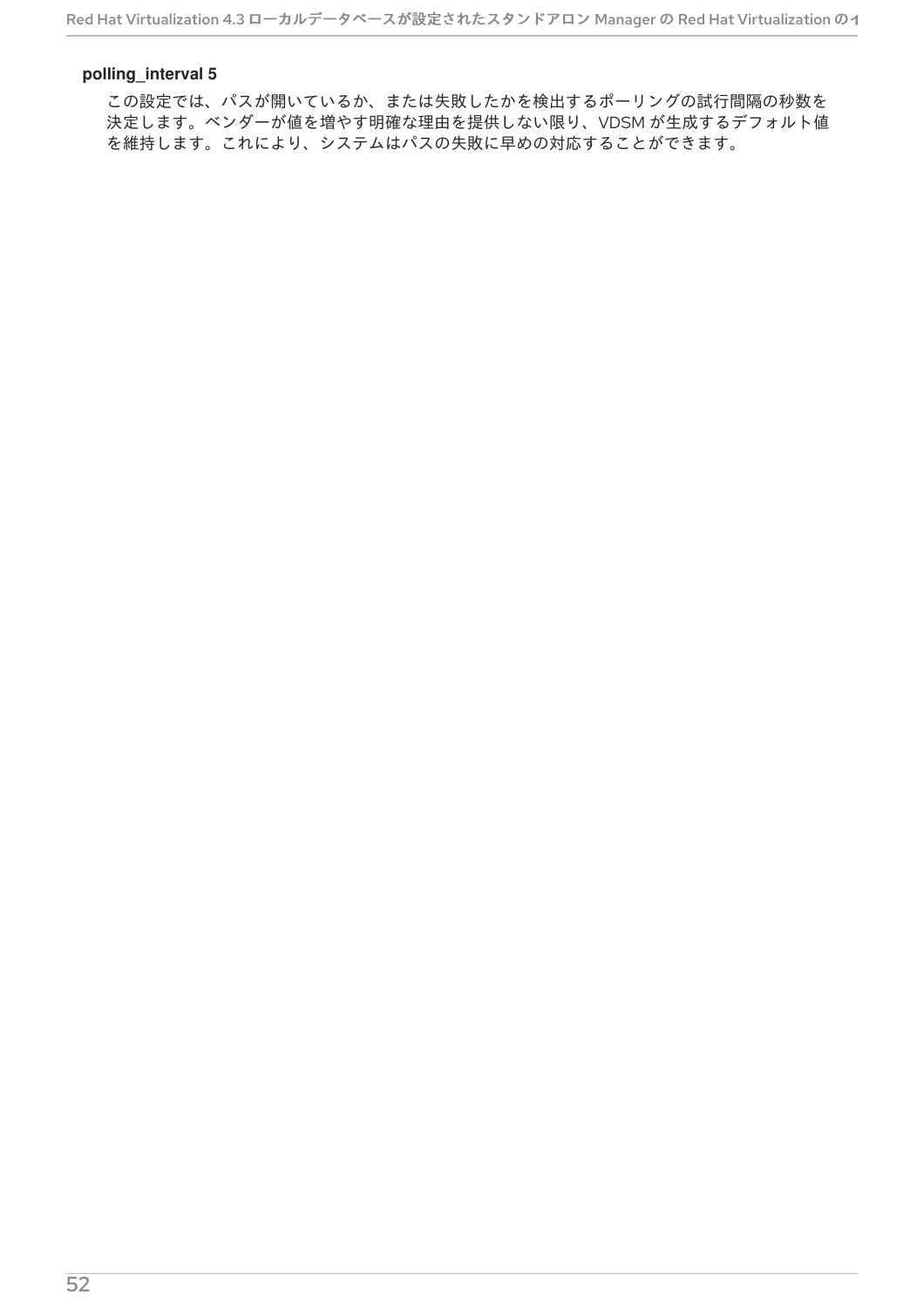# 第6章 RED HAT VIRTUALIZATION 用ストレージの追加

新たな環境にデータドメインとしてストレージを追加します。Red Hat Virtualization 環境には少なくと も 1 つのデータドメインが必要ですが、さらに追加することを推奨します。

前の手順で準備したストレージを追加します。

- [NFS](#page-56-0)
- [iSCSI](#page-58-0)
- [ファイバーチャネル](#page-59-0) (FCP)
- POSIX [準拠ファイルシステム](#page-60-0)
- [ローカルストレージ](#page-61-0)
- Red Hat Gluster [Storage](#page-61-1)

## <span id="page-56-0"></span>6.1. NFS ストレージの追加

この手順では、既存の NFS ストレージをデータドメインとして Red Hat Virtualization 環境にアタッチ する方法について説明します。

ISO またはエクスポートドメインが必要な場合にも、この手順を使用します。ただし、ドメイン機能の 一覧から ISO または Export を選択します。

#### 手順

- 1. 管理ポータルで ストレージ → ドメイン をクリックします。
- 2. 新規ドメイン をクリックします。
- 3. ストレージドメインの 名前 を入力します。
- 4. データセンター、ドメイン機能、ストレージタイプ、形式、および ホスト 一覧のデフォルト値 をそのまま使用します。
- 5. ストレージドメインに使用する エクスポートパス を入力します。エクスポートパス は、123.123.0.10:/data (IPv4 の場合)、[2001:0:0:0:0:0:0:5db1]:/data (IPv6 の場合)、または domain.example.com:/data の形式で指定する必要があります。
- 6. オプションで、詳細パラメーターを設定することが可能です。
	- a. 詳細パラメーター をクリックします。
	- b. 容量不足の警告 のフィールドに、パーセンテージ値を入力します。ストレージドメインの 空き容量がこの値を下回ると、ユーザーに警告メッセージが表示され、ログに記録されま す。
	- c. アクションをブロックする深刻な容量不足 のフィールドに GB 単位で値を入力します。ス トレージドメインの空き容量がこの値を下回ると、ユーザーにエラーメッセージが表示さ れ、ログに記録されます。容量を消費する新規アクションは、一時的であってもすべてブ ロックされます。
	- d. 削除後にワイプするオプションを有効にするには、削除後にワイプ のチェックボックスを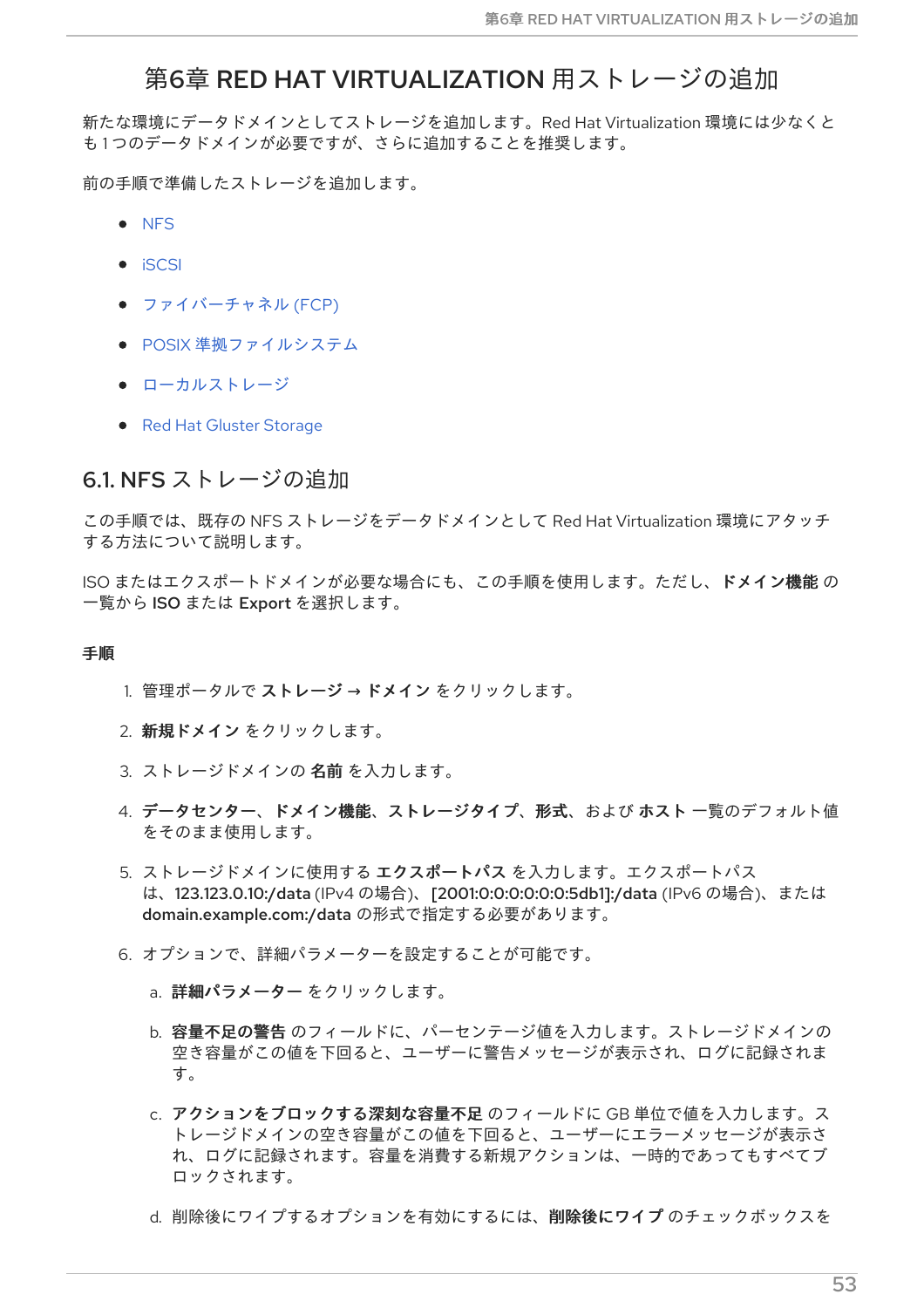選択します。このオプションは、ドメインの作成後に編集することが可能ですが、その場 合にはすでに存在していたディスクの「削除後にワイプ」プロパティーは変更されませ ん。

7. OK をクリックします。

新しい NFS データドメインのステータスは、ディスクの準備ができるまで **Locked** になります。その 後、データドメインはデータセンターに自動的にアタッチされます。

## 6.2. ISCSI ストレージの追加

この手順では、既存の iSCSI ストレージをデータドメインとして Red Hat Virtualization 環境にアタッチ する方法について説明します。

#### 手順

- 1. ストレージ → ドメイン をクリックします。
- 2. 新規ドメイン をクリックします。
- 3. 新規ストレージドメインの 名前 を入力します。
- 4. ドロップダウンリストから データセンター を選択します。
- 5. ドメイン機能 にデータ を、ストレージタイプ に iSCSI を、それぞれ選択します。
- 6. ホスト にアクティブなホストを選択します。



#### 重要

ストレージドメインへの通信は、直接 Manager からではなく、選択したホスト を介して行われます。したがって、ストレージドメインを設定する前には、全ホ ストがストレージデバイスにアクセスできる状態でなければなりません。

- 7. Manager は iSCSI ターゲットを LUN に、または LUN を iSCSI ターゲットにマッピングするこ とができます。新規ドメイン ウィンドウでストレージタイプに iSCSI を選択すると、未使用の LUN が割り当てられた既知のターゲットが自動的に表示されます。ストレージの追加に使用す るターゲットが表示されない場合には、ターゲットの検出機能を使用して検索することができ ます。表示されている場合には、次の手順に進んでください。
	- a. ターゲットを検出 をクリックし、ターゲットの検出オプションを有効にします。Manager がターゲットを検出してログインすると、新規ドメイン ウィンドウに、その環境では未使 用の LUN が割り当てられたターゲットが自動的に表示されます。



注記

環境の外部で使用されている LUN も表示されます。

ターゲットを検出 のオプションを使用すると、多数のターゲットの LUN を追加したり、同 じ LUN に複数のパスを追加したりすることができます。

- b. アドレス フィールドに iSCSI ホストの FQDN または IP アドレスを入力します。
- c. ポート フィールドには、ターゲットを参照する際にホストに接続するポートを入力しま す。デフォルトは **3260** です。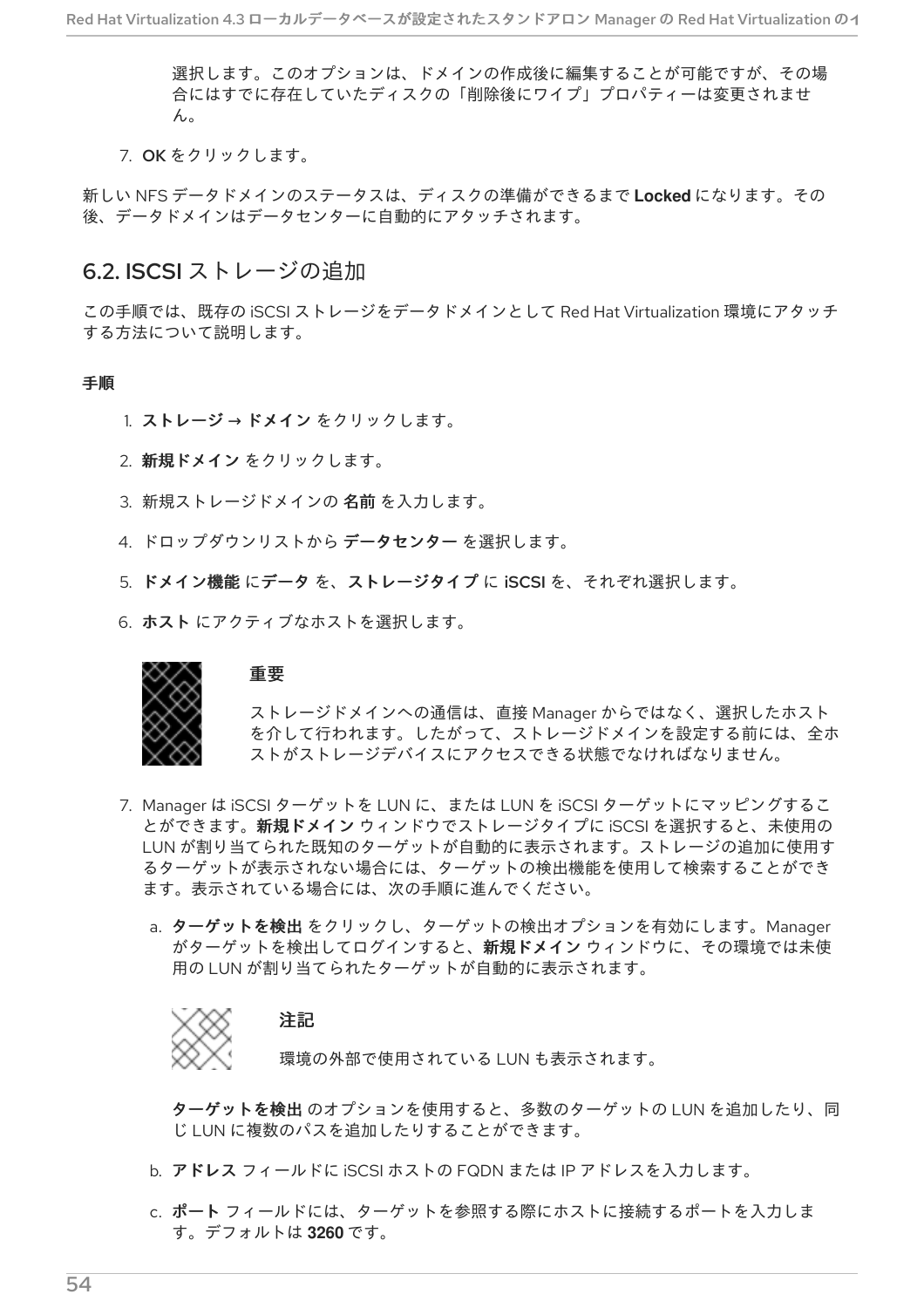<span id="page-58-0"></span>d. ストレージのセキュリティー保護に CHAP を使用している場合は、ユーザー認証 のチェッ クボックスを選択します。CHAP のユーザー名 と CHAP のパスワード を入力してくださ い。



注記

REST API を使用して、特定ホストの iSCSI ターゲットに認証情報を定義す ることができます。詳細は、REST API Guideの [StorageServerConnectionExtensions:](https://access.redhat.com/documentation/ja-jp/red_hat_virtualization/4.3/html/rest_api_guide/services#services-storage_server_connection_extensions-methods-add) add を参照してください。

- e. 検出 をクリックします。
- f. 検出結果から1つまたは複数のターゲットを選択し、1つのターゲットの場合は ログイン をクリックします。複数のターゲットの場合は 全ターゲットにログイン をクリックしま す。



#### 重要

複数のパスのアクセスが必要な場合には、すべての必要なパスを通してター ゲットを検出してログインする必要があります。ストレージドメインを変更 してさらにパスを追加する方法は、現在サポートされていません。

- 8. 対象のターゲットの横に表示されている + ボタンをクリックします。エントリーが展開され、 ターゲットにアタッチされている未使用の LUN がすべて表示されます。
- 9. ストレージドメインの作成に使用する各 LUN のチェックボックスにチェックを入れます。
- 10. オプションで、詳細パラメーターを設定することが可能です。
	- a. 詳細パラメーター をクリックします。
	- b. 容量不足の警告 のフィールドに、パーセンテージ値を入力します。ストレージドメインの 空き容量がこの値を下回ると、ユーザーに警告メッセージが表示され、ログに記録されま す。
	- c. アクションをブロックする深刻な容量不足 のフィールドに GB 単位で値を入力します。ス トレージドメインの空き容量がこの値を下回ると、ユーザーにエラーメッセージが表示さ れ、ログに記録されます。容量を消費する新規アクションは、一時的であってもすべてブ ロックされます。
	- d. 削除後にワイプするオプションを有効にするには、削除後にワイプ のチェックボックスを 選択します。このオプションは、ドメインの作成後に編集することが可能ですが、その場 合にはすでに存在していたディスクの「削除後にワイプ」プロパティーは変更されませ ん。
	- e. 削除後に破棄 のチェックボックスを選択して、削除後に破棄のオプションを有効化しま す。このオプションは、ドメインの作成後に編集できます。また、このオプションを利用 できるのは、ブロックストレージドメインのみです。

11. OK をクリックします。

[同じターゲットに対して複数のストレージ接続パスを設定している場合には、](https://access.redhat.com/documentation/ja-jp/red_hat_virtualization/4.3/html/administration_guide/sect-preparing_and_adding_block_storage#Configuring_iSCSI_Multipathing)Configuring iSCSI Multipathing に記載の手順に従って、iSCSI ボンディング設定を完了してください。

現在のストレージネットワークを iSCSI ボンディングに移行するには、Migrating a Logical Network to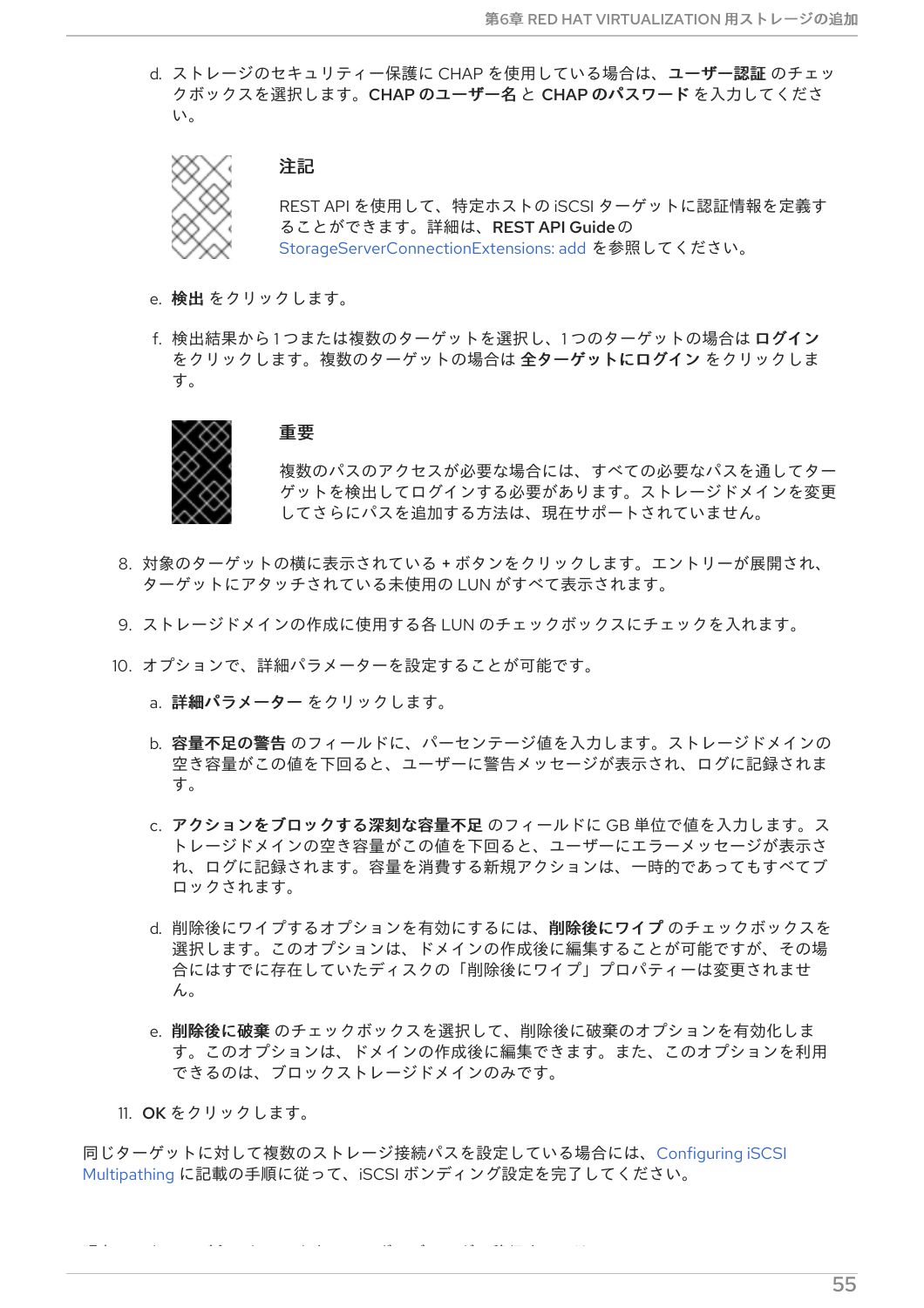[現在のストレージネットワークを](https://access.redhat.com/documentation/ja-jp/red_hat_virtualization/4.3/html/administration_guide/sect-preparing_and_adding_block_storage#Migrating_a_logical_network_to_an_iscsi_bond) iSCSI ボンディングに移行するには、Migrating a Logical Network to an iSCSI Bond を参照してください。

## <span id="page-59-0"></span>6.3. FCP ストレージの追加

この手順では、既存の FCP ストレージをデータドメインとして Red Hat Virtualization 環境にアタッチ する方法について説明します。

#### 手順

- 1. ストレージ → ドメイン をクリックします。
- 2. 新規ドメイン をクリックします。
- 3. ストレージドメインの 名前 を入力します。
- 4. ドロップダウンリストから FCP データセンター を選択します。 適切な FCP データセンターがない場合には **(none)** を選択します。
- 5. ドロップダウンリストから ドメイン機能 および ストレージタイプ を選択します。選択した データセンターとの互換性がないストレージドメインタイプは選択できません。
- 6. ホスト のフィールドでアクティブなホストを1台選択します。データセンターで初めて作成す るデータドメインでなければ、そのデータセンターの SPM ホストを選択する必要があります。



#### 重要

ストレージドメインへの通信はすべて、Red Hat Virtualization Manager から直 接ではなく、選択したホストを介して行われます。システムには、アクティブな ホストが少なくとも1台存在し、選択したデータセンターにアタッチされている 必要があります。ストレージドメインを設定する前には、全ホストがストレージ デバイスにアクセスできる状態でなければなりません。

- 7. 新規ドメイン ウィンドウで、ストレージタイプに ファイバーチャネル を選択した場合は、未 使用の LUN が割り当てられた既知のターゲットが自動的に表示されます。LUN IDのチェック ボックスを選択し、使用可能な LUN をすべて選択します。
- 8. オプションで、詳細パラメーターを設定することが可能です。
	- a. 詳細パラメーター をクリックします。
	- b. 容量不足の警告 のフィールドに、パーセンテージ値を入力します。ストレージドメインの 空き容量がこの値を下回ると、ユーザーに警告メッセージが表示され、ログに記録されま す。
	- c. アクションをブロックする深刻な容量不足 のフィールドに GB 単位で値を入力します。ス トレージドメインの空き容量がこの値を下回ると、ユーザーにエラーメッセージが表示さ れ、ログに記録されます。容量を消費する新規アクションは、一時的であってもすべてブ ロックされます。
	- d. 削除後にワイプするオプションを有効にするには、削除後にワイプ のチェックボックスを 選択します。このオプションは、ドメインの作成後に編集することが可能ですが、その場 合にはすでに存在していたディスクの「削除後にワイプ」プロパティーは変更されませ ん。

e. 削除後に破棄 のチェックボックスを選択して、削除後に破棄のオプションを有効化しま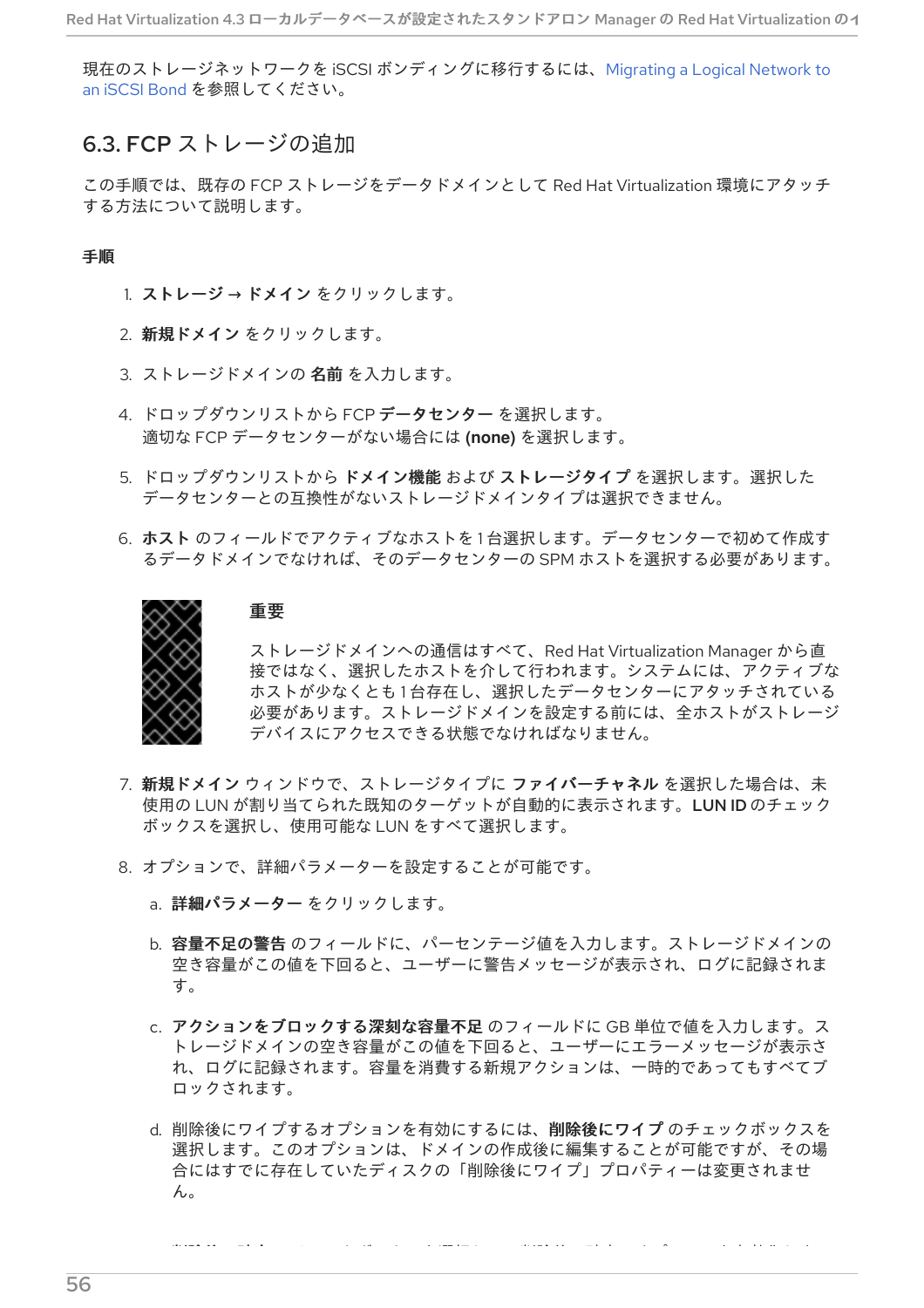- e. 削除後に破棄 のチェックボックスを選択して、削除後に破棄のオプションを有効化しま す。このオプションは、ドメインの作成後に編集できます。また、このオプションを利用 できるのは、ブロックストレージドメインのみです。
- 9. OK をクリックします。

使用準備中は、新規 FCP データドメインのステータスは **Locked** になります。準備が整った時点で、 自動的にデータセンターにアタッチされます。

## <span id="page-60-0"></span>6.4. POSIX 準拠ファイルシステムストレージの追加

この手順では、既存の POSIX 準拠ファイルシステムストレージをデータドメインとして Red Hat Virtualization 環境にアタッチする方法について説明します。

#### 手順

- 1. ストレージ → ドメイン をクリックします。
- 2. 新規ドメイン をクリックします。
- 3. ストレージドメインの 名前 を入力します。
- 4. このストレージドメインと関連づける データセンター を選択します。選択したデータセンター のタイプは、POSIX (POSIX 準拠 FS) でなければなりません。または、**(none)** 選択します。
- 5. ドメイン機能 ドロップダウンリストから **Data** を選択し、ストレージタイプ ドロップダウンリ ストから **POSIX** 対応の **FS** を選択します。 該当する場合には、ドロップダウンメニューから 形式 を選択します。
- 6. ホスト のドロップダウンリストからホストを選択します。
- 7. 通常 **mount** コマンドで指定するように、POSIX ファイルシステムへの パス を入力します。
- 8. 通常 **-t** 引数を使用して **mount** コマンドで指定するように、VFS Type を入力します。有効な VFS タイプの一覧は、**man mount** で確認してください。
- 9. 通常 **mount** コマンドに **-o** 引数を指定して指定するように、追加の マウントオプション を入 力します。このマウントオプションはコンマ区切りリストで提示してください。有効なマウン トオプションの一覧については、**man mount** で確認してください。
- 10. オプションで、詳細パラメーターを設定することが可能です。
	- a. 詳細パラメーター をクリックします。
	- b. 容量不足の警告 のフィールドに、パーセンテージ値を入力します。ストレージドメインの 空き容量がこの値を下回ると、ユーザーに警告のメッセージが表示され、ログに記録され ます。
	- c. アクションをブロックする深刻な容量不足 のフィールドに GB 単位で値を入力します。ス トレージドメインの空き容量がこの値を下回ると、ユーザーにエラーメッセージが表示さ れ、ログに記録されます。容量を消費する新規アクションは、一時的であってもすべてブ ロックされます。
	- d. 削除後にワイプするオプションを有効にするには、削除後にワイプ のチェックボックスを 選択します。このオプションは、ドメインの作成後に編集することが可能ですが、その場 合にはすでに存在していたディスクの「削除後にワイプ」プロパティーは変更されませ ん。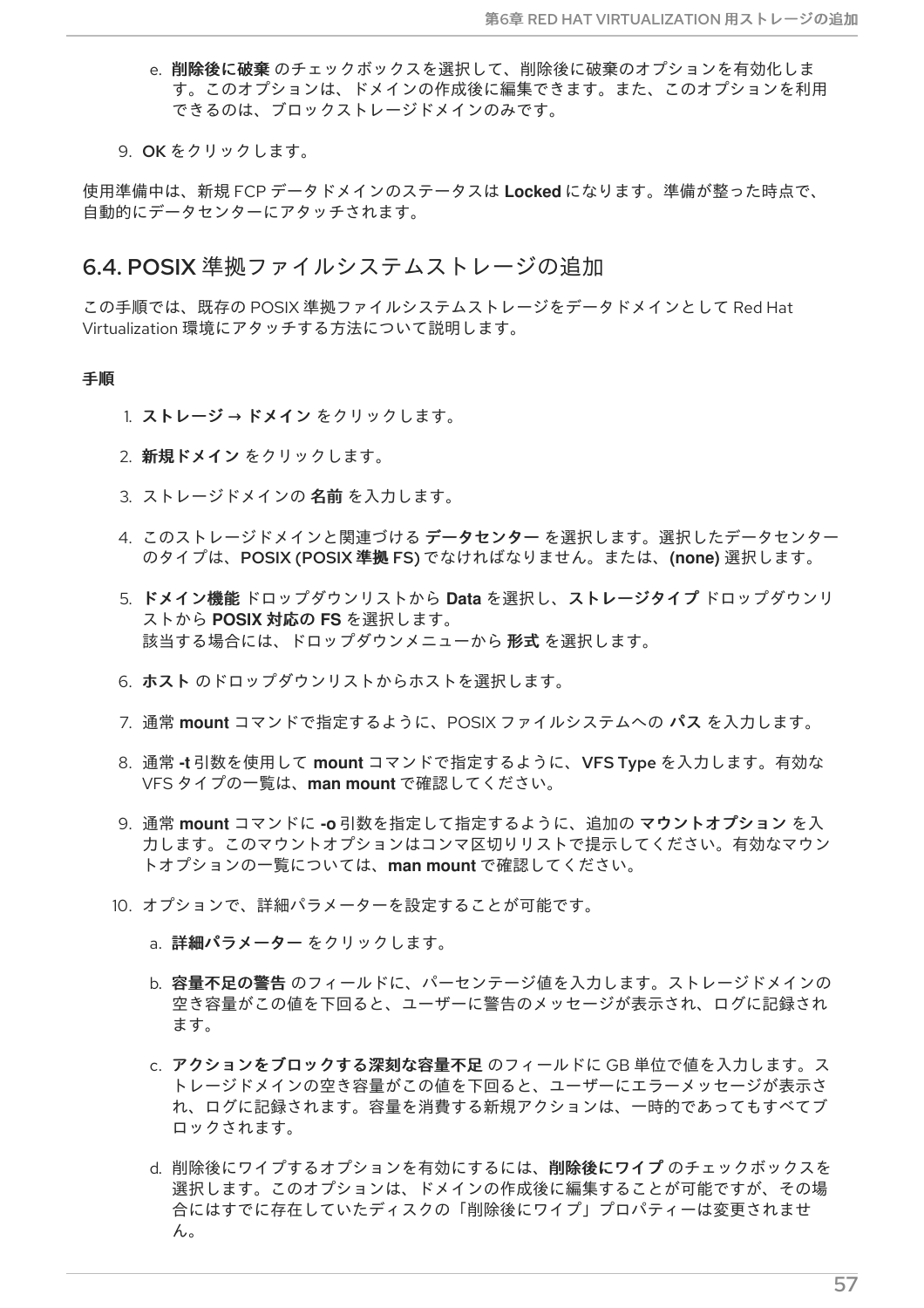11. OK をクリックします。

## <span id="page-61-0"></span>6.5. ローカルストレージの追加

ホストにローカルストレージを追加すると、ホストが新規のデータセンターとクラスターに配置されま す。ローカルストレージ設定ウィンドウは、データセンター、クラスター、ストレージの作成を1つの プロセスにまとめています。

## 手順

- 1. コンピュート → ホスト をクリックし、ホストを選択します。
- 2. Management → Maintenance をクリックし、OK をクリックします。
- 3. 管理 → ローカルストレージの設定 をクリックします。
- 4. データセンター、クラスター、および ストレージ フィールドの横にある 編集 ボタンをクリッ クし、ローカルのストレージドメインを設定して名前を付けます。
- 5. 文字入力フィールドにローカルストレージへのパスを設定します。
- 6. 該当する場合には、最適化 タブをクリックして新規ローカルストレージクラスターのメモリー 最適化ポリシーを設定します。
- 7. OK をクリックします。
- ホストが、自己のデータセンター内でオンラインになります。

## <span id="page-61-1"></span>6.6. RED HAT GLUSTER STORAGE の追加

Red Hat Virtualization で Red Hat Gluster Storage を使用するには、『Configuring Red Hat Virtualization with Red Hat Gluster Storage』 [を参照してください。](https://access.redhat.com/documentation/ja-jp/red_hat_gluster_storage/3.4/html/configuring_red_hat_virtualization_with_red_hat_gluster_storage/)

Red Hat Virtualization でサポートされる Red Hat Gluster Storage のバージョンについて は、<https://access.redhat.com/articles/2356261> を参照してください。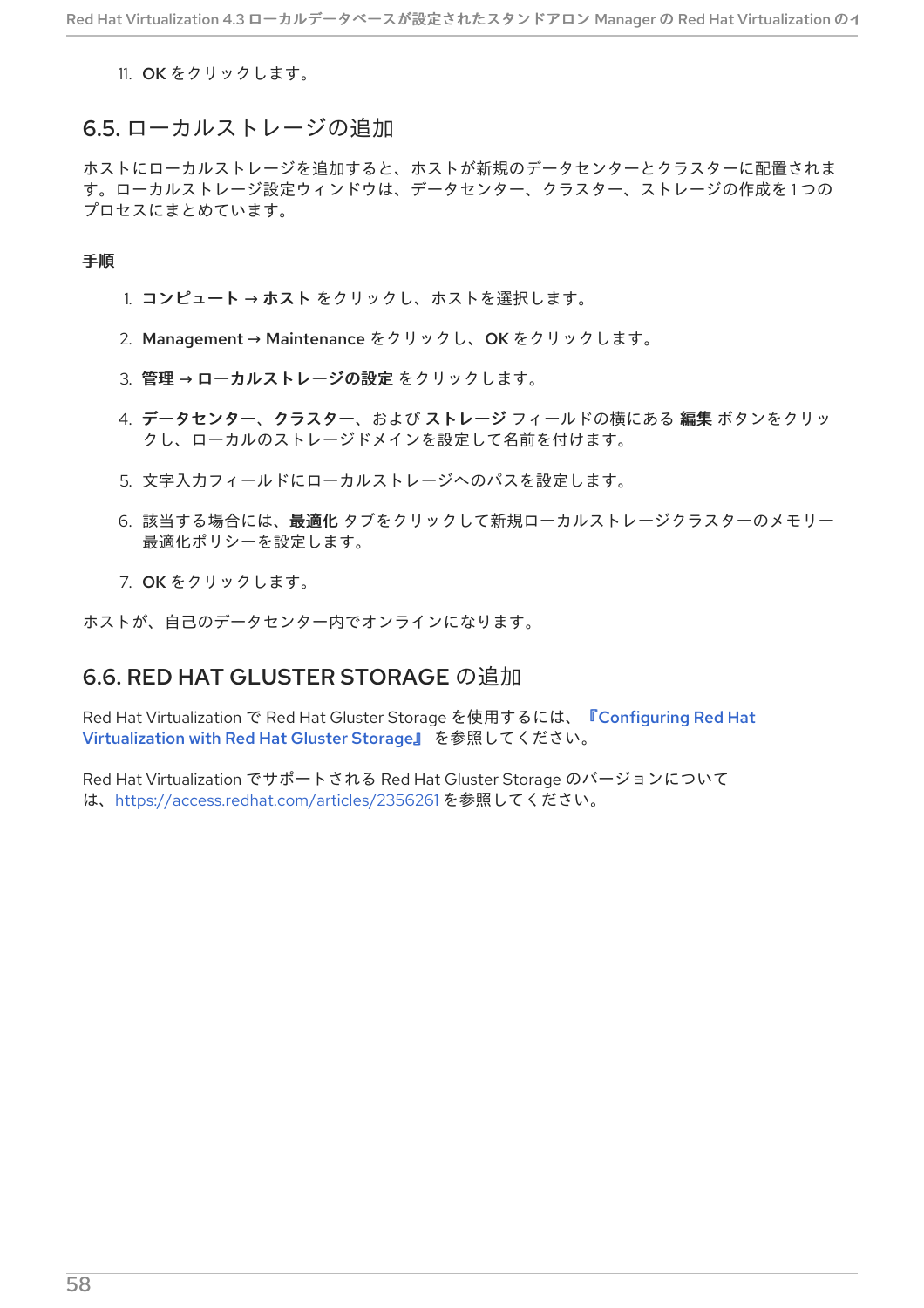# 付録A RED HAT VIRTUALIZATION MANAGER をオフラインでイ ンストールするためのローカルリポジトリーの設定

コンテンツ配信ネットワークに直接接続できないシステムに Red Hat Virtualization Manager をインス トールするには、インターネットアクセスのあるシステムに必要なパッケージをダウンロードしてか ら、オフラインの Manager マシンと共有可能なリポジトリーを作成します。リポジトリーをホストす るシステムはパッケージのインストール先となるクライアントシステムと同じネットワークに接続され ている必要があります。

## 前提条件

- コンテンツ配信ネットワークへアクセスできるシステムにインストールされた Red Hat Enterprise Linux 7 Server。このシステムは、必要なすべてのパッケージをダウンロードし、そ れらのパッケージをオフラインのシステムに配布します。
- 十分なディスクの空き容量があること。この手順では、多数のパッケージをダウンロードする ため、ディスクの空き容量は最大 50 GB 必要になります。

オンラインのシステムで Red Hat Virtualization Manager のリポジトリーを有効にします。

## Red Hat Virtualization Manager リポジトリーの有効化

システムを Red Hat Subscription Manager に登録し、**Red Hat Virtualization Manager** のサブスクリプ ションをアタッチして Manager のリポジトリーを有効にします。

## 手順

1. コンテンツ配信ネットワークにシステムを登録します。プロンプトが表示されたら、カスタ マーポータルのユーザー名とパスワードを入力します。





### 注記

IPv6 ネットワークを使用している場合は、IPv6 移行メカニズムを使用して、コ ンテンツ配信ネットワークおよびサブスクリプションマネージャーにアクセスし ます。

2. **Red Hat Virtualization Manager** のサブスクリプションプールを見つけ、プール ID を記録しま す。

# subscription-manager list --available

3. 上記のプール ID を使用して、サブスクリプションをシステムにアタッチします。

# subscription-manager attach --pool=**pool\_id**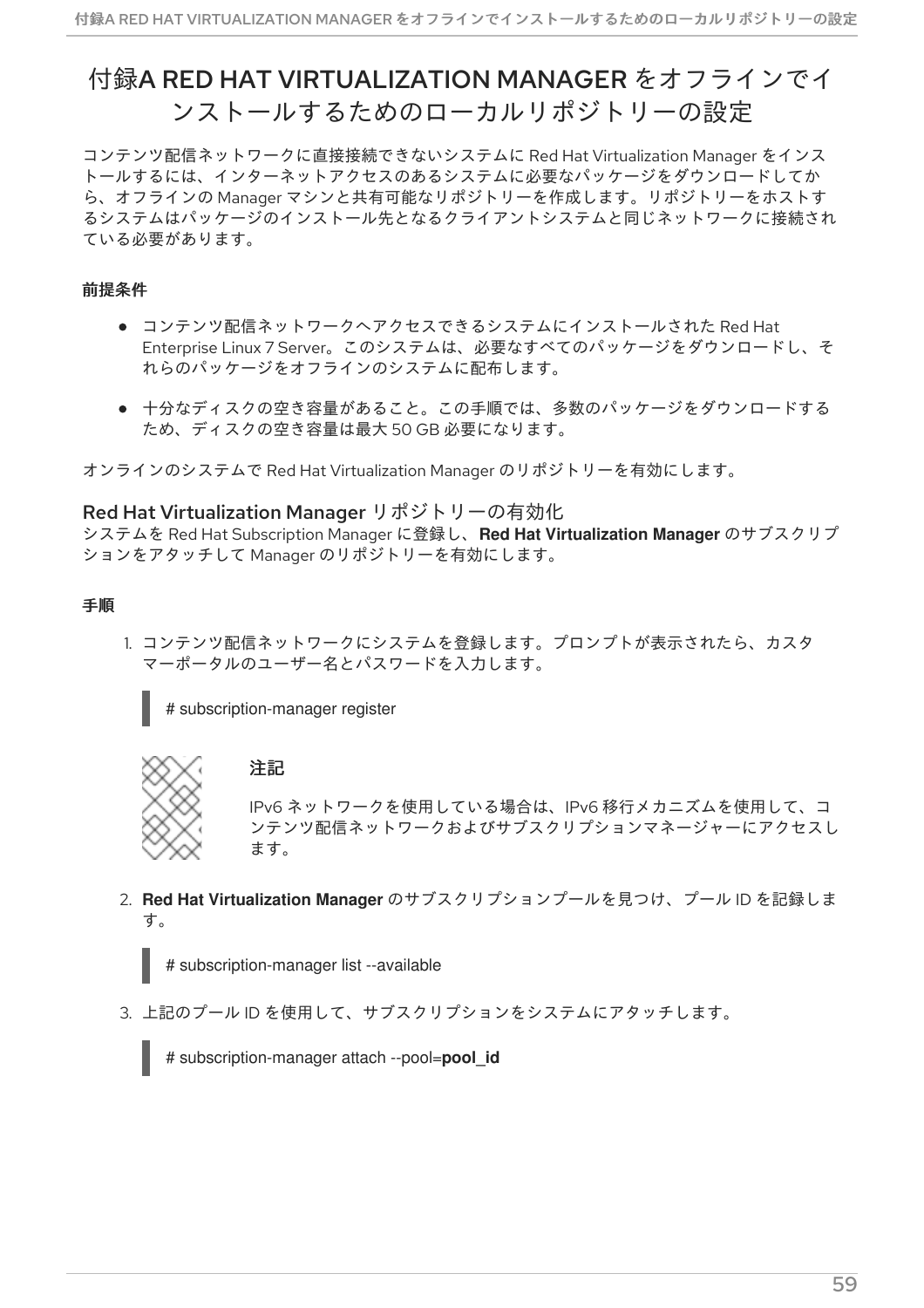注記



現在アタッチされているサブスクリプションを表示するには、以下のコマンドを 実行します。

# subscription-manager list --consumed

有効なリポジトリーをすべて一覧表示するには、以下のコマンドを実行します。

# yum repolist

4. リポジトリーを設定します。

# subscription-manager repos \ --disable='\*' \ --enable=rhel-7-server-rpms \ --enable=rhel-7-server-supplementary-rpms \ --enable=rhel-7-server-rhv-4.3-manager-rpms \ --enable=rhel-7-server-rhv-4-manager-tools-rpms \ --enable=rhel-7-server-ansible-2.9-rpms \ --enable=jb-eap-7.2-for-rhel-7-server-rpms

- オフラインリポジトリーの設定
	- 1. インターネットに接続されていないサーバーは、ファイル転送プロトコル (FTP) を使用して他 のシステムのソフトウェアリポジトリーにアクセスすることができます。FTP リポジトリーを 作成するには、**vsftpd** をインストールして設定します。
		- a. **vsftpd** パッケージをインストールします。



b. vsftpd サービスを起動し、サービスがブート時に起動されることを確認します。

# systemctl start vsftpd.service # systemctl enable vsftpd.service

c. /var/ftp/pub/ ディレクトリー内にサブディレクトリーを作成します。ここから、ダウン ロードしたパッケージを提供します。

# mkdir /var/ftp/pub/rhvrepo

2. 設定した全ソフトウェアリポジトリーから **rhvrepo** ディレクトリーにパッケージをダウンロー ドします。これには、システムにアタッチしたコンテンツ配信ネットワークの全サブスクリプ ションプール用リポジトリーとローカルで設定したあらゆるリポジトリーが含まれます。

# reposync -l -p /var/ftp/pub/rhvrepo

このコマンドにより、多数のパッケージがダウンロードされるため、完了するまで時間かかり ます。**-l** オプションにより、yum プラグインのサポートが有効化されます。

3. **createrepo** パッケージをインストールします。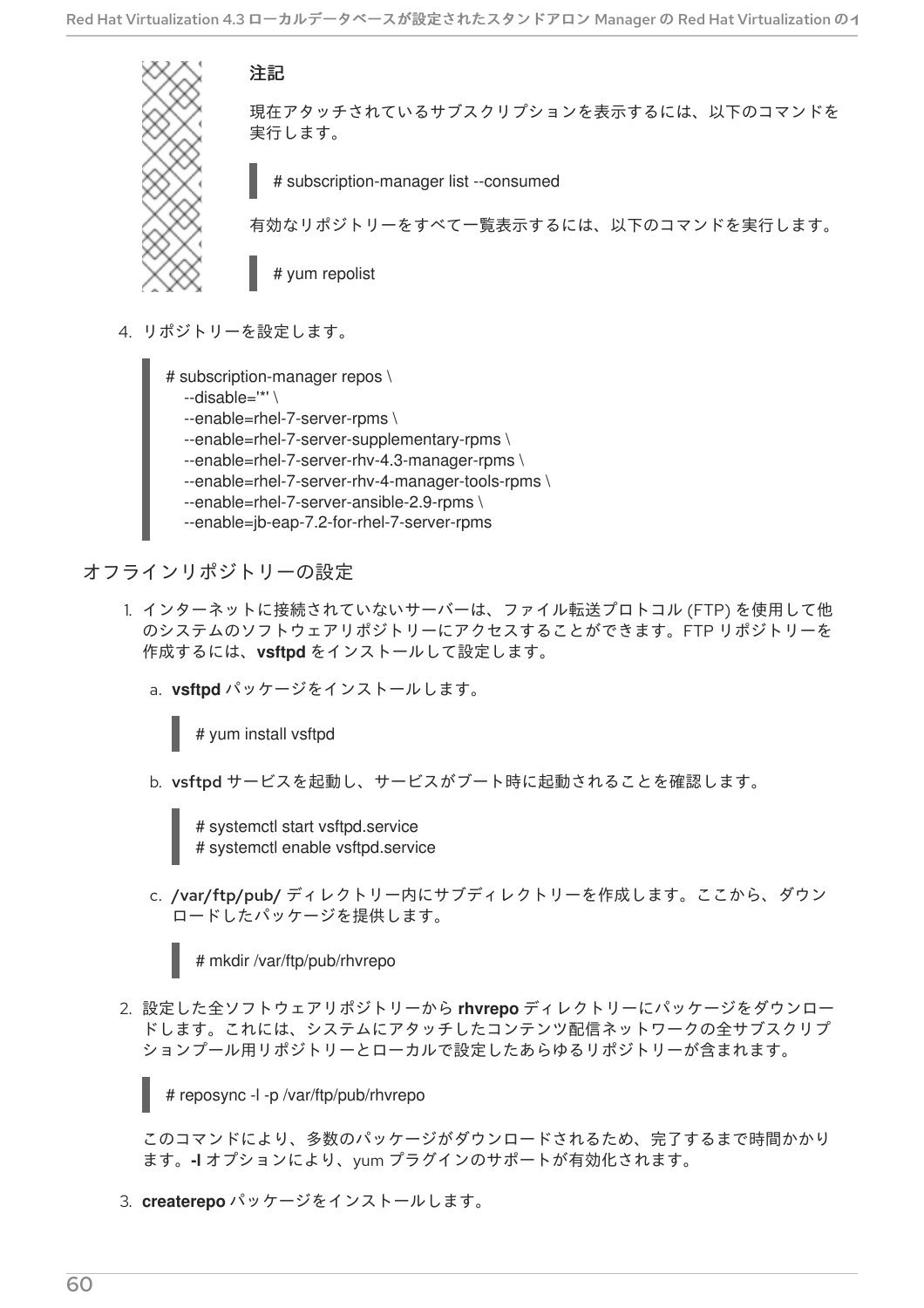# yum install createrepo

4. パッケージをダウンロードした **/var/ftp/pub/rhvrepo** のサブディレクトリーごとに、リポジト リーのメタデータを作成します。

# for DIR in \$(find /var/ftp/pub/rhvrepo -maxdepth 1 -mindepth 1 -type d); do createrepo \$DIR; done

5. リポジトリーファイルを作成して、Manager のインストール先となるオフラインマシンの /etc/yum.repos.d/ ディレクトリーにコピーします。 設定ファイルは、手動またはスクリプトを使用して作成することができます。リポジトリーを ホストしているシステムで以下のスクリプトを実行し、**baseurl** の ADDRESS をリポジトリー をホストしているシステムの IP アドレスまたは FQDN に置き換えます。

```
#!/bin/sh
REPOFILE="/etc/yum.repos.d/rhev.repo"
echo -e " " > $REPOFILE
for DIR in $(find /var/ftp/pub/rhvrepo -maxdepth 1 -mindepth 1 -type d);
do
  echo -e "[$(basename $DIR)]" >> $REPOFILE
  echo -e "name=$(basename $DIR)" >> $REPOFILE
  echo -e "baseurl=ftp://_ADDRESS_/pub/rhvrepo/`basename $DIR`" >> $REPOFILE
  echo -e "enabled=1" >> $REPOFILE
  echo -e "gpgcheck=0" >> $REPOFILE
  echo -e "\n" >> $REPOFILE
done
```

```
「Red Hat Virtualization Manager のインストールおよび設定」 に戻ります。パッケージは、コンテン
ツ配信ネットワークからではなく、ローカルリポジトリーからインストールされます。
```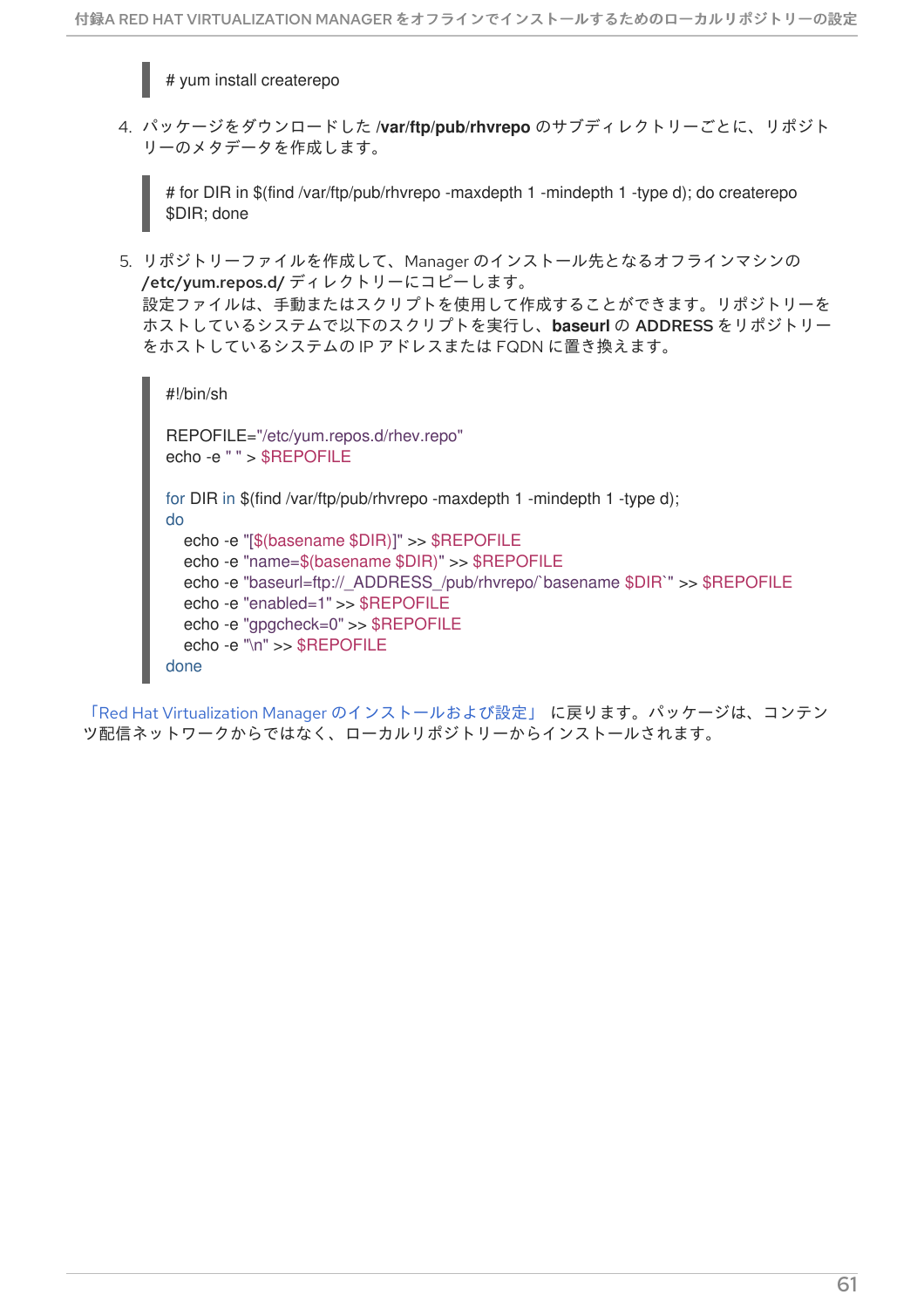# 付録B 手動設定のローカル POSTGRESQL データベースの準備

この手順を使用して、カスタム値で Manager データベースまたは Data Warehouse データベースを セットアップします。Manager を設定する前に、このデータベースを準備します。**engine-setup** の実 行中に、データベースの認証情報を提示する必要があるためです。



## 注記

**engine-setup** および **engine-backup --mode=restore** コマンドは、システムロケールが 異なる場合でも、**en\_US.UTF8** ロケールのシステムエラーメッセージだけをサポートし ます。

**postgresql.conf** ファイルのロケール設定は **en\_US.UTF8** に設定する必要があります。



## 重要

データベース名には、数字、アンダースコア、小文字しか使用できません。

## Red Hat Virtualization Manager リポジトリーの有効化

システムを Red Hat Subscription Manager に登録し、**Red Hat Virtualization Manager** のサブスクリプ ションをアタッチして Manager のリポジトリーを有効にします。

## 手順

1. コンテンツ配信ネットワークにシステムを登録します。プロンプトが表示されたら、カスタ マーポータルのユーザー名とパスワードを入力します。



## 注記

# subscription-manager register

IPv6 ネットワークを使用している場合は、IPv6 移行メカニズムを使用して、コ ンテンツ配信ネットワークおよびサブスクリプションマネージャーにアクセスし ます。

2. **Red Hat Virtualization Manager** のサブスクリプションプールを見つけ、プール ID を記録しま す。

# subscription-manager list --available

3. 上記のプール ID を使用して、サブスクリプションをシステムにアタッチします。

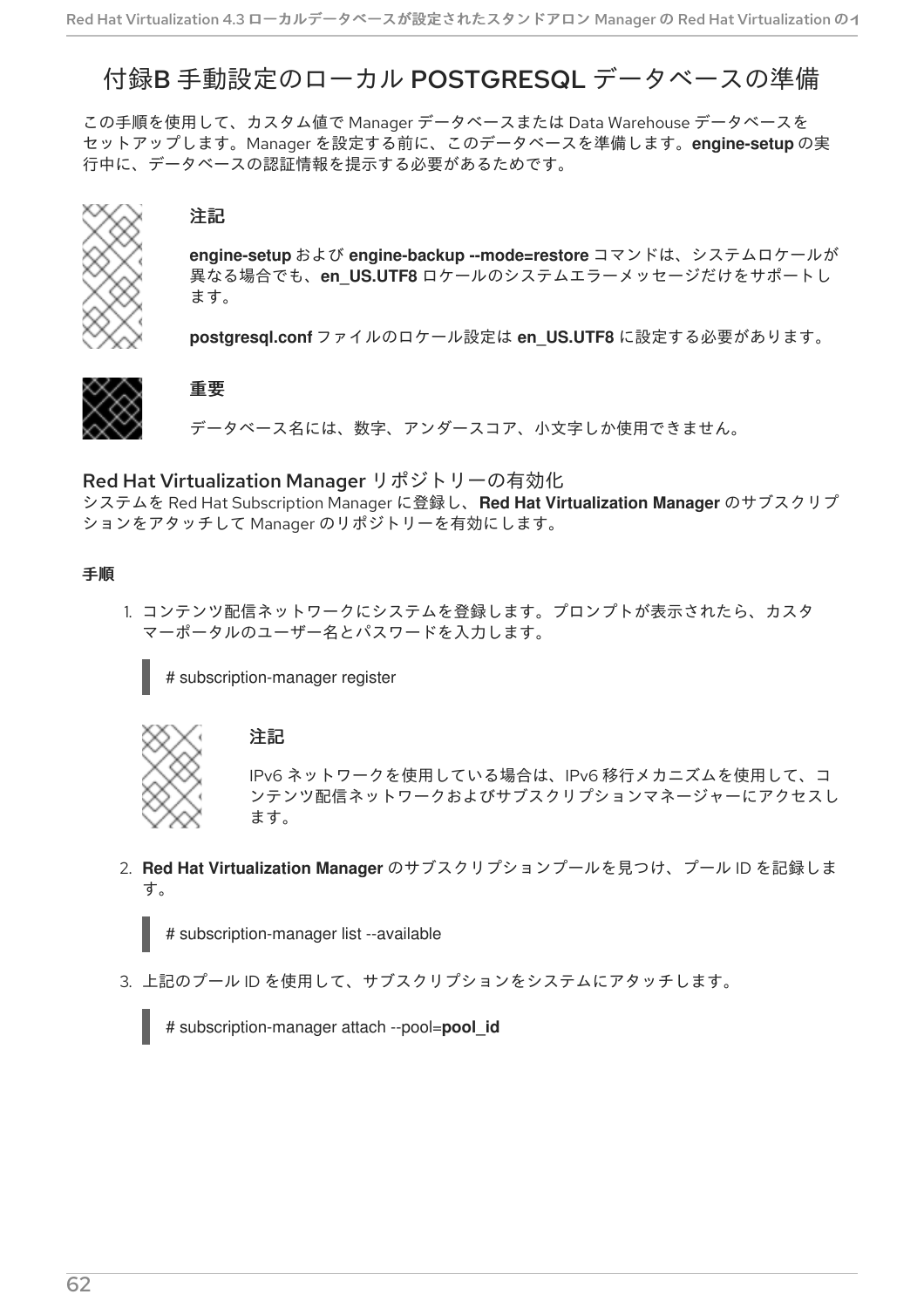## 注記



現在アタッチされているサブスクリプションを表示するには、以下のコマンドを 実行します。

# subscription-manager list --consumed

有効なリポジトリーをすべて一覧表示するには、以下のコマンドを実行します。

# yum repolist

4. リポジトリーを設定します。

# subscription-manager repos \ --disable='\*' \ --enable=rhel-7-server-rpms \ --enable=rhel-7-server-supplementary-rpms \ --enable=rhel-7-server-rhv-4.3-manager-rpms \ --enable=rhel-7-server-rhv-4-manager-tools-rpms \ --enable=rhel-7-server-ansible-2.9-rpms \ --enable=jb-eap-7.2-for-rhel-7-server-rpms

PostgreSQL データベースの初期化

1. PostgreSQL サーバーパッケージをインストールします。

# yum install rh-postgresql10 rh-postgresql10-postgresql-contrib

2. PostgreSQL データベースを初期化し、**postgresql** サービスを開始して、このサービスが起動 時に開始されることを確認します。

# scl enable rh-postgresql10 -- postgresql-setup --initdb # systemctl enable rh-postgresql10-postgresql # systemctl start rh-postgresql10-postgresql

3. **psql** コマンドラインインターフェースに **postgres** ユーザーとして接続します。

su - postgres -c 'scl enable rh-postgresql10 -- psql'

4. デフォルトユーザーを作成します。Manager のデフォルトのユーザーは **engine** で、Data Warehouse のデフォルトユーザーは **ovirt\_engine\_history** です。

postgres=# create role **user\_name** with login encrypted password '**password**';

5. データベースを作成します。Manager のデフォルトのデータベース名は **engine** で、Data Warehouse のデフォルトのデータベース名は **ovirt\_engine\_history** です。

postgres=# create database **database\_name** owner **user\_name** template template0 encoding 'UTF8' lc\_collate 'en\_US.UTF-8' lc\_ctype 'en\_US.UTF-8';

6. 新しいデータベースに接続します。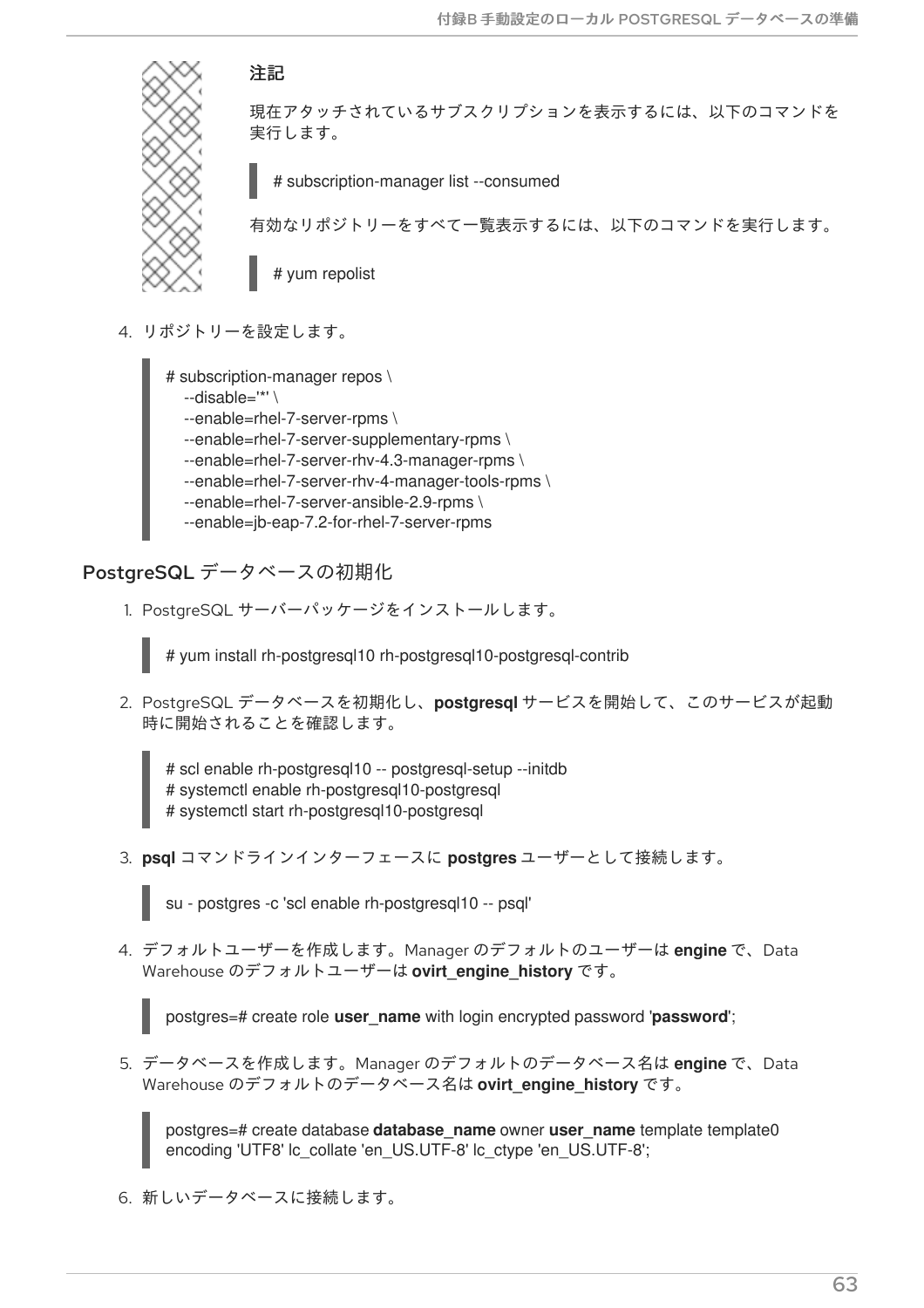postgres=# \c **database\_name**

7. **uuid-ossp** 拡張機能を追加します。

**database\_name**=# CREATE EXTENSION "uuid-ossp";

8. **plpgsql** 言語が存在しない場合は追加します。

**database\_name=# CREATE LANGUAGE plpgsql;** 

9. **psql** インターフェースを終了します。

**database\_name**=# \q

10. md5 クライアント認証を有効にして、データベースにリモートでアクセスできることを確認し ます。**/var/opt/rh/rh-postgresql10/lib/pgsql/data/pg\_hba.conf** ファイルを編集し、ファイル の下部にある **local** で始まる行のすぐ下に次の行を追加し、**XXXX** を Manager または Data Warehouse マシンの IP アドレスに、**0-32** または **0-128** をCIDR マスク長に置き換えます。

host **database\_name user\_name X.X.X.X/0-32** md5 host **database\_name user\_name X.X.X.X::/0-128** md5

11. PostgreSQL サーバーの設定を更新します。**/var/opt/rh/rhpostgresql10/lib/pgsql/data/postgresql.conf** ファイルを編集し、ファイルの最後に次の行を 追加します。

autovacuum\_vacuum\_scale\_factor=0.01 autovacuum\_analyze\_scale\_factor=0.075 autovacuum\_max\_workers=6 maintenance\_work\_mem=65536 max\_connections=150 work mem=8192

12. **postgresql** サービスを再起動します。

# systemctl restart rh-postgresql10-postgresql

13. オプションで、<http://www.postgresql.org/docs/10/static/ssl-tcp.html#SSL-FILE-USAGE> の 手順に従って、SSL を設定してデータベース接続をセキュリティー保護します。

「Red Hat Virtualization Manager [のインストールおよび設定」](#page-30-0) に戻り、データベースについて尋ねら れた場合に **Local** および **Manual** と回答します。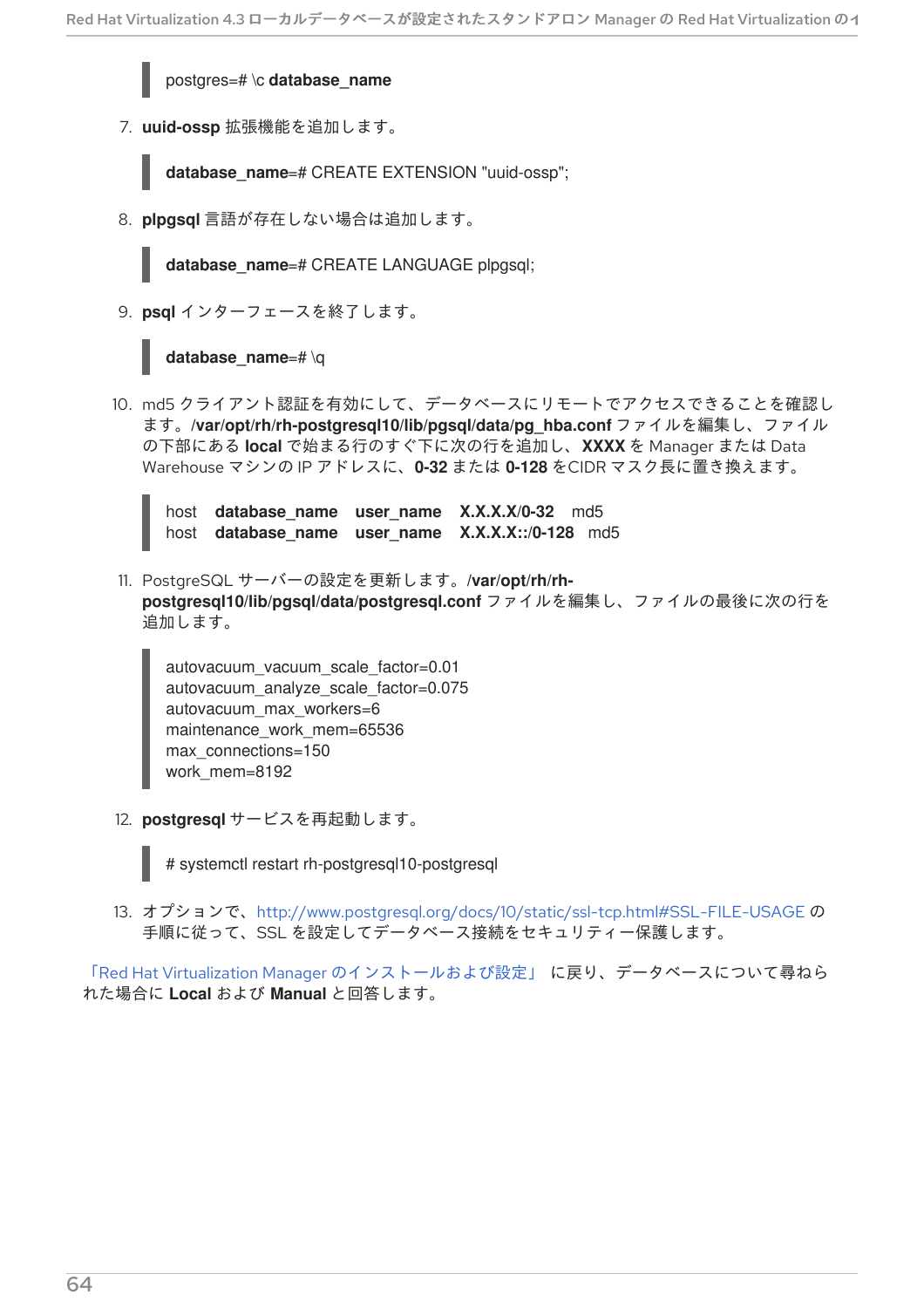# 付録C PCI パススルーを有効にするためのホストの設定



### 注記

これは、Red Hat Virtualization で SR-IOV を準備および設定する方法を示す一連のト ピックの 1 つです。詳細は、Setting Up and [Configuring](https://access.redhat.com/documentation/ja-jp/red_hat_virtualization/4.3/html/administration_guide/sect-hosts_and_networking#setting-up-and-configuring-sr-iov) SR-IOV を参照してください。

PCI パススルーを有効化すると、デバイスが仮想マシンに直接アタッチされているかのように、ホスト のデバイスを仮想マシンで使用することができます。PCI パススルー機能を有効化するには、仮想化拡 張機能および IOMMU 機能を有効化する必要があります。以下の手順では、ホストを再起動する必要が あります。すでにホストが Manager にアタッチされている場合には、最初にホストがメンテナンス モードに設定されていることを確認してください。

#### 前提条件

● ホストハードウェアが PCI デバイスパススルーおよび割り当ての要件を満たしていることを確 認してください。詳細は、PCI Device [Requirements](https://access.redhat.com/documentation/ja-jp/red_hat_virtualization/4.3/html/planning_and_prerequisites_guide/rhv_requirements#PCI_Device_Requirements_RHV_planning) を参照してください。

#### PCI パススルーを有効にするためのホストの設定

- 1. BIOS の仮想化拡張機能および IOMMU 拡張機能を有効化してください。詳細は、『Red Hat Enterprise Linux 仮想化の導入および管理ガイド』 の 「BIOS での INTEL VT-X と AMD-V の [仮想化ハードウェア拡張の有効化」](https://access.redhat.com/documentation/ja-jp/red_hat_enterprise_linux/7/html/virtualization_deployment_and_administration_guide/sect-troubleshooting-enabling_intel_vt_x_and_amd_v_virtualization_hardware_extensions_in_bios) を参照してください。
- 2. ホストを Manager に追加する際に ホストデバイスパススルー & SR-IOVのチェックボックス を選択するか、手動で grub 設定ファイルを編集して、カーネルの IOMMU フラグを有効化し ます。
	- 管理ポータルから IOMMU [フラグを有効化する方法については、](https://access.redhat.com/documentation/ja-jp/red_hat_virtualization/4.3/html-single/administration_guide#Adding_standard_hosts_to_the_Manager)Adding Standard Hosts to the Red Hat Virtualization Manager および Kernel Settings [Explained](https://access.redhat.com/documentation/ja-jp/red_hat_virtualization/4.3/html-single/administration_guide#Kernel_Settings_Explained) を参照してください。
	- 手動で grub 設定ファイルを編集する方法については、「IOMMU [の手動での有効化」](#page-69-0) を参 照してください。
- 3. GPU パススルーを有効にするには、ホストとゲストシステムの両方で追加の設定手順を実行す る必要があります。詳細は、Setting up an NVIDIA GPU for a virtual machine in Red Hat Virtualization の GPU device [passthrough:](https://access.redhat.com/documentation/ja-jp/red_hat_virtualization/4.3/html/setting_up_an_nvidia_gpu_for_a_virtual_machine_in_red_hat_virtualization/proc_nvidia_gpu_passthrough_nvidia_gpu_passthrough) Assigning a host GPU to a single virtual machine を 参照してください。

#### IOMMU の手動での有効化

1. grub 設定ファイルを編集して IOMMU を有効化します。



#### 注記

IBM POWER8 ハードウェアを使用している場合は、IOMMU がデフォルトで有 効化されているので、この手順は飛ばしてください。

● Intel の場合は、マシンを起動し、grub 設定ファイルの GRUB CMDLINE LINUX 行の末 尾に **intel\_iommu=on** を追加します。

# vi /etc/default/grub ...

GRUB\_CMDLINE\_LINUX="nofb splash=quiet console=tty0 ... intel\_iommu=on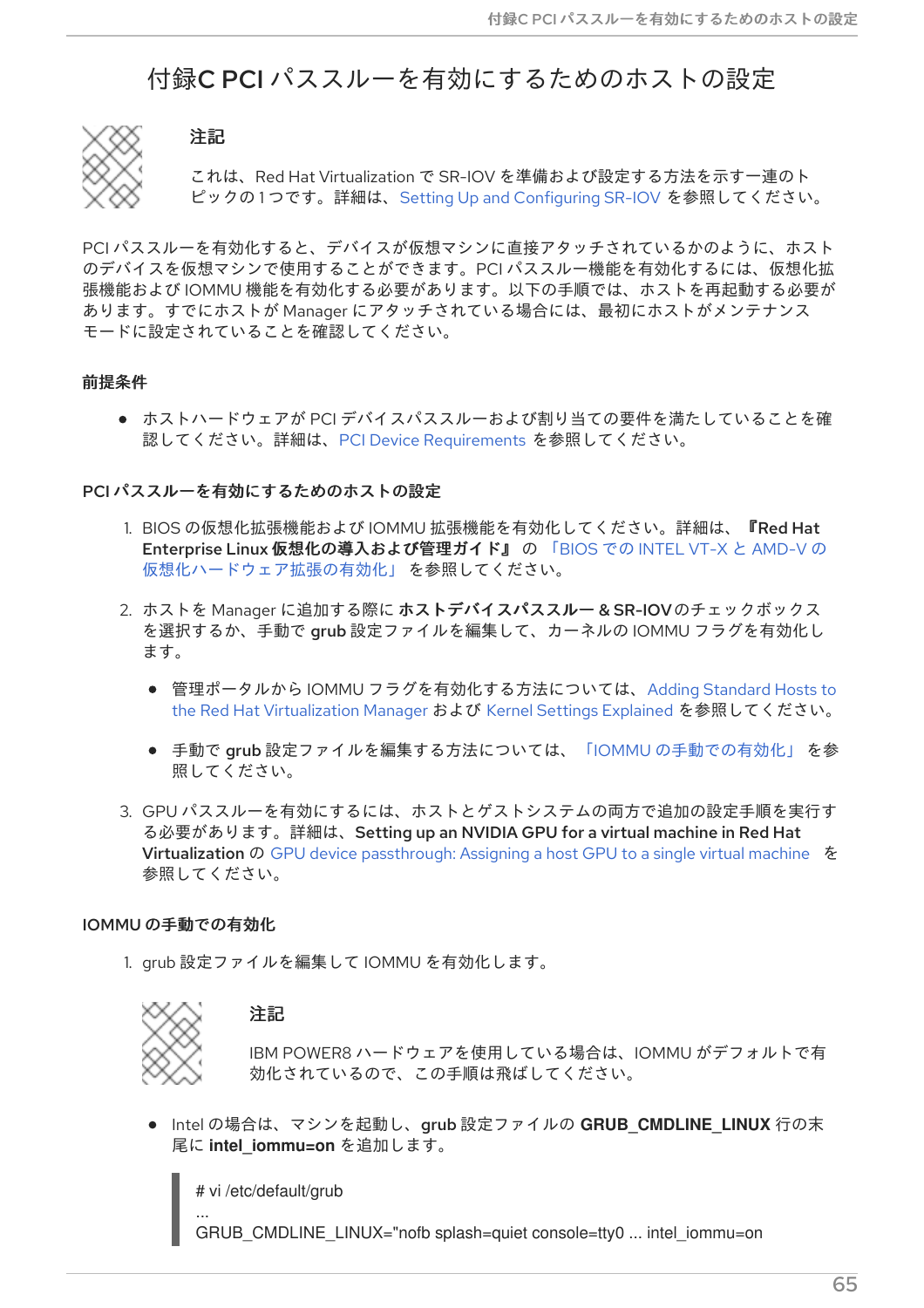<span id="page-69-0"></span>...

AMD の場合は、マシンを起動し、grub 設定ファイルの **GRUB\_CMDLINE\_LINUX** 行の末 尾に **amd\_iommu=on** を追加します。

# vi /etc/default/grub

... GRUB\_CMDLINE\_LINUX="nofb splash=quiet console=tty0 ... amd\_iommu=on ...



### 注記

**intel\_iommu=on** または **amd\_iommu=on** が機能する場合は、**iommu=pt** または **amd\_iommu=pt** を追加してみてください。**pt** オプションでは、パス スルーで使用するデバイスの IOMMU のみが有効化されて、ホストのパ フォーマンスが向上します。ただし、このオプションはすべてのハードウェ アでサポートされるわけではありません。**pt** オプションがお使いのホストで 機能しない場合は、以前のオプションに戻してください。

ハードウェアが割り込みの再マッピングをサポートしていないためにパスス ルーが失敗する場合は、仮想マシンが信頼できるのであれば

**allow\_unsafe\_interrupts** オプションを有効化することも検討してくださ い。**allow\_unsafe\_interrupts** を有効化すると、ホストは仮想マシンからの MSI 攻撃に晒されることになるため、このオプションはデフォルトで有効化 されていません。オプションを有効化するには、以下のように設定してくだ さい。

# vi /etc/modprobe.d options vfio\_iommu\_type1 allow\_unsafe\_interrupts=1

2. grub.cfg ファイルをリフレッシュしてからホストを再起動し、変更を有効にします。

# grub2-mkconfig -o /boot/grub2/grub.cfg

# reboot

SR-IOV を有効にして専用の仮想 NIC を仮想マシンに割り当てるに は、<https://access.redhat.com/articles/2335291> を参照してください。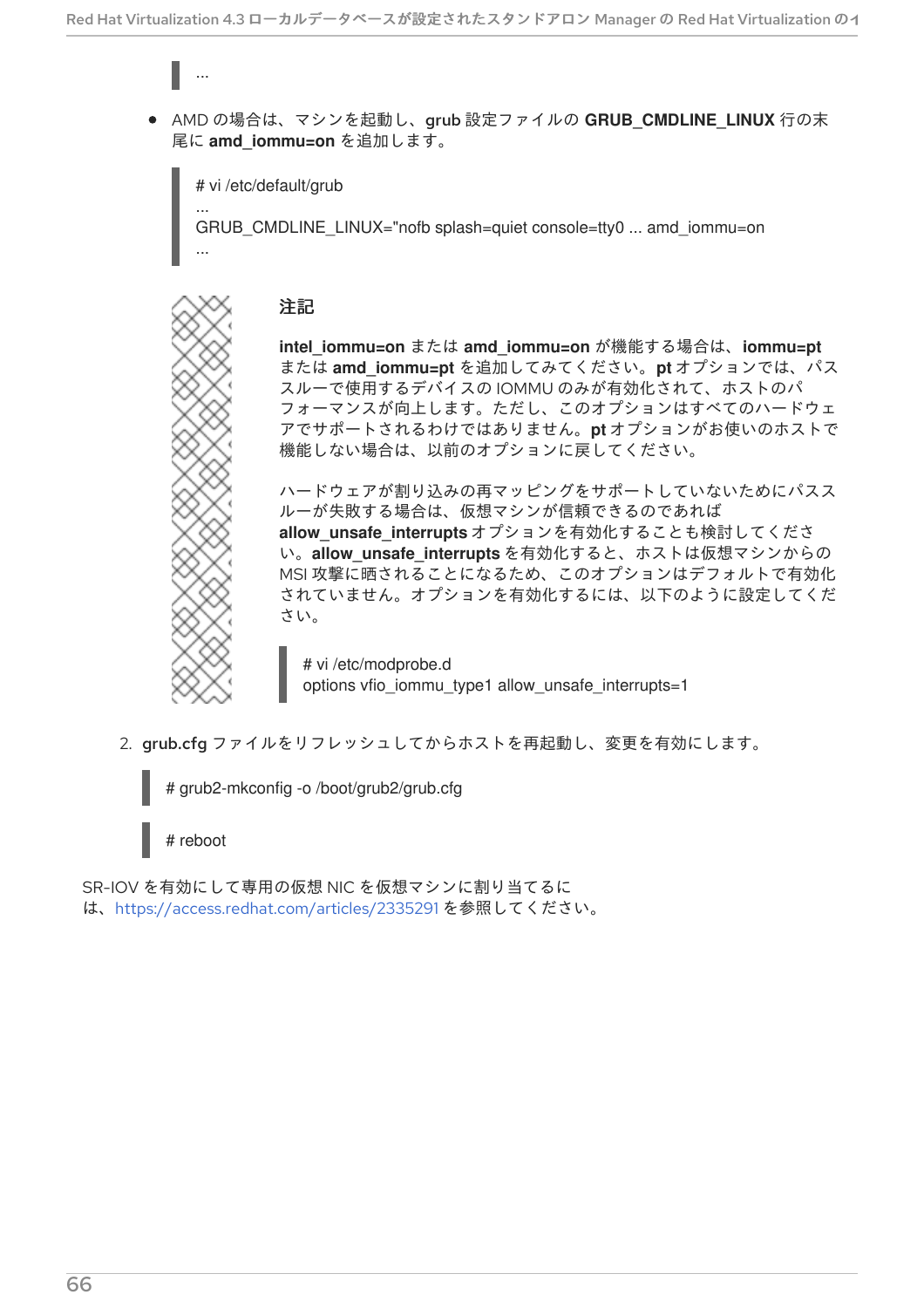# 付録D RED HAT VIRTUALIZATION MANAGER の削除

**engine-cleanup** コマンドを使用して、Red Hat Virtualization の特定のコンポーネントまたはすべての コンポーネントを削除できます。



## 注記

Manager データベースのバックアップおよび PKI キーや設定の圧縮アーカイブは常に自 動で作成されます。これらのファイルは **/var/ lib/ovirt-engine/backups/** の下に保存さ れ、ファイル名にそれぞれ date と **engine-** および **engine-pki-** が含まれます。

## 手順

1. Manager マシンで以下のコマンドを実行します。

# engine-cleanup

- 2. Red Hat Virtualization Manager コンポーネントをすべて削除するかどうかを確認するプロンプ トが表示されます。
	- **Yes** と入力し、**Enter** を押して、すべてのコンポーネントを削除します。

Do you want to remove all components? (Yes, No) [Yes]:

**No** と入力し、**Enter** を押して、削除するコンポーネントを選択します。各コンポーネント について保持するか削除するかを個別に選択することができます。

Do you want to remove Engine database content? All data will be lost (Yes, No) [No]: Do you want to remove PKI keys? (Yes, No) [No]: Do you want to remove PKI configuration? (Yes, No) [No]: Do you want to remove Apache SSL configuration? (Yes, No) [No]:

3. この段階でも Red Hat Virtualization Manager の削除を中止することができます。続行すること を選択した場合、**ovirt-engine** サービスは停止され、選択したオプションに従って環境の設定 が削除されます。

During execution engine service will be stopped (OK, Cancel) [OK]: ovirt-engine is about to be removed, data will be lost (OK, Cancel) [Cancel]:OK

4. Red Hat Virtualization パッケージを削除します。

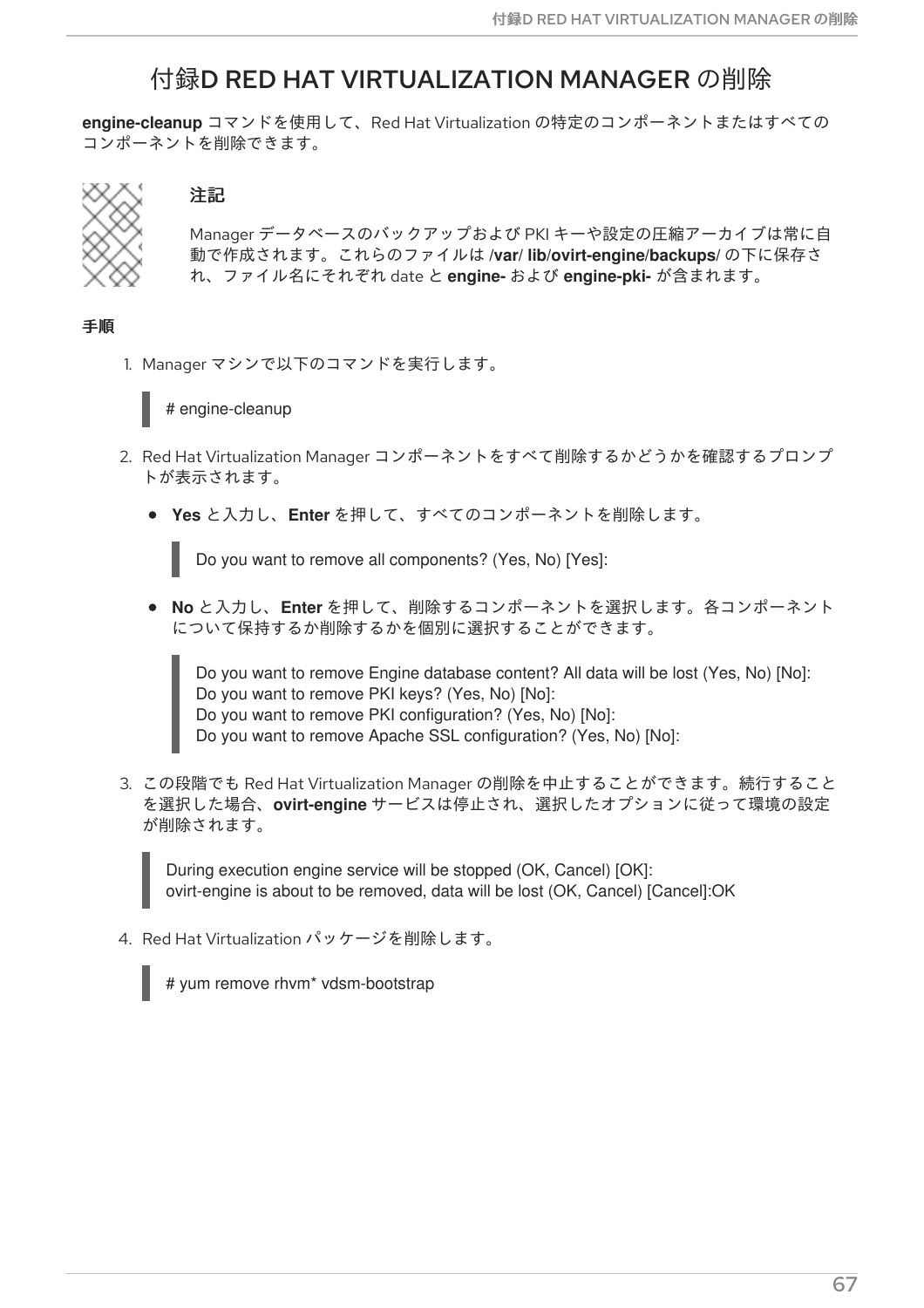# 付録E RED HAT VIRTUALIZATION のセキュリティー保護

このトピックには、Red Hat Virtualization のセキュリティー保護に関する限定的な情報が記載されてい ます。この情報は今後増えていく予定です。

この情報は Red Hat Virtualization に特化したものです。以下に関連する基本のセキュリティープラク ティスは対象としていません。

- 不要なサービスの無効化
- 認証
- 認可
- アカウンティング
- RHV 以外のサービスの侵入テストおよび耐性
- 機密アプリケーションデータの暗号化

#### 前提条件

- お客様は所属する組織のセキュリティー標準およびプラクティスを熟知している必要がありま す。可能な場合は、所属する組織のセキュリティー担当者にお問い合わせください。
- RHEL ホストをデプロイする前に [『セキュリティーガイド』](https://access.redhat.com/documentation/ja-jp/red_hat_enterprise_linux/7/html/security_guide/index) を参照してください。

## E.1. DISA STIG FOR RED HAT LINUX 7

国防情報システム局 (DISA: Defense Information Systems Agency) は、さまざまなプラットフォームお よびオペレーティングシステム向けにセキュリティー技術導入ガイド (STIG: Security Technical Implementation Guide) を配布しています。

Red Hat Virtualization Host (RHVH) のインストールに際して、利用可能なセキュリティーポリシーの 1 つに DISA STIG for Red Hat Linux 7プロファイルがあります。インストール時にこのプロファイルを セキュリティーポリシーとして有効にすると、SSH キー、SSL 証明書を再生成する必要がなくなりま す。有効にしない場合は、デプロイメントプロセスでホストを再生成する必要があります。



#### 重要

DISA STIG セキュリティーポリシーは、Red Hat が正式にテストおよび認定する唯一の セキュリティーポリシーです。

「DISA STIG は、DOD IA および IA 対応デバイス/システムの構成標準です。DISA は 1998 年以降、セ キュリティー技術導入ガイド (STIG: Security Technical Implementation Guide) を提供することで、国 防総省 (DoD: Department of Defense) のセキュリティーシステムの Security Posture を強化する上で 重大な役割を果たしてきました。STIG には、悪意あるコンピューター攻撃に対して脆弱である可能性 のある情報システム/ソフトウェアを 'ロックダウン' するテクニカルガイダンスが含まれています。」

これらの STIG は、米国標準技術局 (NIST: National Institute of Standards and Technology) Special Publication 800-53 (NIST SP 800-53) がまとめた要件に基づくものです。NIST SP 800-53 とは、国 家安全保障に関わるもの以外のすべての米連邦政府情報システムに関するセキュリティー管理のガイド ラインです。

さまざまなプロファイルの中から重複するものを判断するため、Red Hat では、Cloud Security Alliance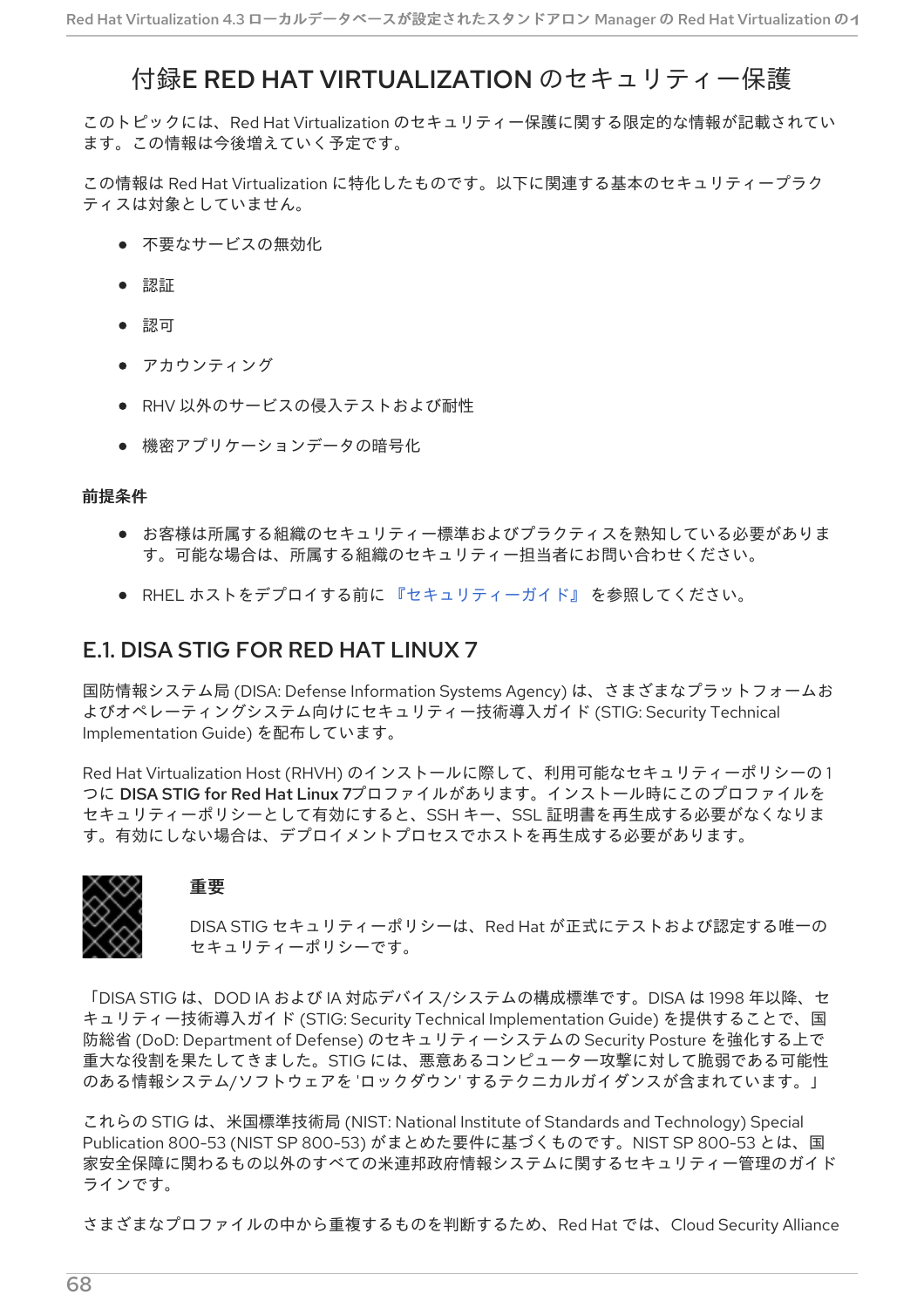の Cloud Controls Matrix (CCM) を参照しています。この CCM は、クラウド固有のセキュリティー制 御の包括的なセットを指定し、主要な標準、ベストプラクティス、および規制の要件にそれぞれをマッ ピングします。

Red Hat では、セキュリティーポリシーの検証をサポートするため、RHEL や RHV を含むさまざまな Red Hat プラットフォームに OpenSCAP ツールおよびセキュリティー設定共通化手順 (SCAP: Security Content Automation Protocol) プロファイルを提供しています。

Red Hat の OpenSCAP プロジェクトは、SCAP ベースラインを評価、査定、および実施するために、 管理者および監査担当者にオープンソースツールを提供します。OpenSCAP は 2014 年に、NIST の SCAP 1.2 で認証されるようになりました。

NIST は SCAP 標準を保守します。SCAP 準拠のプロファイルは、オペレーティングシステムおよびア プリケーションのセキュリティー設定に関するローレベルの詳細なガイダンスを提供します。

Red Hat は、さまざまな製品およびプラットフォームの SCAP ベースラインを以下に公開しています。

- NIST National Checklist Program (NCP): 公開されているセキュリティーチェックリスト (また はベンチマーク) の米政府のリポジトリー
- 国防総省 (DoD: Department of Defense) Cyber Exchange

#### 関連情報

- NIST National Checklist Program [Repository](https://nvd.nist.gov/ncp/repository?authority=Red+Hat&startIndex=0) for Red Hat
- Unix/Linux 関連の STIG の DoD Cyber Exchange [ダウンロードページ](https://public.cyber.mil/stigs/downloads/?_dl_facet_stigs=operating-systems%2Cunix-linux)
- NIST Special [Publication](https://csrc.nist.gov/publications/detail/sp/800-53/rev-4/final) 800-53 Rev. 4
- NIST Special [Publication](https://csrc.nist.gov/publications/detail/sp/800-53/rev-5/draft) 800-53 Rev. 5 (DRAFT)
- OpenSCAP [プロジェクト](https://www.open-scap.org/)
- Cloud Security Alliance: Cloud [Controls](https://cloudsecurityalliance.org/working-groups/cloud-controls-matrix/#_overview) Matrix

# E.2. DISA STIG FOR RED HAT LINUX 7 プロファイルの適用

このトピックでは、Red Hat Virtualization (RHV) Manager (Manager)、Red Hat Virtualization Host (RHVH)、および Red Hat Enterprise Linux ホストのインストールに際して、DISA STIG for Red Hat Linux 7 のセキュリティープロファイルを有効にする方法を説明します。

#### DISA STIG for Red Hat Linux 7 を RHVH 用に有効化

以下に示す 2 つの使用目的で Red Hat Virtualization Host (RHVH) をインストールする場合に、以下の 手順が適用されます。

- Manager をセルフホストエンジンとしてデプロイする際に、RHVH を Manager 用仮想マシンの ホストとして使用する。
- RHVH を RHV クラスター内で通常のホストとして使用する。

1. インストールの概要 画面で、セキュリティーポリシー を選択します。

Anaconda インストーラーを使用して RHVH をインストールする場合は、以下の手順を実行します。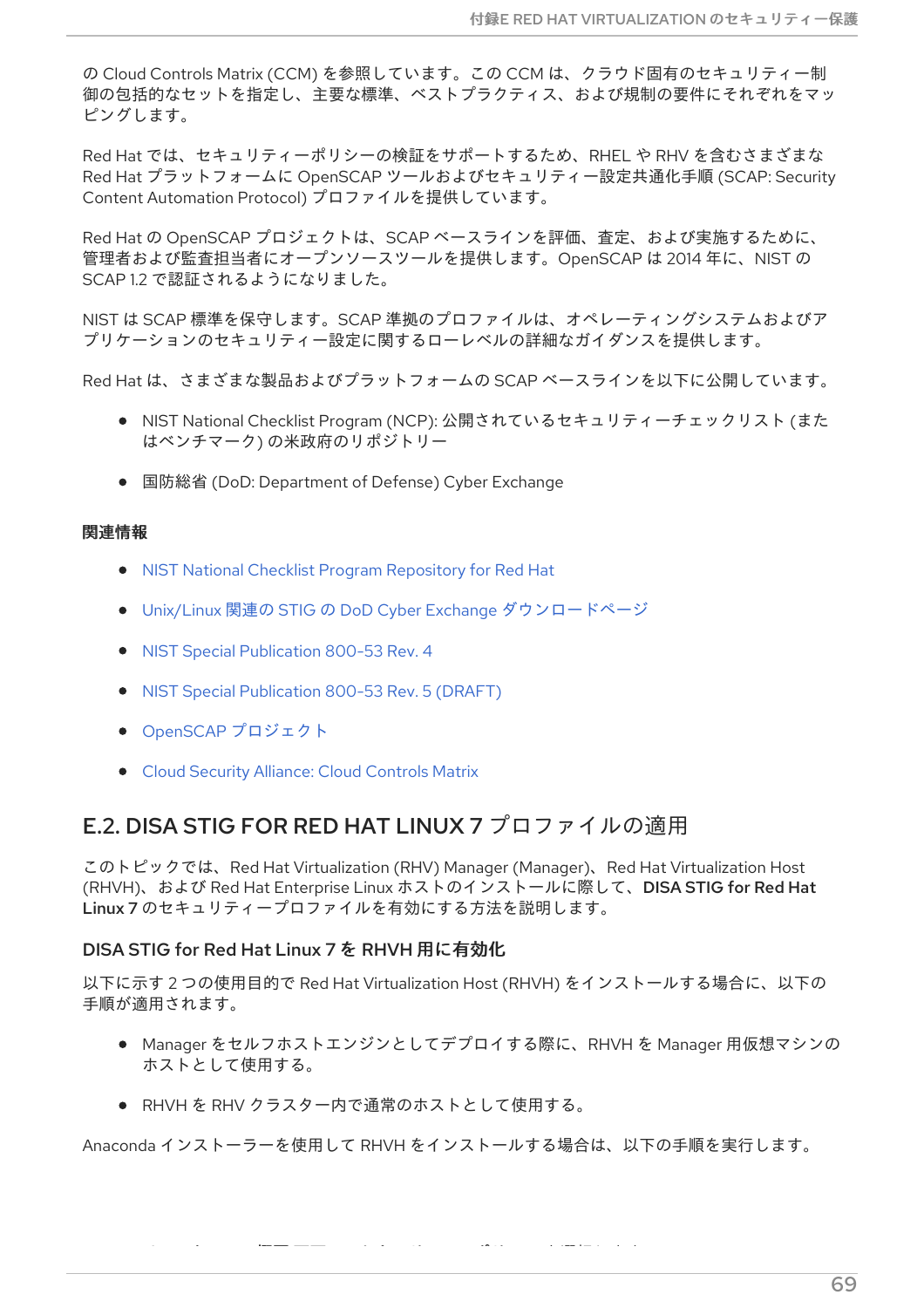

- 2. セキュリティーポリシー 画面を開いたら、セキュリティーポリシーの適用 設定を On に切り替 えます。
- 3. プロファイルのリストをスクロールダウンし、DISA STIG for Red Hat Linux 7を選択します。
- 4. プロファイルの選択 ボタンをクリックします。クリックすることで、プロファイルの横に緑色 のチェックマークが追加され、パッケージを 完了済みまたは完了する必要のある変更 の一覧に 追加します。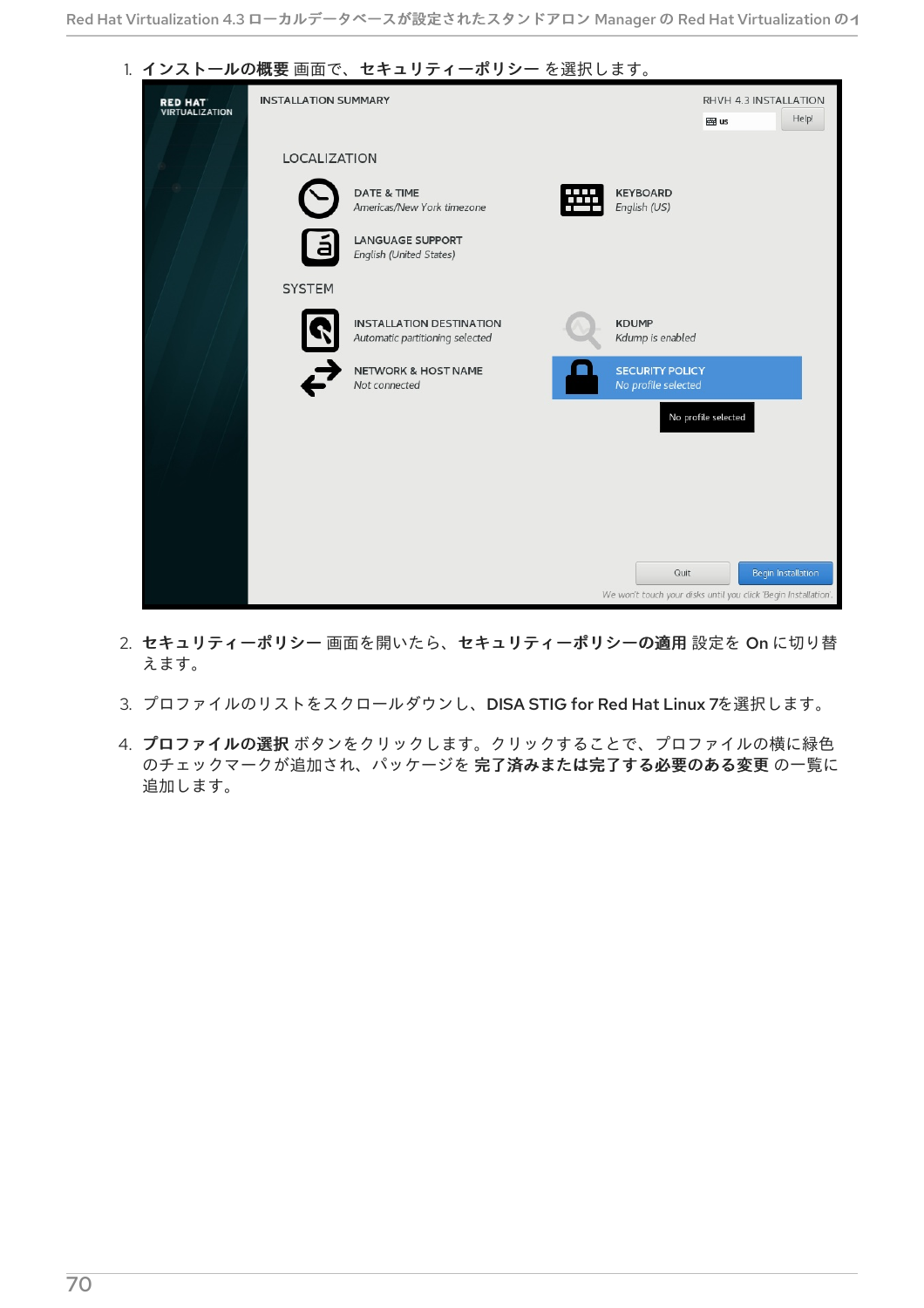#### 注記

これらのパッケージは RHVH イメージにすでに含まれています。RHVH は単一 のシステムイメージとして出荷されます。RHVH イメージの一部ではない他の選 択されたセキュリティープロファイルで必要なパッケージのインストールができ ない場合があります。含まれるパッケージの一覧は、RHVH の『Package Manifest』を参照してください。

|  | Apply security policy: ON<br>Change content                                                                                                                                                                                                                                                                                                                                                            |
|--|--------------------------------------------------------------------------------------------------------------------------------------------------------------------------------------------------------------------------------------------------------------------------------------------------------------------------------------------------------------------------------------------------------|
|  | Choose profile below:                                                                                                                                                                                                                                                                                                                                                                                  |
|  | in NIST Special Publication 800-53.                                                                                                                                                                                                                                                                                                                                                                    |
|  | This profile configures Red Hat Enterprise Linux 7 to the NIST Special<br>Publication 800-53 controls identified for securing Controlled Unclassified<br>Information (CUI).                                                                                                                                                                                                                            |
|  | DISA STIG for Red Hat Enterprise Linux 7<br>This profile contains configuration checks that align to the<br>DISA STIG for Red Hat Enterprise Linux V1R4.                                                                                                                                                                                                                                               |
|  | In addition to being applicable to RHEL7, DISA recognizes this<br>configuration baseline as applicable to the operating system tier of<br>Red Hat technologies that are based off RHEL7, such as:<br>- Red Hat Enterprise Linux Server<br>- Red Hat Enterprise Linux Workstation and Desktop<br>- Red Hat Virtualization Hypervisor (RHV-H)<br>- Red Hat Enterprise Linux for HPC<br>- Red Hat Storage |
|  | OSPP - Protection Profile for General Purpose Operating Systems v. 4.2<br>This profile reflects mandatory configuration controls identified in the<br>NIAP Configuration Annex to the Protection Profile for General Purpose<br>Operating Systems (Protection Profile Version 4.2).                                                                                                                    |
|  | Select profile                                                                                                                                                                                                                                                                                                                                                                                         |
|  | Changes that were done or need to be done:                                                                                                                                                                                                                                                                                                                                                             |
|  | package 'ypserv' has been added to the list of excluded packages                                                                                                                                                                                                                                                                                                                                       |
|  | package 'rsh-server' has been added to the list of excluded packages                                                                                                                                                                                                                                                                                                                                   |

- 5. 完了 をクリックします。
- 6. インストールの概要 画面で、セキュリティーポリシー のステータスが 問題なし であることを 確認します。